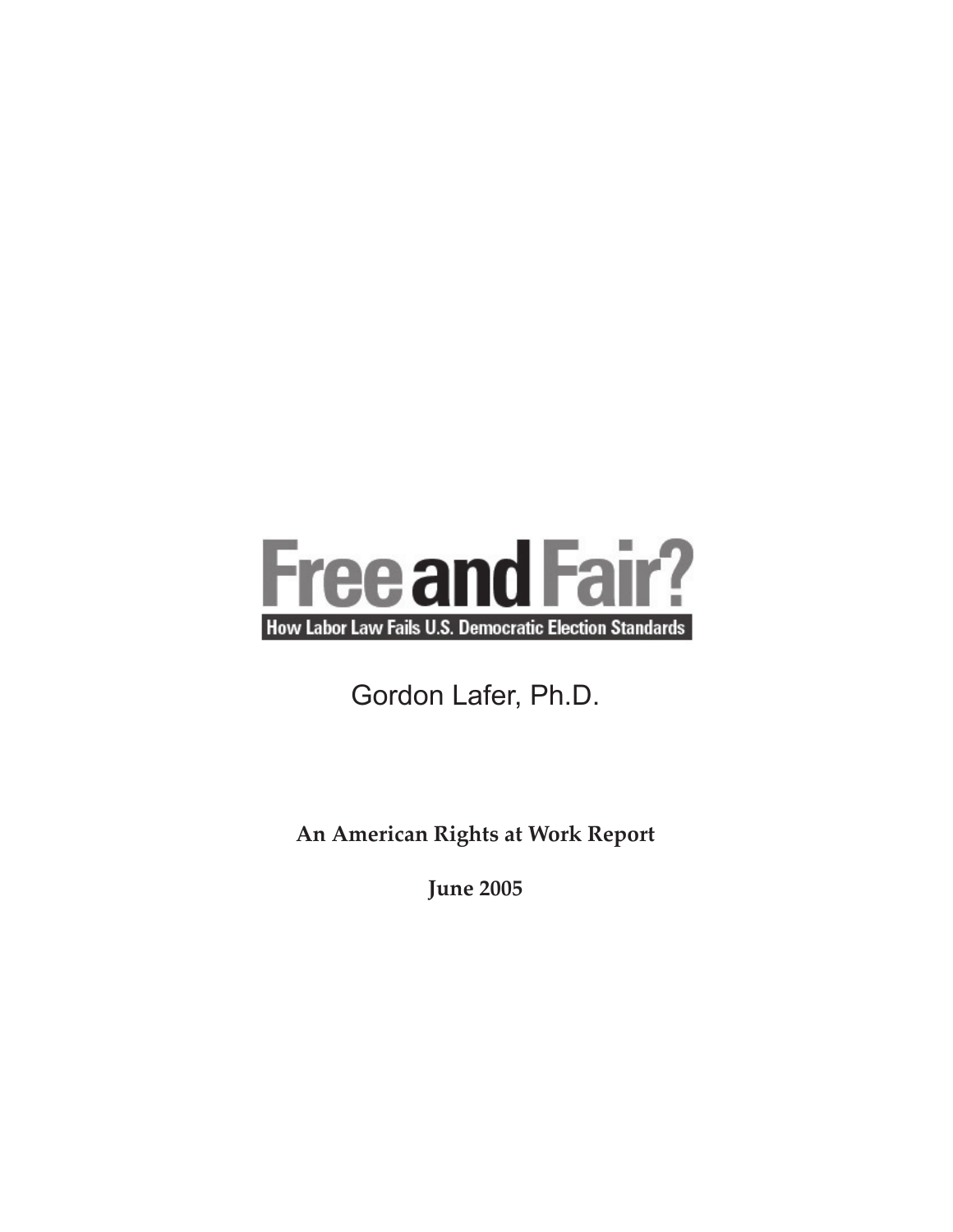# **About the Author**

Gordon Lafer is an Associate Professor at the University of Oregon, where he has lectured on economic policy, globalization, labor, and American politics since 1997. He received his Ph.D. in political science with distinction from Yale University in 1995. Additionally, he has served as an economic policy advisor to the New York City Mayor's Office and as a strategic consultant for a wide range of labor organizations.

Lafer is the author of The Job Training Charade (Cornell University Press, 2002) and of numerous articles in popular and scholarly journals on topics of economic development, employment policy, and political theory. He has served as a member of the Board of Directors of Scholars of Artists and Writers for Social Justice, on the advisory board of National Jobs for All Coalition, and on the editorial board of Working USA. He is also the founder and co-chair of the American Political Science Association's Labor Project.

Copyright © 2005 by American Rights at Work. All Rights Reserved

#### **Acknowledgements:**

Rachel Kirtner, Elizabeth Conklin Dority, and Karen Luong provided valuable research assistance on this project.

#### **American Rights at Work**

1100 17th Street NW, Suite 950 Washington, DC 20036 (p) 202-822-2127 (f) 202-822-2168 www.americanrightsatwork.org

For additional copies of this report, please visit our website or contact info@americanrightsatwork.org.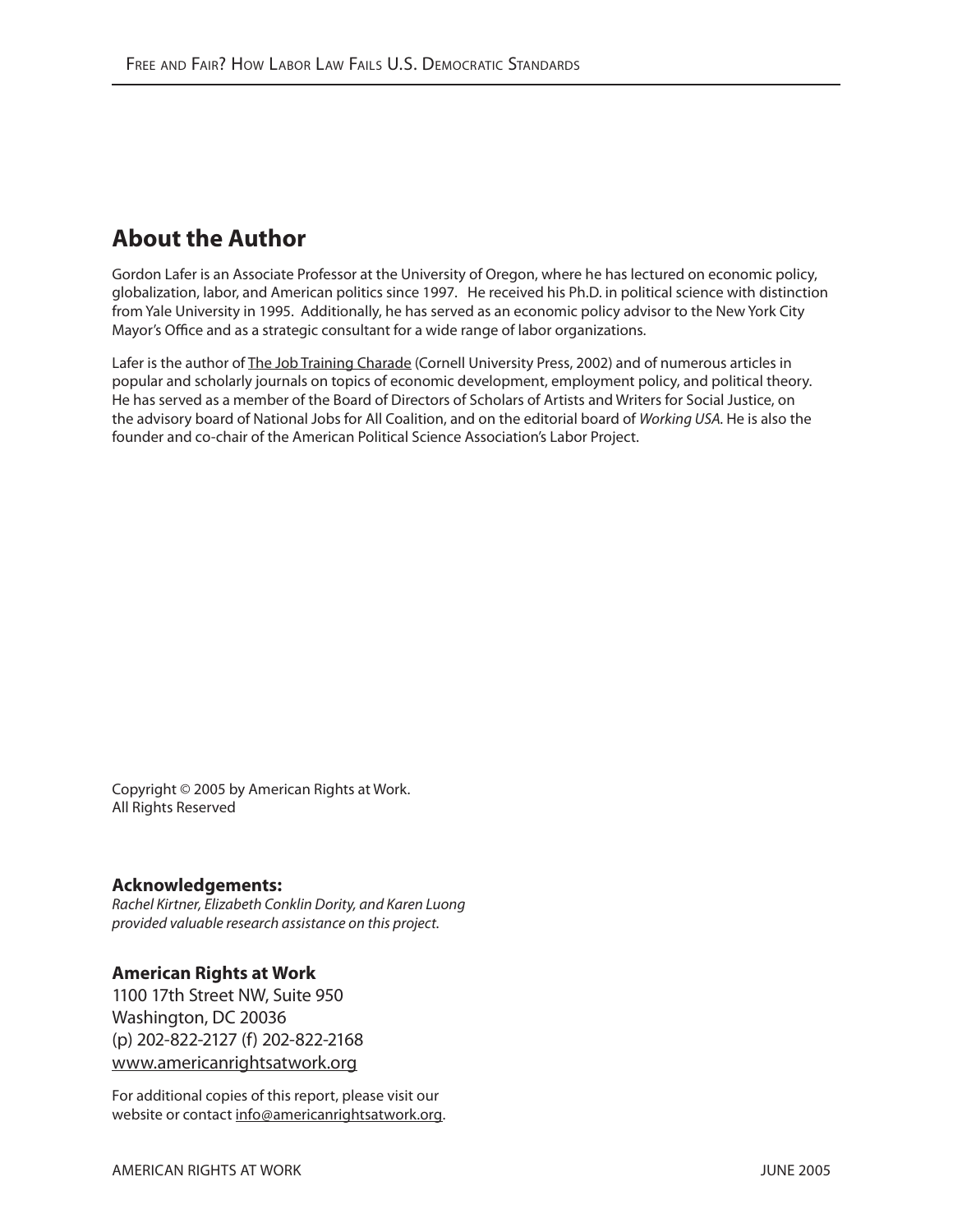# **Table of Contents**

| Principles of U.S. Democracy: Defining Fair Elections 3               |
|-----------------------------------------------------------------------|
|                                                                       |
|                                                                       |
|                                                                       |
|                                                                       |
|                                                                       |
|                                                                       |
| Leveling the Playing Field by Controlling Campaign Finance 17         |
| Guaranteeing Voters Protection from Economic Coercion 18              |
| Guaranteeing Voters Protection from Coercion at the Polls21           |
|                                                                       |
|                                                                       |
| How America Judges the World: Higher Standards Abroad than at Home?26 |
|                                                                       |
|                                                                       |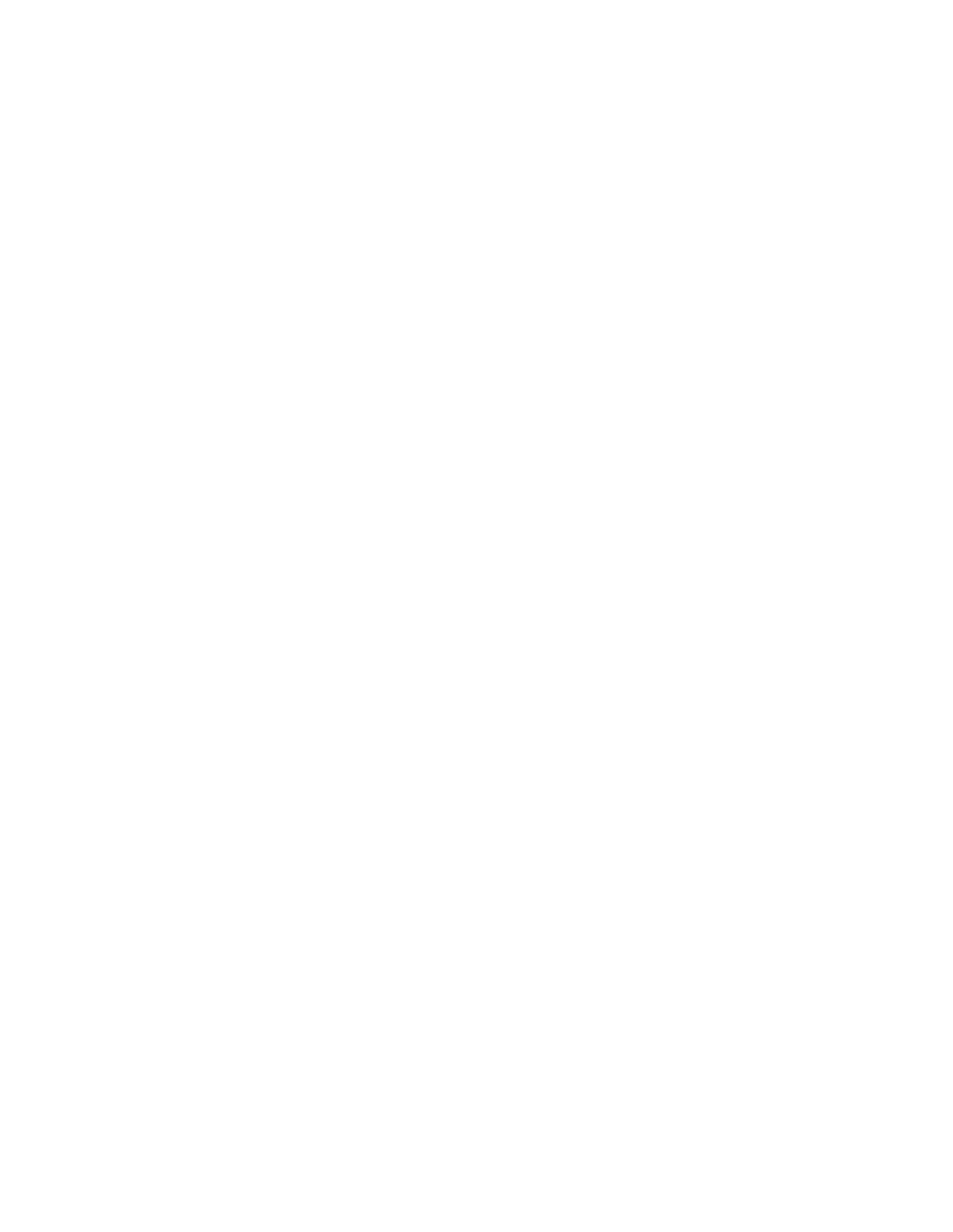### **Introduction**

Since its inception, federal labor law has been understood as a means of introducing the principles of U.S. democracy into the workplace. Senator Robert F. Wagner, author of the 1935 National Labor Relations Act (NLRA), explained the law's core purpose. "Only 150 years ago did this country cast off the shackles of political despotism," Wagner declared. "Today... we strive to liberate the common man."<sup>1</sup> The U.S. Senate Report on the NLRA similarly explained that the legislation was motivated by the notion that "a worker in the field of industry, like a citizen in the field of government, ought to be free to form or join organizations, to designate representatives, and to engage in concerted activities."2

In the decades since the Act was passed, thinking about unionization has continued to be framed by this vision of democracy at work, with both pro- and anti-union commentators drawing parallels between the rights of Americans as citizens to elect their own government and the rights of Americans as employees to represent themselves in the workplace. In recent debates over labor law reform, management as well as labor organizations have grounded their arguments in the parallels between political and union elections. Supporters of the Employee Free Choice Act, for instance, assert that it is needed in order to guarantee the rights to self-representation promised by the Wagner Act. On the other hand, those seeking to outlaw the ability of employers to recognize unions on the basis of signed statements from a majority of workers also ground their argument in an appeal to U.S. tradition; the secret ballot is the cornerstone of democracy, they argue, and therefore must be a requirement of union recognition as well.<sup>3</sup> Whatever their particular proposals, everyone seemingly agrees that unionization procedures should follow the norms of U.S. political democracy.

If there is a consensus that the rules for union formation should be based on the practices of U.S. democracy, any discussion of labor law must start with an assessment of the extent to which the current system embodies these practices. This is the subject of this study. In what follows, I will examine how current union election procedures, as overseen by the National Labor Relations Board (NLRB), measure up to the standards of democracy articulated by the founders and enshrined in U.S. law and jurisprudence. While there are upwards of 10,000 annual cases of labor law violation — thus rendering union elections considerably dirtier and less democratic in practice than on paper — that is not a consideration for this paper.4 The study below provides a best-case analysis, examining how current union election procedures — as they are laid out in law, and assuming they were faithfully upheld by all parties — compare to the standards of U.S. democracy.

#### **Principles of U.S. Democracy: Defining Fair Elections**

As the world's first democracy, the United States has long served as the standard-bearer for defining what constitutes "free and fair" elections. But what exactly are these standards? While there are myriad practices that make up a democratic election — and many practices that vary from one state to another — a handful of core principles define the U.S. tradition of democratic elections. In addition to the secret ballot, these include:

- Genuine competition between parties and equal access to voters
- Free speech for both candidates and voters
- Equal access to the media
- Separation of state and party
- Leveling the playing field by controlling campaign finance
- Protecting voters from economic coercion
- Timely implementation of the voters' will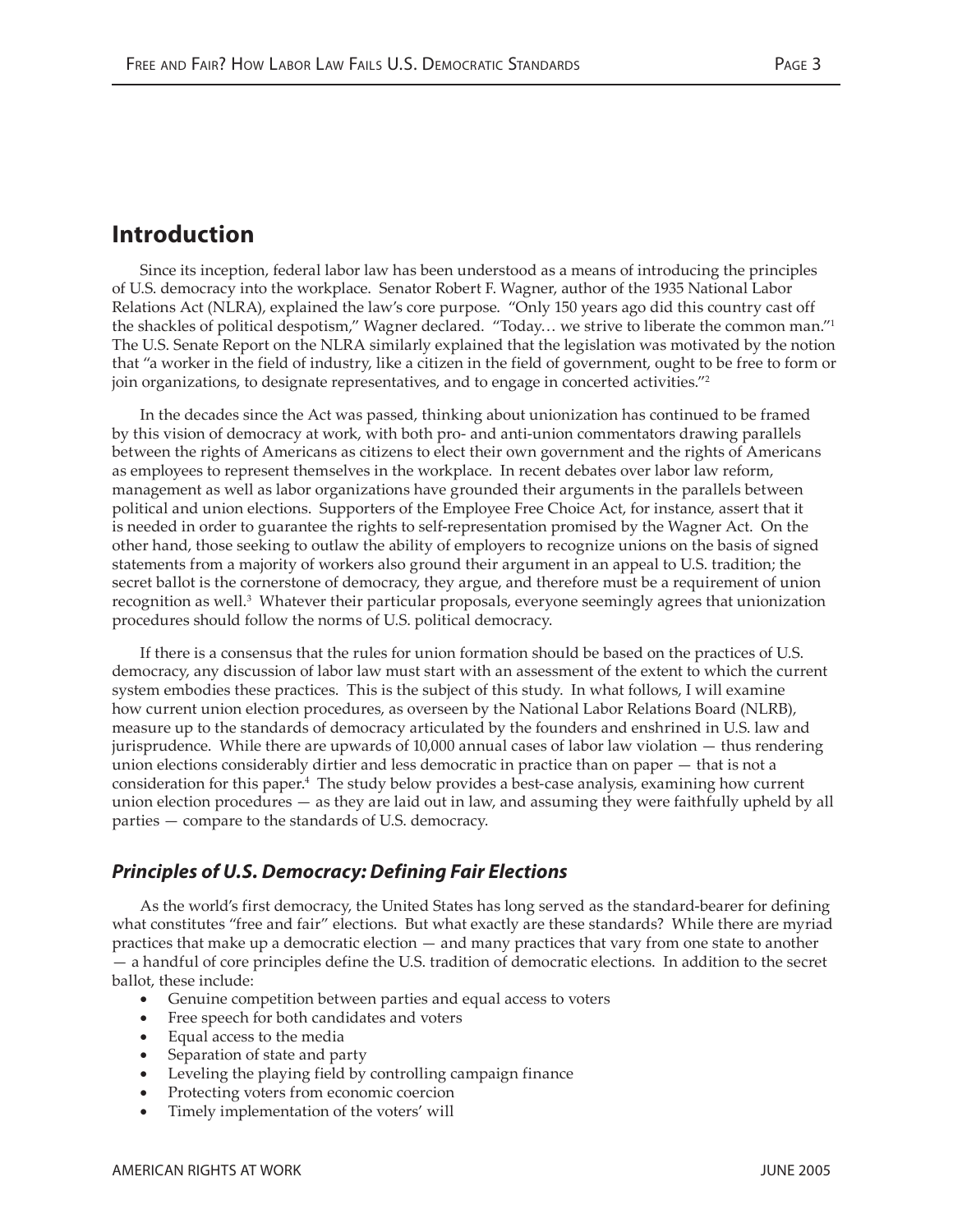#### Genuine Competition between Parties and Equal Access to Voters

One of the key principles of the U.S. system of democracy is that elections must be not only "free and fair" but also competitive. In a system where the people are self-governing, it is critical that voters receive thorough and detailed information from each of the major candidates. It is not enough to have two candidates running against each other if one of them is prevented from publicizing his message to the voters. This, indeed, is why the U.S. government consistently denounces elections in countries where state-controlled media refuse to allow equal airtime for opposition candidates.<sup>5</sup> This same principle is the driving motivation behind federal matching funds in presidential elections. While the Federal Elections Commission (FEC) does not require that opposing candidates have the exact same amount of money, the establishment of matching funds aims to create a roughly level playing field. Similarly, the Federal Communications Commission's (FCC) Equal Time Rule, requiring broadcasters to provide equal access to competing candidates, is designed to promote balanced competition between the parties.

#### Free Speech for Both Candidates and Voters

At the heart of our system is the free speech right of all citizens to engage in unfettered debate of political issues. While the First Amendment is often thought of as a means of safeguarding individuals' right to aesthetic self-expression, constitutional scholars from liberal Alexander Meikeljohn to conservative Robert Bork agree that its primary purpose is to protect free speech specifically on political matters.<sup>6</sup> Free speech is "the only effectual guardian of every other right," Thomas Jefferson explained.<sup>7</sup> The public clashing of viewpoints is integral to the process of voters evaluating competing claims and arriving at judicious decisions. This is the heart of what it means for sovereignty to reside in the people. Jurist Robert Bork has noted that "representative democracy" is "a form of government that would be meaningless without freedom to discuss government and its policies."8 Rather than voters keeping their opinions to themselves, the standard for U.S. democracy set by the Supreme Court is that "debate on public issues should be uninhibited, robust and wide-open."9

#### Creating an Informed Electorate through Equal Access to the Media

The framers of the Constitution held that public debate was necessary in order to enable common people to arrive at wise political decisions. "It is of particular importance," the Supreme Court has stated, "that candidates have the unfettered opportunity to make their views known so that the electorate may intelligently evaluate … their positions on vital public issues."10 "Those who won our independence," explained Justice Brandeis, "believed that ... public discussion is a political duty."<sup>11</sup> For this reason, it was not enough for the founders that competing viewpoints be *available* or *accessible* to voters; they must be widely disseminated and, hopefully, vigorously debated.<sup>12</sup> In the words of the Supreme Court, the principle of free speech "presupposes that right conclusions are more likely to be gathered out of a multitude of tongues than through any kind of authoritative selection."13 Thus, equal access to mass media is not only an issue of fairness to candidates; it is a prerequisite for enabling democratic citizens to make informed choices.

One of the implications of promoting free public debate is maintaining a strict separation between state and party. For the founders, the conflation of the state with a particular clique of rulers was part of the English system they repudiated. In modern times, this remains one of the key distinctions between genuine democracies and authoritarian regimes that seek to gain legitimacy through stacked elections. In the fall of 2004, for instance, Foreign Relations Committee Chairman Senator Richard Lugar condemned elections in the Ukraine for a "disregard for the fundamental distinction between the State and partisan political interests."14 For a government to be responsive to its voters, public resources, including control of the media, cannot become the tool of one party.

#### Leveling the Playing Field by Controlling Campaign Finance

The importance of competitive elections and broad debate recently led lawmakers to adopt controls on the ability of wealthy candidates to so severely outspend their competitors as to prevent meaningful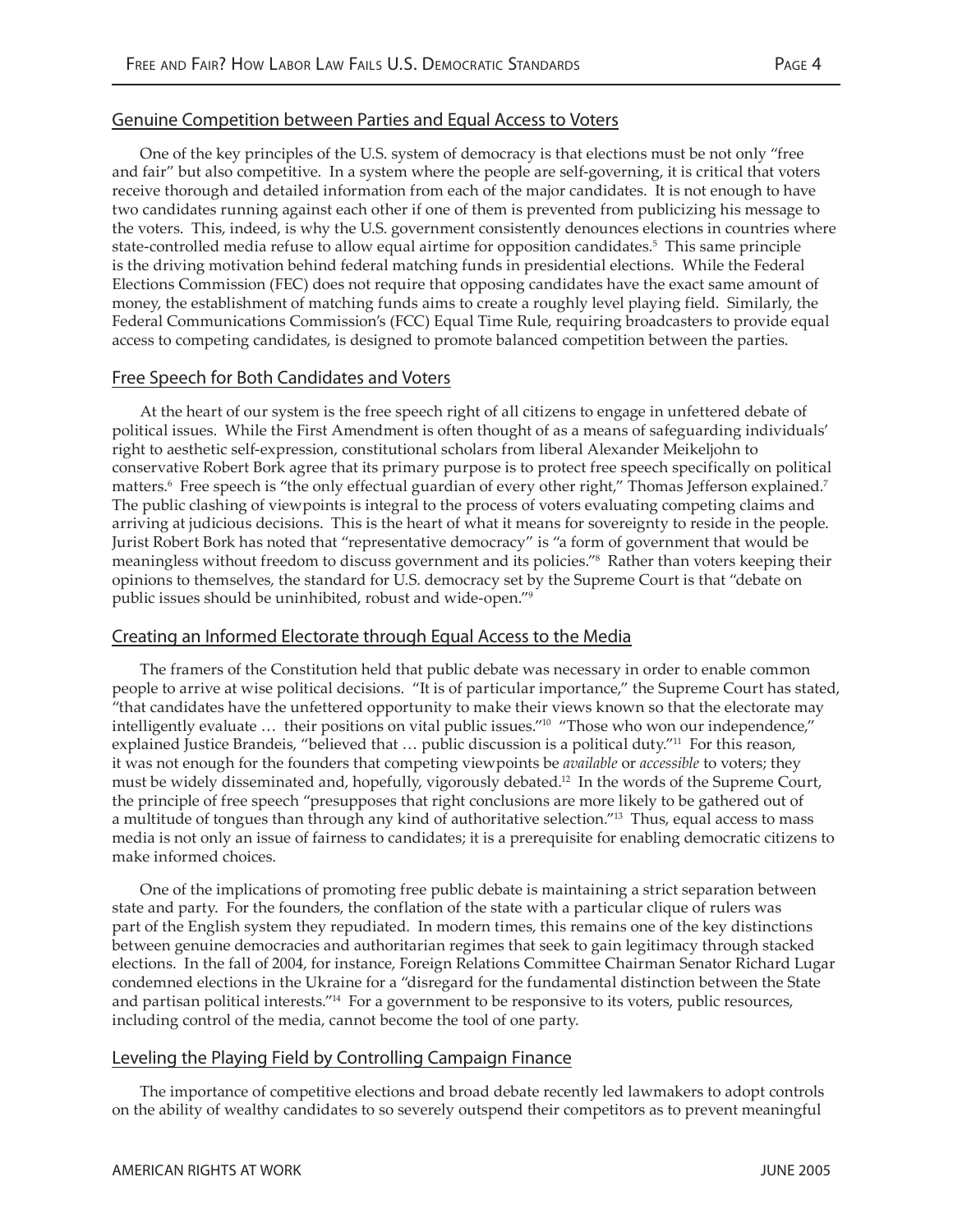debate. This is the driving motivation behind campaign finance regulations and federal matching funds. While the FEC does not require that opposing candidates have the exact same amount of money, the establishment of matching funds aims to create a roughly level playing field.

#### Protecting Voters from Economic Coercion

In our economic lives, we reside in a world of great inequalities. The realm of democracy is the one place where we are supposed to meet as equals. But while free speech lies at the heart of the U.S. political system, it cannot by itself guarantee a functioning democracy. In particular, if the country's wealthiest citizens were allowed to use their financial power to bribe or coerce others into supporting a particular party, the notion that government follows the will of the people would become meaningless.

In crafting the Constitution, the founders were so worried about the potential for undue influence on working-class citizens that many advocated restricting the vote to those who owned enough property to be economically independent.<sup>15</sup> In the debates leading up to the framing of the Constitution, framer Governeur Morris worried that those who "receive their bread from their employers" could not be "secure and faithful Guardians of liberty."16 "Give the vote to people who have no property," Morris argued, "and they will sell them to the rich."17 In response to these concerns, the country established an extensive body of law designed to guarantee that even propertyless voters would be protected against any form of politically motivated coercion. Thus, for example, FEC regulations prohibit corporations from soliciting employees for a company political action committee (PAC); federal officials may not require their employees to work on political campaigns; and a host of state laws bar employers from pressuring their workers to support a given candidate. All of these are reflections of the country's commitment to guaranteeing that even the worst-off of citizens can participate in the political system without fear of financial penalty.

#### Timely Implementation of the Voters' Will

Finally, U.S. democracy is based on a system of regular elections and fixed terms of office. While this principle may seem so obvious as to require no explanation, it was a novel innovation at the time of the nation's founding. The government of King George regularly decided to alter or extend the length of parliamentary terms. The founders were particularly concerned with preventing incumbents from manipulating the electoral system in order to extend their tenure in office. To this end, Thomas Jefferson went so far as to argue that the Constitution should limit presidents to one term. Otherwise, he worried, "if once elected, and at a second or third election out voted by one or two votes, [the president] will pretend false votes, foul play, hold possession of the reins of government..."<sup>18</sup> While this proposal was not ultimately included in the Constitution, the sentiment behind it informs our current system including the principle that once a winner is certified in an election, he or she must take office promptly, and cannot be deprived of office on the basis of procedural delays.

Even when the electoral process is flawed, and challenges are raised concerning the legitimacy of the outcome, these challenges do not stand in the way of the winner taking office. This motive was embraced, for instance, by the Supreme Court in *Bush v. Gore*, and more recently in the certification of Washington governor Christine Gregoire.<sup>19</sup> In both cases, the election was characterized by unsettled procedural disputes with a potentially decisive impact on the outcome. Nevertheless, in both cases, it was deemed more important to have the apparent winner take office on a timely basis rather than facing a prolonged delay in the turnover of office.

These principles — competitive elections, free speech, broad public debate, the separation of economic from political power and of state from party, and the insistence on prompt implementation of the popular will — describe the core of our political system. As such, they also provide an effective yardstick with which to compare this system with that of union elections. In what follows, I will compare the procedures for NLRB elections with those for political elections, based on the principles articulated above. The analysis proceeds through a series of comparisons based on these key dimensions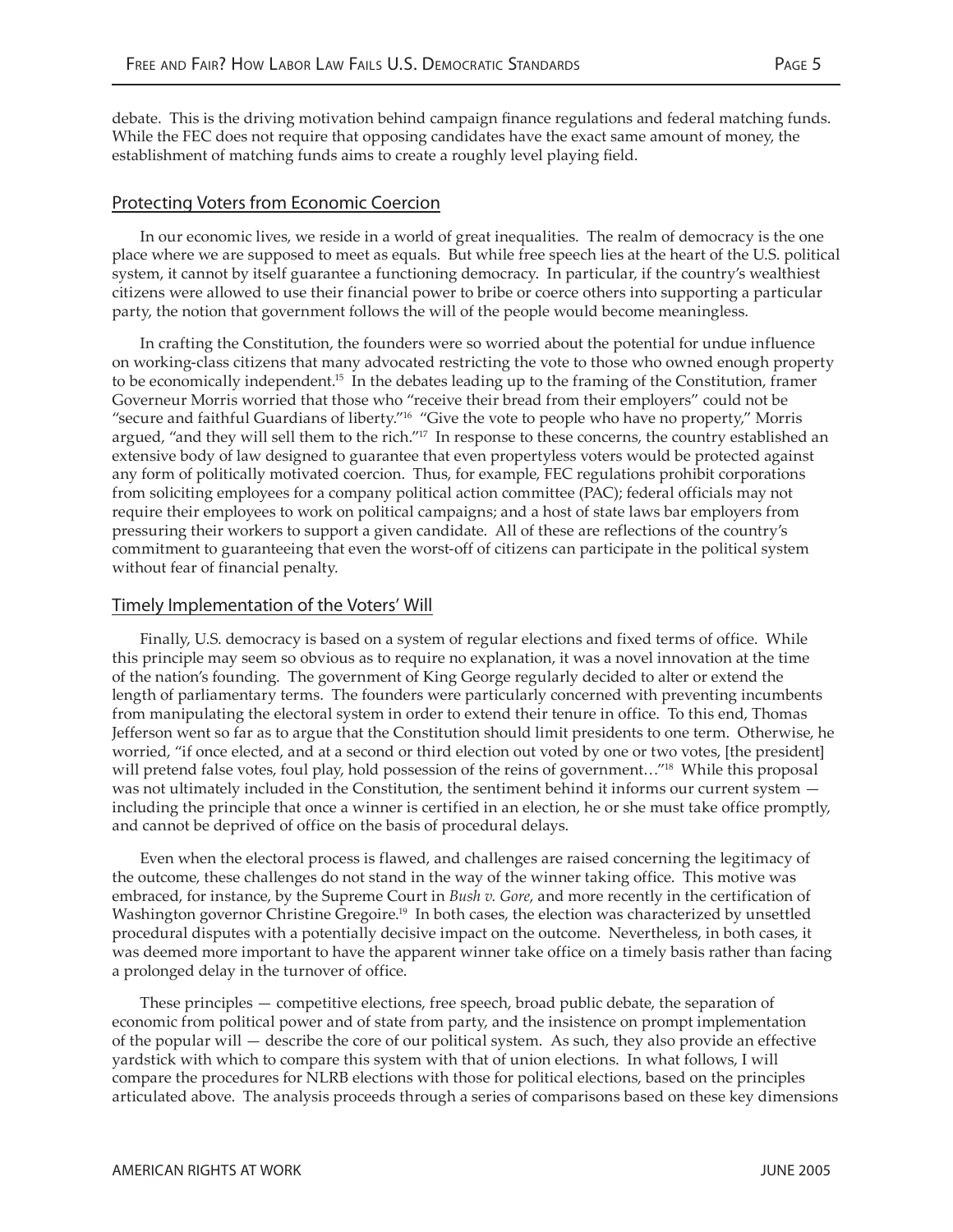of the electoral process. Finally, I will also compare the enforcement mechanisms underpinning the electoral standards in both the NLRB system and the U.S. system for political elections. Unfortunately, it appears that the secret ballot is the *only* point of agreement between U.S. electoral politics and union elections as they are currently conducted. In virtually every other aspect of the electoral process, union elections look more like those of discredited foreign regimes than those by which we elect our own senators and representatives.

#### **Overview of Union Election Procedures**

Before taking up the comparison of union and political elections, it may be useful to provide a brief overview of the NLRB's process for conducting union elections. Under federal law, an employer may recognize a union on the basis of any showing of majority support, including signed statements from employees, but an employer is not *required* to recognize a union unless it has been chosen through a secret ballot vote supervised by the Board. Thus, many unions are formed through such procedures.<sup>20</sup>

For a vote on unionization to be held, workers must first show the Board that they have the support of at least 30 percent of employees. Following that showing, the Board will set a date for an election and draw up a list of eligible voters. Both the employer and the union may contest the Board's determination of which employees should be included in the potential union, and the adjudication of such disagreements may delay the election. Once an election has been set, employees are free to recruit their coworkers either to support or to oppose unionization. In addition, both the union and the employer may contact employees, urging them to vote one way or the other. For the union, such contacts must occur away from the workplace — either at workers' homes or in restaurants, meeting halls, or other public venues. The employer (including all managerial employees) may communicate its views directly to employees at the workplace.

On the day of the election, the voting is generally held in the workplace, on the clock. One prounion and one anti-union employee may be present to monitor the voting, and otherwise campaigning is generally restricted to outside the room in which voting booths are placed. During the organizing campaign, management can talk to workers anywhere on the premises, while employees can campaign only on break time and in break areas.

Following the vote, the Board counts the ballots and certifies an outcome based on a simple majority of votes cast. If there are no procedural challenges, the union is either certified or not, and the process is completed. However, if either the union or the employer challenges the results of the election, the outcome is suspended pending adjudication. In extreme but not uncommon cases, it can take several years for such a dispute to work its way through the Board and federal courts. During this time, the firm is governed as if the union lost the election.

#### **Terms of Comparison**

To compare the systems of union and political elections, it is first necessary to specify the terms of comparison. Some points are obvious: both systems have voters, ballots, and an election timetable. Beyond this, however, the parallels are less clear-cut. What, for example, is the "government" of a workplace? Who are the "candidates?" What are the "mass media?" There is not a simple and obvious correspondence between these features of U.S. politics and the cast of characters that animate a union election; yet to make any comparison of the two systems, we must determine which elements in one correspond to those in the other.

In the analysis that follows, I treat the management of a company as the "government" of the workplace. I believe that this reflects the reality of workplace governance, where management sets the policies, terms, and conditions according to which work life is run.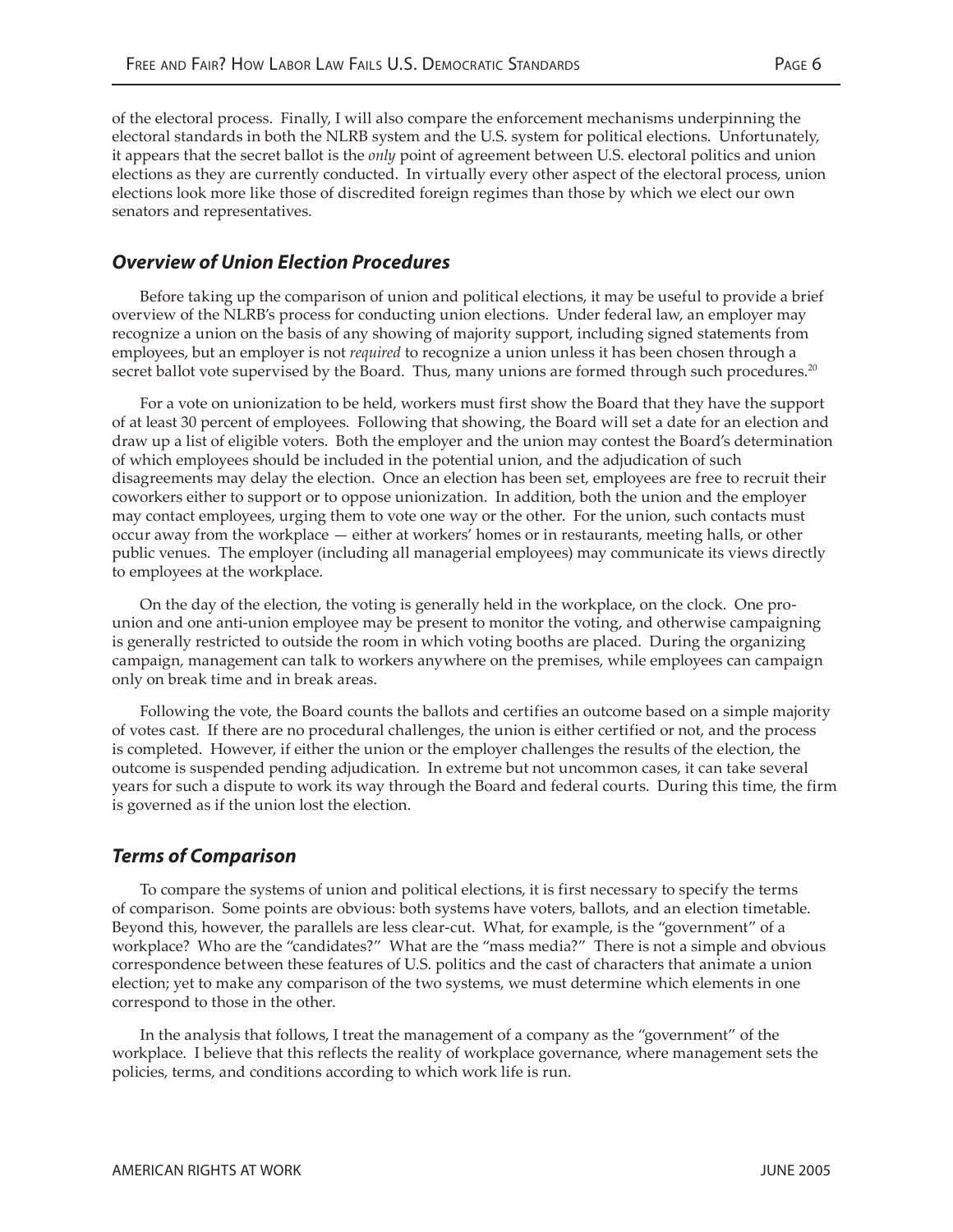It is clear that the union, or at least the decision to unionize, is one of the "candidates." But who or what is the other candidate? Some analysts portray the vote to form a union as an election between the union (or workers who desire to organize) on one side and the company on the other. Indeed, this is often how union elections appear to play out. However, as a conceptual category, this cannot be right. The NLRA stipulates that employers may not "dominate or interfere with the formation … of any labor organization."21 Employers thus cannot possibly be a "candidate" in a union election: employees cannot vote for their employer to represent them, since a company-run or company-dominated union is illegal. Nor is this merely a technicality of the law. As John Adams noted, it is critical that representatives "should think, feel, reason and act like" the people they represent.22 But there is only one function for which employees might want a representative - to represent them in negotiations with their employer. Since an employer obviously cannot negotiate with itself, it cannot be the "representative" of employees

What, then, is the employer's role in a union campaign? Some have suggested that employers are akin to foreign observers of an election — ineligible either to vote or to hold office, and thus essentially outside the electoral process. This was the reasoning of the AFL's counsel in his testimony on the original Wagner Act, urging Congress to "suppose the United States and Mexico were seeking to adjust a boundary matter by negotiation through commissioners. How would it be regarded if the United States sought to influence the selection of certain commissioners to represent Mexico?"<sup>23</sup> To the extent that we think of employers as citizens of a different polity, they would be banned from any participation whatsoever in union elections, including financial support for one side or the other. $24$ 

in such a process. Thus, the only two bodies that might sensibly be thought of as "candidates" are the

group of employees who want to form a union and those who oppose unionization.

We alternatively might think of employers as akin to financial backers of the anti-union employees in a workplace. There are, of course, numerous problems with this formulation — above all, the fact that in many instances, there *is* no significant or organized group of anti-union workers until the employer begins its own anti-union campaign. Nevertheless, the relation of financial backer to the "candidacy" of anti-union employees seems to be the best analogy through which to view the role of employers.

Thus, the employer occupies two distinct roles. First, the employer is the currently existing government of the firm. Second, the employer also functions as the primary supporter for the antiunion campaign. Here we have already run into a fundamental discrepancy between the two systems: if management acts as both the "government" of the workplace and an active partisan in the campaign, this violates the fundamental democratic principle of separating state from party. Unfortunately, this dual identity accurately captures the reality of employers' role in union campaigns, and thus the analysis that follows will track management behavior in both roles.

Finally, then, what is the workplace? I believe that it makes the best sense to think of the workplace as akin to general public space in a political election, and to think of workplace communication as analogous to the mass media in electoral politics. This is clearly not a perfect analogy. In campaigns to create unions, the workplace is not the only forum for partisan communications. Union organizers are free to visit workers in their homes, and both union and management representatives are free to talk with workers in restaurants, parks, shopping malls, or any other public place.<sup>25</sup> Moreover, both unions and employers are free to publicize their claims in the general media. Nevertheless, the workplace serves as a unique forum for union campaigns. Mass media provide an extremely limited opportunity to communicate with workers; they are prohibitively expensive and do not target the appropriate audience.

Conversations with individual workers away from the workplace may be significant — whether in their homes or in some public venue — but are generally difficult to arrange, and, therefore, are often quite limited. At a time when workers' homes may be spread across 50 or 100 miles, and in an economy where many hourly workers hold more than one job, it has become increasingly difficult to catch anyone at home or even set up an appointment to meet at a pre-established time. As a result, recent evidence suggests that in the majority of campaigns, union supporters are unable to visit even half of the employees.<sup>26</sup>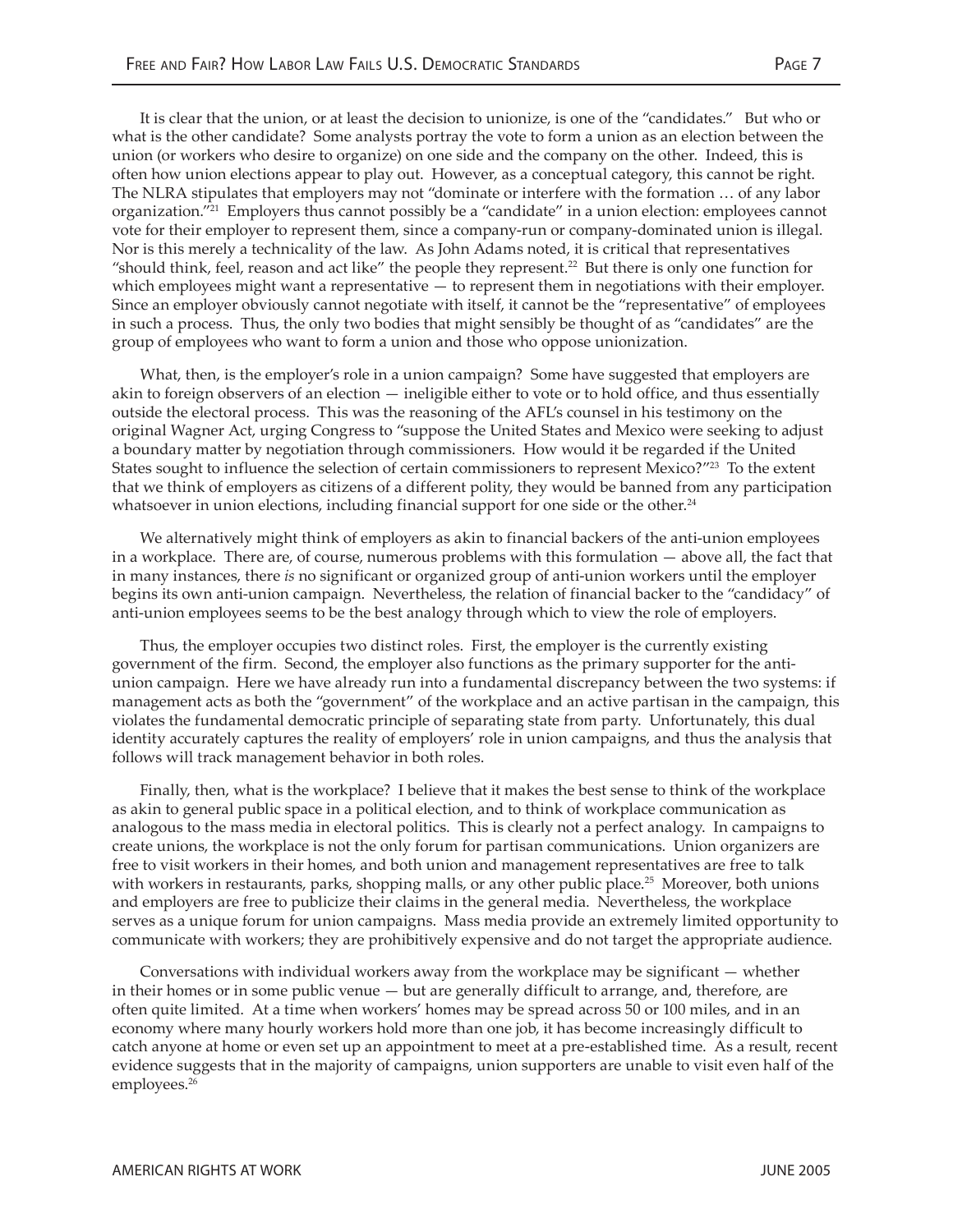The workplace is the only place where workers see each other every day — the only place they are all together as a group. As the Board itself has noted, the workplace is "the one place where all employees involved are sure to be together … the one place where they can all discuss with each other the advantages and disadvantages of organization, and lend each other support and encouragement."<sup>27</sup> The Supreme Court likewise has recognized that work is "the one place where [workers] clearly share common interests and where they traditionally seek to persuade fellow workers in matters affecting their union organizational life and other matters related to their status as employees."<sup>28</sup> If management is the government of a company, then the workplace is the society that is governed. Thus, speech, media, and communication within the workplace must be compared with speech, media, and communication in the society at large during a political election.

Having established the terms of comparison, what follows is a detailed exploration of how NLRB procedures measure up against each of the democratic principles articulated above. In discussing each principle, I will first describe the standards established for political democracy and will then examine the corresponding standard enforced in union elections.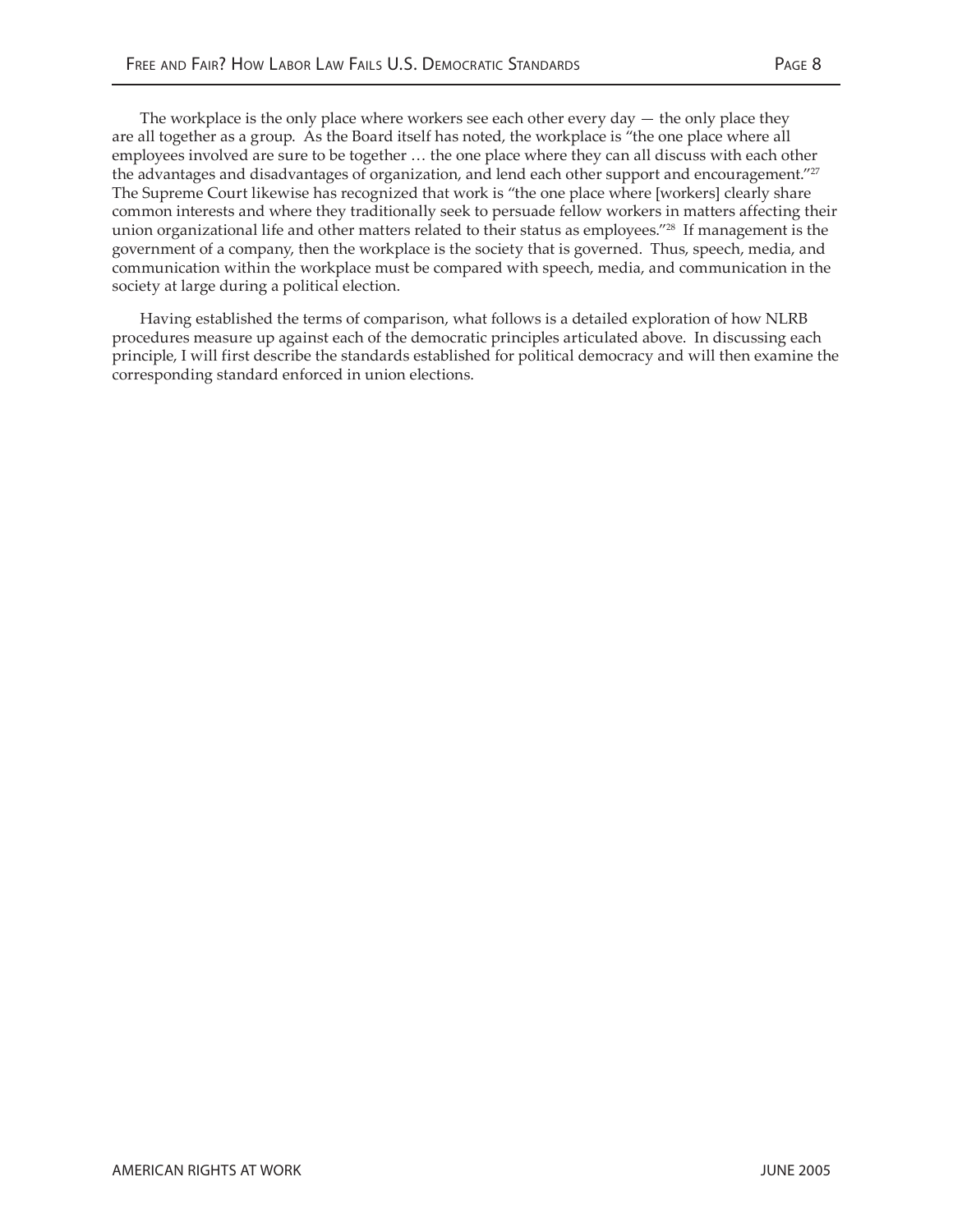## **A Word About Secret Ballots**

Because recent labor law debates revolve around the use of "card check" procedures, in which unions are recognized after demonstrating support from a majority of employees but without a formal election, much attention has been focused on the role of secret ballots in safeguarding democracy. Although the secret ballot *i*s a cornerstone of democratic elections, it is important to avoid simplistic equations that reduce the whole practice of democracy to secret ballots and nothing more.

There are some fundamental acts of democracy — such as New England town meetings or the signing of the Declaration of Independence — which rely not on secrecy but on public affirmation. For the founders, who were looking to create a radically new and more democratic form of government for the country, it was essential to "mutually pledge to each other our lives, our fortunes and our sacred honor" as a public act.<sup>29</sup> A secret vote  $-$  with no oversized "John Hancock" or any other public signatures — could never have accomplished the same goals. To the extent that unionization represents a similar effort — not to elect representatives to an existing government but to create a new and more democratic form of governance within the firm  $-$  it may be important for employees to make a public statement of support *as a democratic act*.

However, even if we simply think of union elections as needing to meet the same standards as congressional elections, it is not sufficient simply to focus on the institution of the secret ballot. Casual observers sometimes suggest that as long as a union election ends in a secret ballot, the election as a whole must be fair. Employees may be pressured to take one stand or another, but even if this pressure comes from those who control one's livelihood, the pressure is ultimately unenforceable. In the worst case, employees who are afraid to disagree with their supervisors may pledge to oppose unionization, but once they enter the privacy of the voting booth, they remain free to vote their conscience without fear of being identified as a union supporter.

U.S. democracy — from the founders to the present — fundamentally rejects this view. In our system, a secret ballot by itself is not enough to guarantee that elections are free and fair. Everything that precedes and leads up to the act of voting — voter registration systems, campaign financing, access to mass media, and public debate of the issues — must also meet clear standards to render an election legitimate. Indeed, our government has often declared other countries' elections illegitimate — even when there was no dispute about the fact that they ended in a secret ballot — because they failed to establish such safeguards in the campaign leading up to the vote.

Unfortunately, the secret ballot turns out to be the *only* point at which current union election procedures meet the standards of U.S. democracy. In every other area of democratic practice, the conduct of NLRB-supervised elections looks more like the discredited customs of rogue regimes than anything we would call American. There is, for instance, no right of free speech for voters in union elections. There is no equal access to media. Indeed, there is not even equal access to the names and contact information of eligible voters. There is no protection against partisan economic coercion of voters, virtually no regulation of campaign finance, and no separation between the "government" of a firm and the partisan behavior of anti-union managers. Finally, there is no guarantee that the will of the voters will be implemented on a reasonable schedule, and no meaningful enforcement for violators of electoral procedure. In this context, it is simplistic to focus solely on secret ballots and ignore the rest of the system. What is needed is a thorough analysis of the union election system and a comprehensive commitment to bringing this system into line with the norms of U.S. democracy. The following study aims to provide just such an analysis.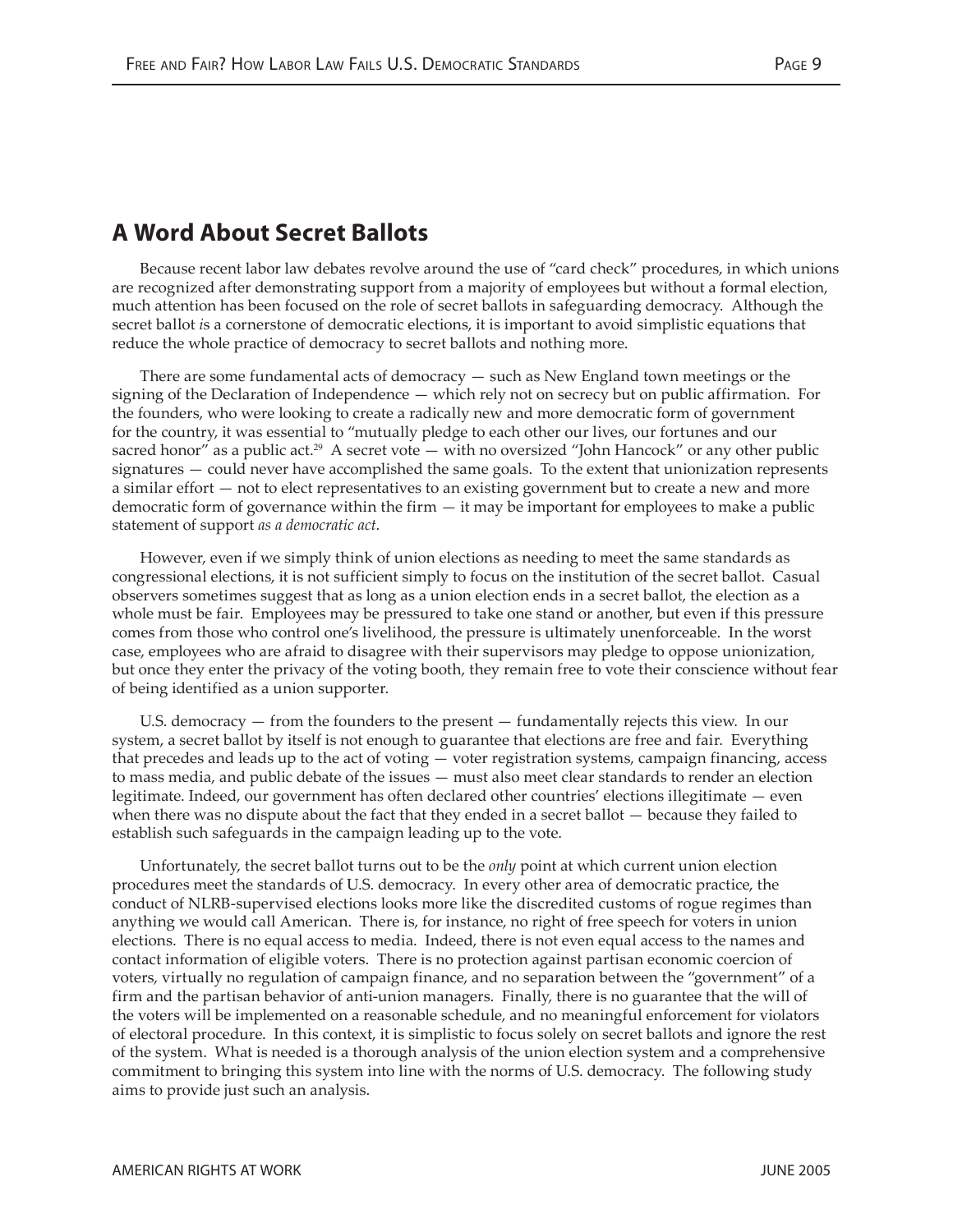# **Competitive Elections: Equal Access to Voters**

The first prerequisite of a competitive election is allowing candidates equal access to the list of potential voters. As a general rule, voter rolls are in the public domain and available to any citizen. Specific procedures for getting copies of voter names and addresses are set by each state or county, but it is axiomatic that whatever information is available must be provided to competing candidates on an equal basis.<sup>30</sup>

By comparison, labor law denies workers equal access to voter lists. When workers become interested in forming a union in their workplace, neither they nor any union with which they are affiliated can get a list of potential voters; nor do employees have the legal right simply to take home a list of coworkers for use in union organizing. For pro-union employees to obtain a voter list, they must first get at least 30 percent of their coworkers to sign cards asking the NLRB to sponsor a vote on unionization.<sup>31</sup> Needless to say, the fact that employees must contact this 30 percent without any list to work from is a daunting prospect. If candidates for federal office were required to produce signed statements of support from 30 percent of eligible voters simply in order to have an election scheduled — and to collect these statements without access to a voter list  $-$  it is hard to imagine how any challenger could prevail. Certainly if a foreign country operated in this manner, we would not hesitate to denounce this as a sham electoral system. But it is exactly such a system that U.S. citizens must endure in workplaces across the country.

Once there is a showing of 30 percent support, the union is entitled to a list of employee names and addresses.32 Under federal law, the right to this list is presented as a guarantee of unions' ability to campaign effectively. As the Board has explained,

As a practical matter, an employer, through his … ability to communicate with employees on plant premises, is assured of the continuing opportunity to inform the entire electorate of his views with respect to union representation. On the other hand, without a list of employee names and addresses, a labor organization, whose organizers normally have no right of access to plant premises, has no method by which it can be certain of reaching all the employees with its arguments in favor of representation, and, as a result, employees are often completely unaware of that point of view.33

What is striking here is not the Board's decision to grant access to employee lists, but its assumption that this is sufficient to lay the groundwork for a fair election. Thus, the Board's standard is not that competing parties must have *equal* opportunity to address voters, but something much more minimal: merely that pro-union employees must have *some* means of communicating their message to coworkers.

However, even this goal has proved largely unattainable. To begin with, the list provided the union does not include either telephone or email contact information. In addition, since the law merely requires employees' "addresses," employers often omit details such as apartment numbers or ZIP codes, further complicating the work of union organizers.

The absence of phone numbers is particularly damaging in an age when workers live far apart from one another and often spend their free time running between kids, schools, sports, stores, doctors, and second jobs. The notion that union supporters should simply drive around, hoping to find workers at home who would welcome unannounced visitors, is unrealistic. Even worse, this process is further restricted by the timetable of NLRB elections. Once employees show 30 percent support for a vote, the vote should take place within 40 days.<sup>34</sup> The employer is not required to provide a list of eligible voters until seven days after the union's showing of support.<sup>35</sup> Thus, even when the system works perfectly,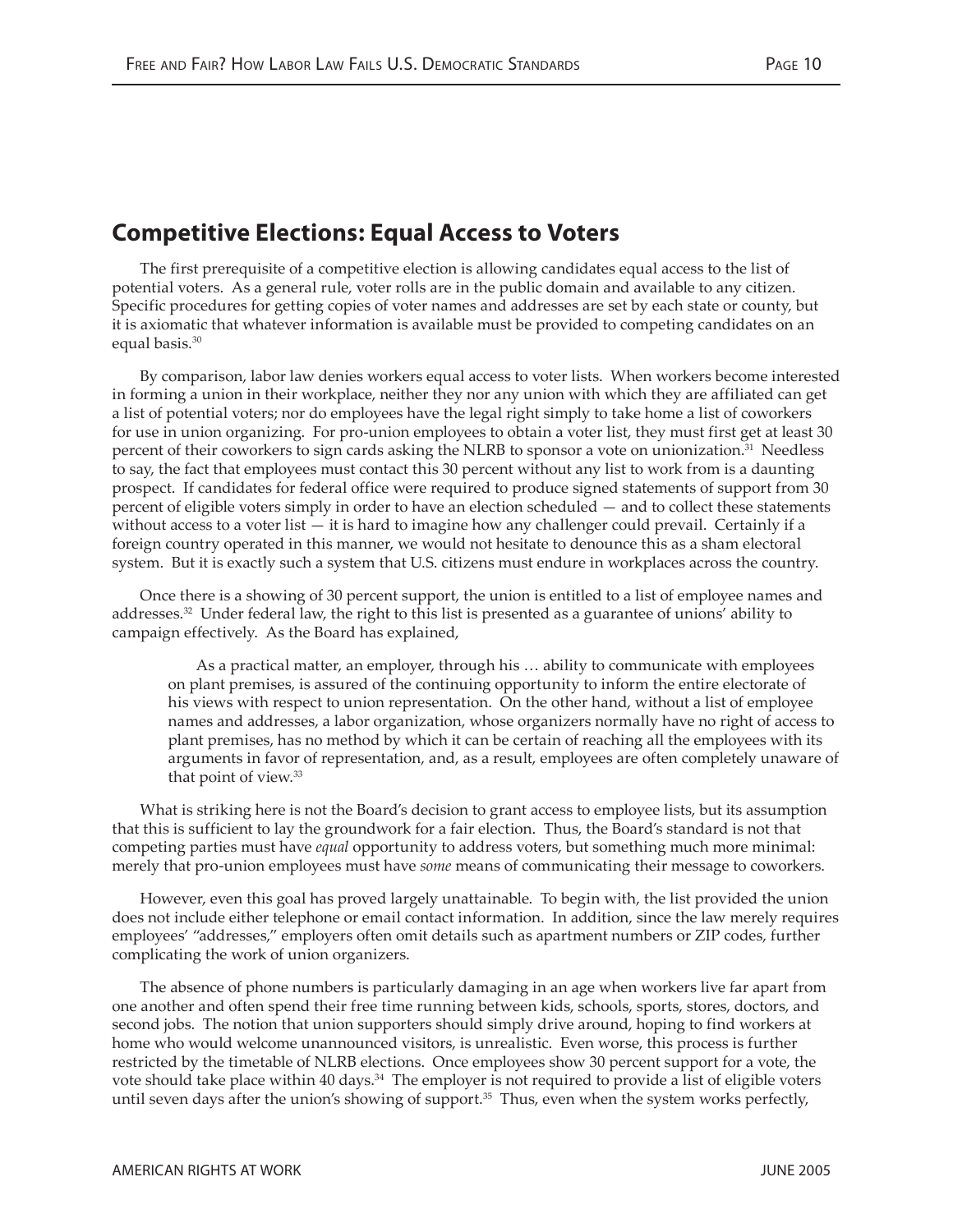union activists normally have just over four weeks between first receiving the voter list and the vote itself. In this time, union supporters must find a way to reach perhaps hundreds of coworkers, many of whom have otherwise received no information about the union drive.<sup>36</sup>

By contrast, management is free to campaign against the union at any time and in any part of the workplace. Indeed, anti-union lawyers specializing in "preventive labor relations" often recommend that anti-union communications begin with new employee orientations to forestall any thought of organizing. $37$  Thus, by the time a union first receives the list of eligible voters, management may have been plying these same workers with anti-union messages over a period of years. Again, if we imagine a congressional election in which one candidate has been running aggressive attack ads for a period of years, while the other is prevented from contacting the voters until four weeks before the election day, no one would deem this a fair contest. The fact that it ends in a secret ballot in no way changes the fundamentally undemocratic nature of such a vote.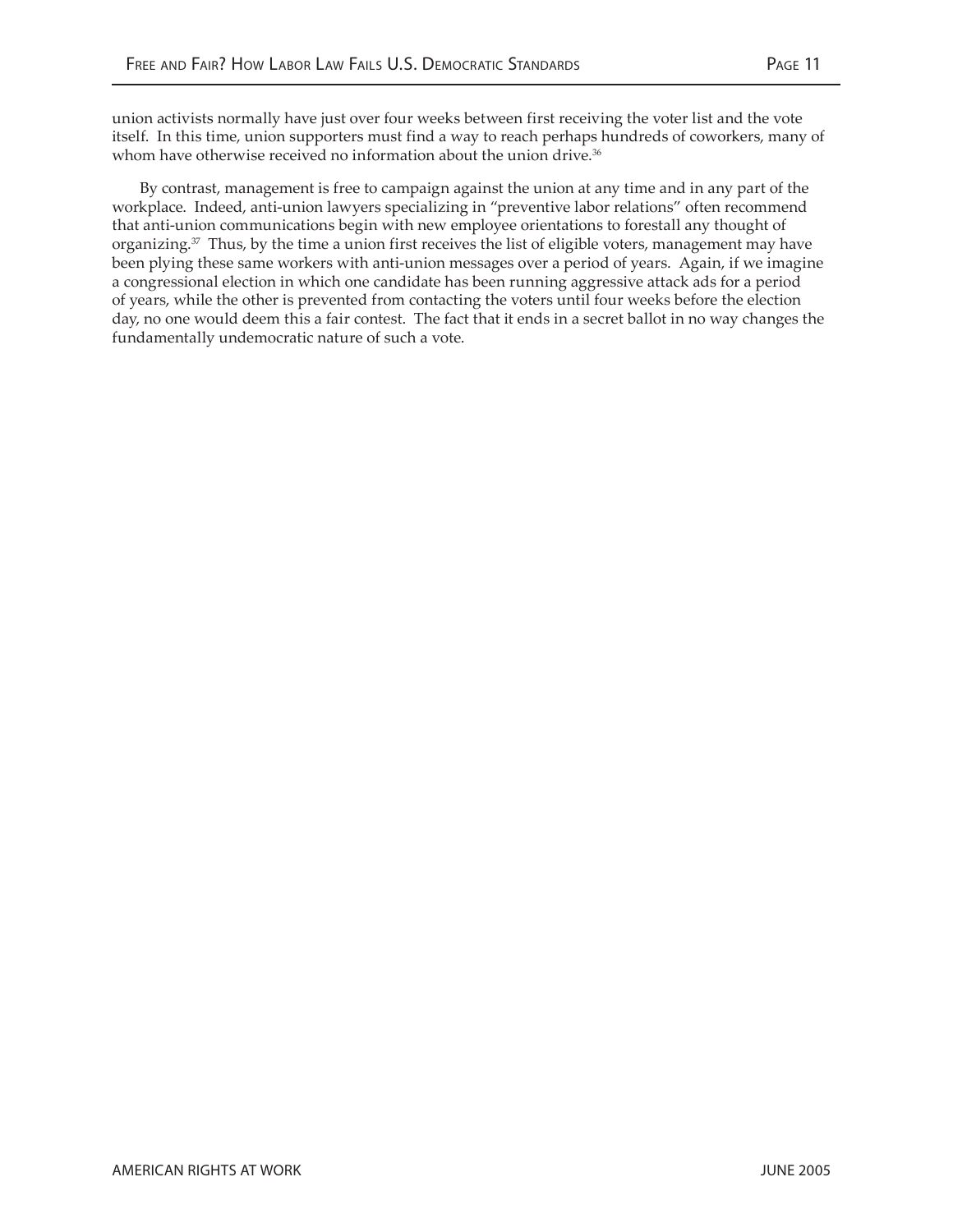## **Free Speech**

The right to free speech stands at the heart of the U.S. system. In the words of the Supreme Court, it is "the guardian of our democracy."38 It goes without saying, of course, that for free speech to be meaningful, it must be applied equally to both sides of a debate. Unfortunately, however, the rules governing union elections essentially safeguard the free speech rights of employers while denying entirely those of employees.

Under federal labor law, management is permitted not only unlimited reign to voice anti-union arguments to employees, but also nearly unlimited reign to stifle employees' own political speech. Indeed, one federal commission found that there are upwards of 10,000 cases per year of workers being punished for engaging in pro-union speech.39 Labor law states that employees may talk to each other about the union, or hand out union literature, only when both they and the person they're talking to are on break time and in a break area.40 Outside this narrow window, an employer may enforce a total ban on employees talking about the union or distributing union information anywhere in the workplace, even if managers themselves are engaged in ongoing anti-union discussions and distribution of antiunion literature throughout the workplace.

In political elections, opposing camps as a matter of course are guaranteed equal speech rights. Indeed, federal law takes particular care to guarantee that employers do not create an uneven playing field within their workplace for political candidates; thus the FEC bans corporations from inviting one candidate to address employees without allowing a similar opportunity for his or her opponent.<sup>41</sup> By contrast, union campaigns are framed by a fundamentally unequal playing field.

Under law, anti-union managers are free to speak every day  $-$  or multiple times per day  $-$  to every worker. Employers may require individual workers to meet one-on-one with anyone from the CEO to their immediate supervisor. In these meetings, the same person who controls an individual's schedule, assigns job duties, approves vacation requests, grants raises or promotions, and has the power to terminate employees "at will," now conveys in the strongest possible terms the arguments for why employees should oppose unionization. These meetings are mandatory, and may be scheduled as frequently as the company wants, even every day. The only conceivable way a union might come close to matching this form of campaigning is by having full-time union representatives in the workplace who could speak to employees with the same frequency as supervisors. Yet under federal labor law, union organizers have no right to set foot in the workplace.<sup>42</sup> As one management consultant explains,

the employer's greater opportunity to communicate with its employee, the virtually complete access to the minds of voters during working hours, and the control management can exert over employees give the employer a considerable advantage over his union counterparts. The advantage can legally be utilized to produce a winning vote on election day.<sup>43</sup>

In addition to speaking with individual employees in the workplace, labor law grants employers the right to require their employees to attend mass anti-union meetings. These meetings, too, can be held as often as management chooses, except in the last 24 hours before a vote.<sup>44</sup> The Board has ruled that employers have "no statutory obligation to accord the employees the opportunity to speak" at such meetings.<sup>45</sup> Not only is the union not granted equal time, but union supporters may be banned from such meetings, or may be permitted to attend on the condition that they not ask questions or venture opinions; those who speak up despite this condition can be legally terminated.<sup>46</sup>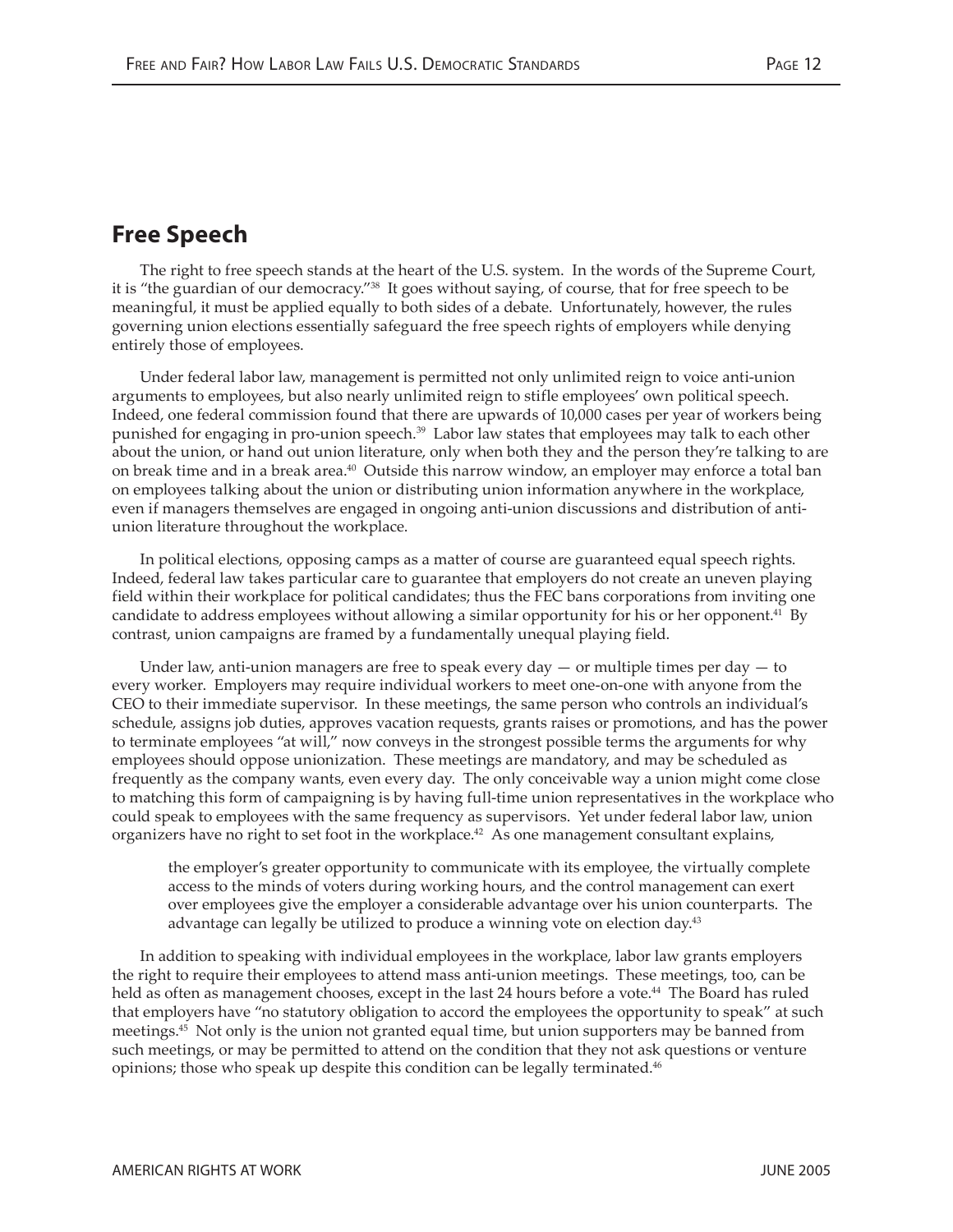In explaining the rationale for such "captive audience" meetings, the Board suggested that "if the privilege of [employer] free speech is to be given real meaning, it cannot be qualified by grafting upon it conditions which are tantamount to negation."47 The "negation" in this case would be the invitation for pro-union employees to speak out in opposition to management's stated views. Thus, the very principle that the Supreme Court and the founders saw as the core of political democracy  $-$  the "uninhibited, robust and wide-open" debate among voters — is treated by the Board as an intolerable "negation" of management rights.

It is unsurprising that forced anti-union meetings are popular among employers. One study, surveying over 200 union elections in the late 1980s, found that 67 percent of employers required attendance at anti-union campaign events.<sup>48</sup> Data from the 1990s suggest that this figure has recently risen to as high as 92 percent.<sup>49</sup>

Finally, the impact of denying employees free speech rights has been even further compounded by Board rulings protecting employers' right to issue negative statements about unionization even if these turn out to be false. The Board has declared that it will police campaign propaganda only to the extent that printed materials must be identified as coming from one side or the other; beyond this, the Board does not "probe into the truth or falsity of the parties' campaign statements, and … will not set aside elections on the basis of misleading campaign statements."50 The Board's reasoning is that, as long as information is clearly identified as coming from one party or the other, employees are sufficiently savvy to investigate all claims with appropriate skepticism. Such a standard may make sense in campaigns for federal office. In the context created by the founders — an atmosphere of free speech, where assertions may be readily challenged, dissected, and met with counter-claims — such a practice is reasonable. It has become routine, for instance, that presidential debates are followed by next-day scorecards reporting the accuracy of each candidate's claims. But the Board's standard has a wholly different effect in the context of the workplace, where there is no right of reply and no public forum in which to challenge such assertions. As Thomas Jefferson noted, "reason and free inquiry are the only effectual agents against error."<sup>51</sup> In the absence of employee free speech rights, the ability of management to issue misleading statements without having to confront opposing arguments on an equal footing undermines the essential goal of U.S. democracy: creating an electorate that is sufficiently well informed to choose wisely among competing camps.

In this sense, union campaigns are conducted under a particularly counterintuitive logic. Employers, who are ineligible to vote or stand for election, have almost unlimited scope for campaign activities, while the actual employees and "voters" are largely prohibited from engaging in similar actions.

#### **The Tyranny of Mandatory Campaign Communications**

Beyond the quantitative advantage that employers enjoy in the frequency with which they can communicate with voters, managers conducting anti-union campaigns also enjoy a *qualitative* advantage that is built into the very nature of their communication. Whereas all pro-union discussion is voluntary, anti-union discussions are mandatory. While considerable attention has been paid to the problem of mass "captive audience" meetings — where employees are forced to sit through anti-union presentations — the fact is that employees are "captives" in *all* workplace communication with supervisors. When a manager walks up to an employee on the job and launches into an anti-union speech, the employee is not free to leave, to start another conversation, to talk over their supervisor, to plug up their ears, or even to avoid paying attention.<sup>52</sup> Once again, if we were told of an electoral system in which the ruling party forced voters to attend its campaign events as a condition of employment — and in which voters would be laid off if they did not respond respectfully to an ongoing stream of one-sided jokes, comments, and speeches — we would assume that this system belonged to some tin-pot dictator. And again, the fact that such an election might culminate in a secret ballot would in no way undo our judgment. To discover that this regime is, in fact, operating all across our country is profoundly disturbing to anyone who hoped to see the norms of U.S. democracy upheld in the workplace.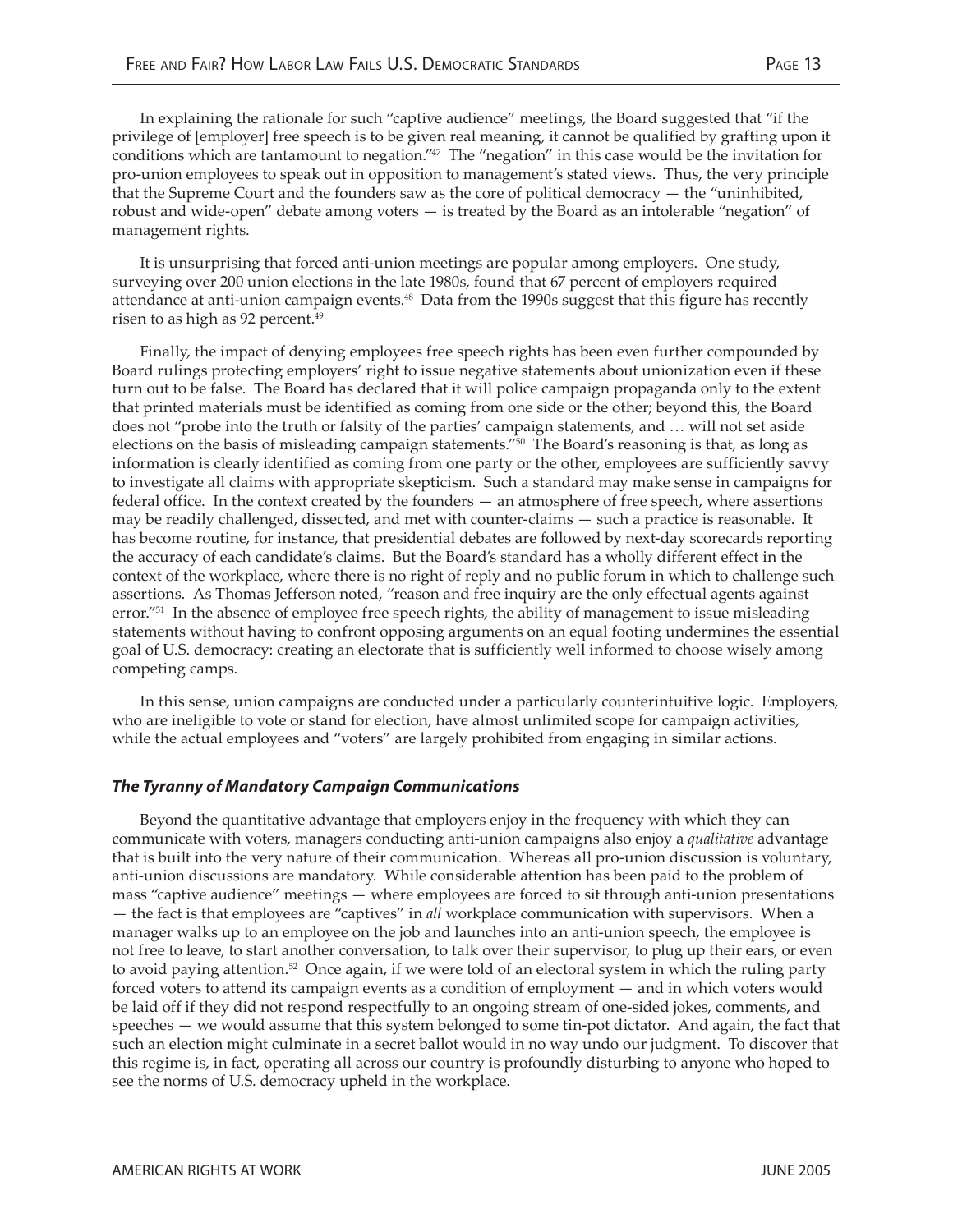#### **A Candidate that Cannot Be Voted Out of Office: The Irreducible Power of Management**

Beyond the power to compel voters' attention, anti-union managers enjoy a second form of unequal power that is inherent in the structure of the firm: even if management "loses" the election, it continues to control almost everything in the economic lives of its employees. This fact reinforces the impossibility of imagining management to be a "candidate" in union elections, because it is a candidate that can never be voted out of office. If workers vote to unionize, their union *joins* management, but does not *replace* it, in governing the workplace. But this fact creates a dramatic imbalance in the weight voters must accord to each side's campaign statements. Both pro- and anti-union representatives may pressure employees to side with them. However, if employees vote against unionization, the union has no power to punish them for this choice. On the other hand, if employees vote to organize despite management's anti-union campaign, virtually all aspects of their work lives remain under the control of the management they have opposed. Statements that convey management's disapproval of unionization must lead rational workers to fear that they will be subject to retribution even if a union is voted in. By comparison, we would never permit a system where the election for president occurred midway through the incumbent's term, with the incumbent administration guaranteed another two years in power even if it lost. Under such conditions, governors, mayors, lobbyists, and federal contractors would be understandably wary of campaigning against the incumbent; even if their candidate won, they would look forward to two years of disfavor from those who controlled the federal budget. Unfortunately, this is exactly the sort of pressure that every employee must confront in union campaigns.

Thus federal labor law grants employers a series of extremely powerful one-sided privileges: the use of supervisors to carry a partisan message to their subordinates; unlimited anti-union campaigning matched by a near-total ban on pro-union campaigning; and a nearly unlimited right to mandatory antiunion meetings with absolutely no corresponding pro-union response. Each of these is an activity that not only *would be* banned if transposed onto an analogous political election, but *is actually* prohibited employer behavior in political campaigns. Yet the protections we take for granted in political campaigns are absent in the workplace.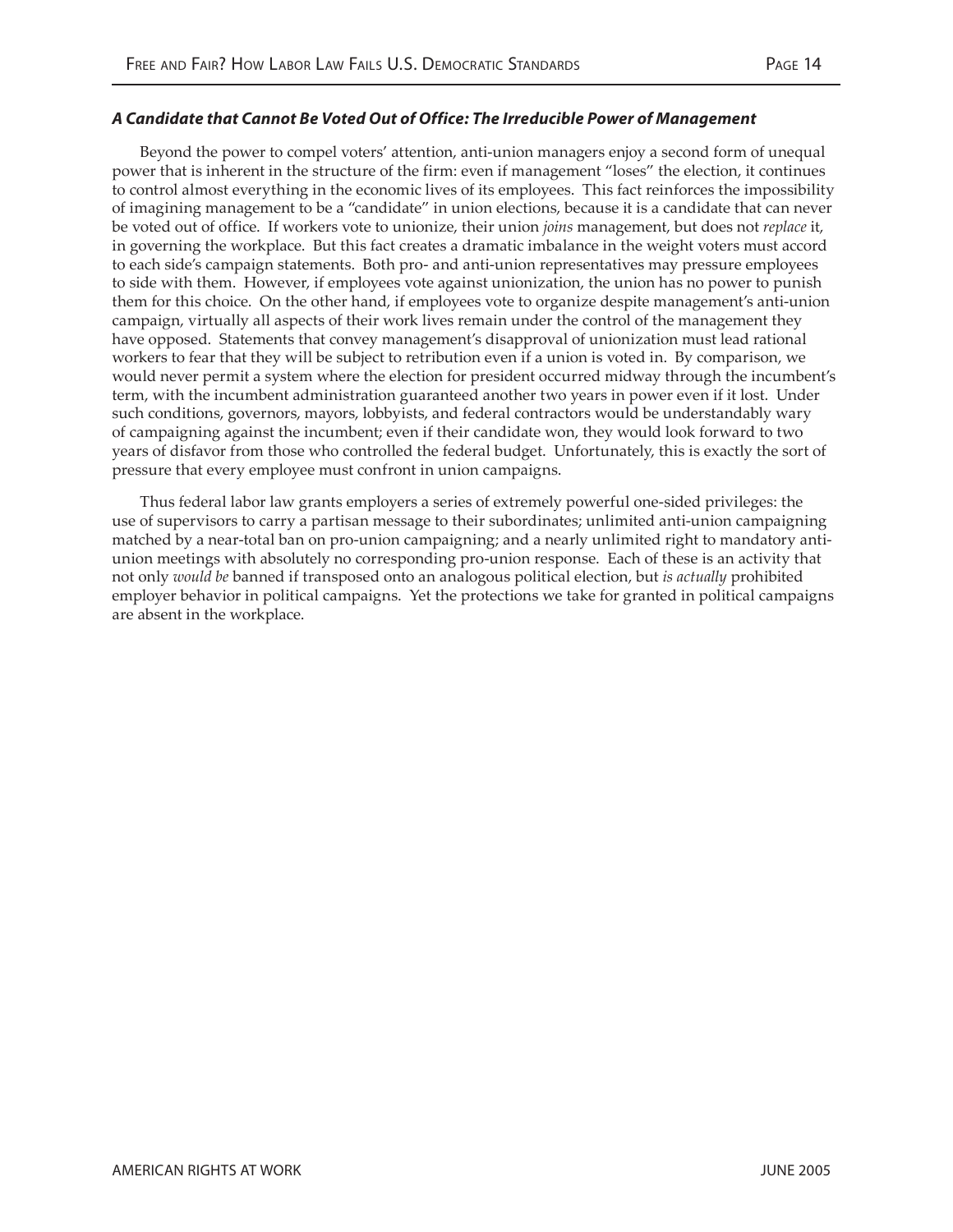### **Equal Access to the Media**

As with rights to free speech, labor law also provides management with highly unequal access to the media. Here too, NLRB practice departs radically from the norms of U.S. democracy.

In elections for public office, our system aims at enabling both parties' messages to reach the broadest possible audience. While media outlets are under no obligation to provide coverage to any candidate, federal law seeks to guarantee that whatever airtime is available is offered to both parties on an equal opportunity basis. In part, Congress has sought to make it affordable for even modestly funded candidates to reach as broad a public as possible. In drafting the 1971 Federal Elections Commission Act (FECA), the Senate declared that it aimed "to give candidates for public office greater access to the media so that they may better explain their stand on the issues, and thereby more fully and completely inform the voters."53 Thus, federal statute mandates that in the two months leading up to a general election, broadcast television and radio stations must sell advertising time to political candidates at the lowest rate they charge to any other customer. Furthermore, these outlets are banned from charging a higher rate to one candidate than to another.54

As communications media have evolved over the past century, Congress has acted repeatedly to ensure that the new technology is not used to unfair advantage. This principle may be most clearly evident in the "Equal Time Rule" governing broadcast media. In brief, this rule mandates that if any station provides airtime other than normal news coverage for one candidate, it must provide equal time for his or her opponent.55 The rule — first established in 1927 in response to radio, then amended after the development of television — reflects a keen understanding of the importance of mass media in political campaigns.56 From the beginning, lawmakers focused on broadcast media as posing a unique challenge to politics. For both lawmakers and the courts, broadcast media are unique in two ways. First, because the airwaves are physically finite, candidates depend on a limited number of outlets for public exposure. In theory, there could be an infinite number of newspapers, limited only by the ability to remain financially solvent; the same is not true of broadcast media. To guarantee that any one candidate is not shut out of broadcast access, federal regulation was deemed necessary.<sup>57</sup> Beyond their technological limits, broadcast media were also perceived as uniquely influential. In formulating the original legislation, one congressional supporter argued that:

[radio broadcasters] can mold and crystallize sentiment as no agency in the past has been able to do. If the strong arm of the law does not prevent monopoly ownership and make discrimination by such stations illegal, American thought and American politics will be largely at the mercy of those who operate these stations.<sup>58</sup>

Similarly, the advent of television prompted Congress to add regulations governing what was fast becoming "the most important medium of political information."59

Both principles undergirding the Equal Time Rule apply with equal logic to union elections. While communication in the workplace is not the sole medium for talking with workers about unionization, it is a finite resource, and it is by far the most influential possible forum for campaigning. Yet where federal law insists that both sides of a political campaign have equal access to mass media, labor law is content to allow one party to exercise near-monopoly control over workplace media.<sup>60</sup> Indeed, in union election campaigns, communication within the workplace operates much like state-controlled media in a totalitarian nation. Employers may post anti-union information on bulletin boards, in cafeterias and in work areas, while banning similar postings by pro-union employees. Even a company that has a general "No Solicitation" rule in the workplace is permitted to violate its own rule by distributing anti-union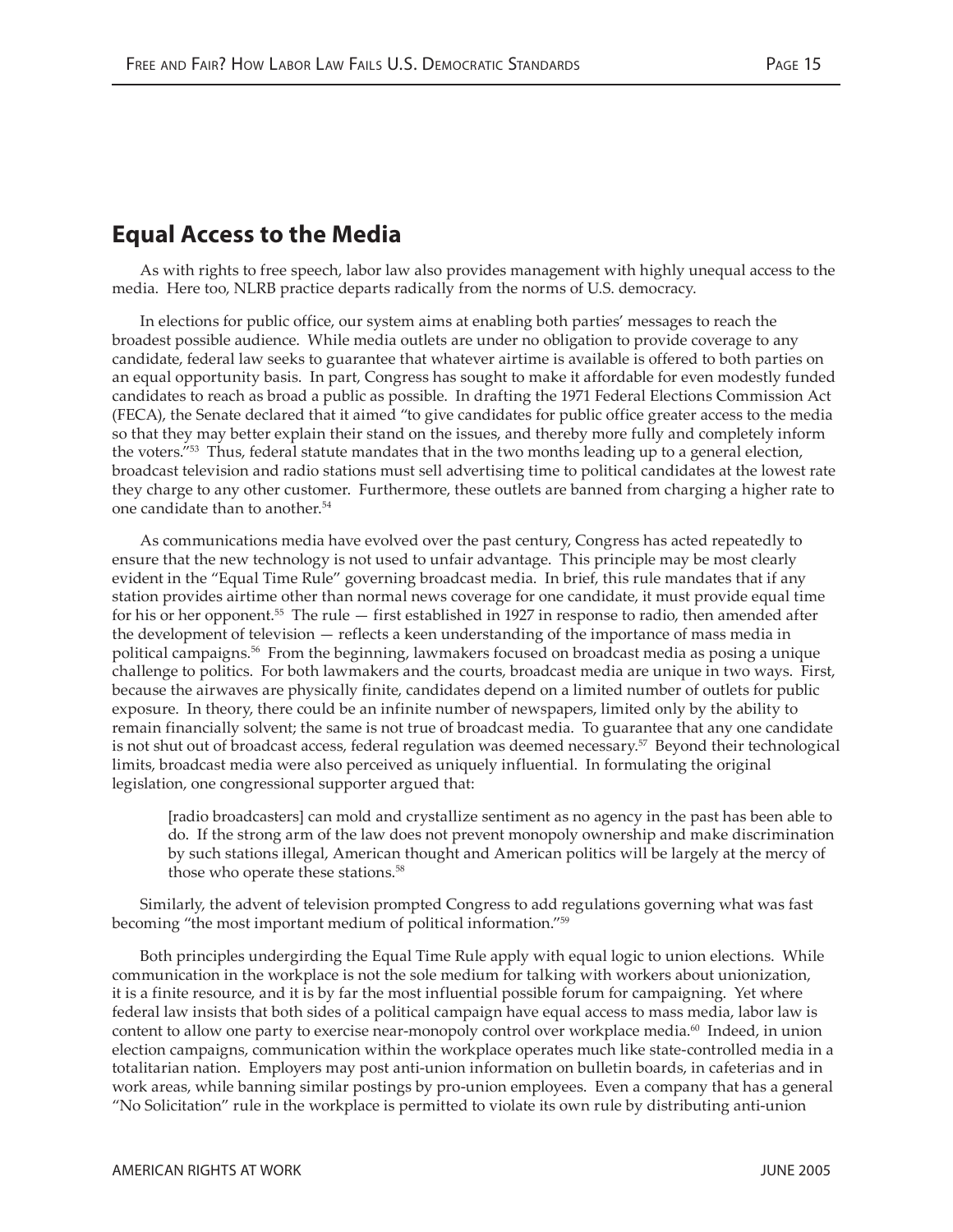literature while enforcing the rule against pro-union handouts.<sup>61</sup> "Management prerogative," the Board has explained, "certainly extends far enough so as to permit an employer to make rules that do not bind himself."62

#### **Competing Logics: Equal Access for Citizens, Minimum Access for Workers**

Underlying the specific differences between the laws governing political elections and those for union formation, there is a deeper contrast in the fundamental principle that undergirds each body of law. The standard for U.S. elections is that candidates should each be enabled to "fully and completely inform the voters" of their positions.<sup>63</sup> Thus, the Equal Time Rule aims to "give the public the advantage" of a full, complete, and exhaustive discussion, on a fair opportunity basis."64 By contrast, labor law proceeds on the assumption that as long as pro-union employees are not *completely* prohibited from communicating their message to potential voters, the process is fair. The courts have asserted, for instance, that as long as the union has access to some avenue of communication with workers, it need not have access to the workplace.<sup>65</sup> Labor law thus effectively functions on a "minimum access" standard. Were this logic extended to federal elections, the law might hold that there is no problem with one candidate monopolizing the airwaves as long as his or her opponent is at least free to hand out leaflets at shopping malls.<sup>66</sup>

Campaigns for public office are never completely evenly matched, and the candidate with the larger war chest often uses it to buy superior airtime. However, both parties have access to all the same media. By contrast, the inequality built into union elections is not one of resources, but one of rights. No matter how much money a union may have, pro-union workers may be denied the right to post notices, make announcements, or circulate newsletters as a matter of company policy. As the Supreme Court has explained, labor law:

does not command that labor organizations …. be protected in the use of every possible means of reaching the minds of individual workers, nor that they are entitled to use a medium of communication simply because the employer is using it. $67$ 

Yet in political elections, federal law *does* command that such a standard be upheld; any medium that is made available to one candidate must be available to the other. That such a mundane and obvious principle of electoral democracy is so foreign to the framework of union elections points again to the discrepancy between the norms that govern the country and those that rule the workplace.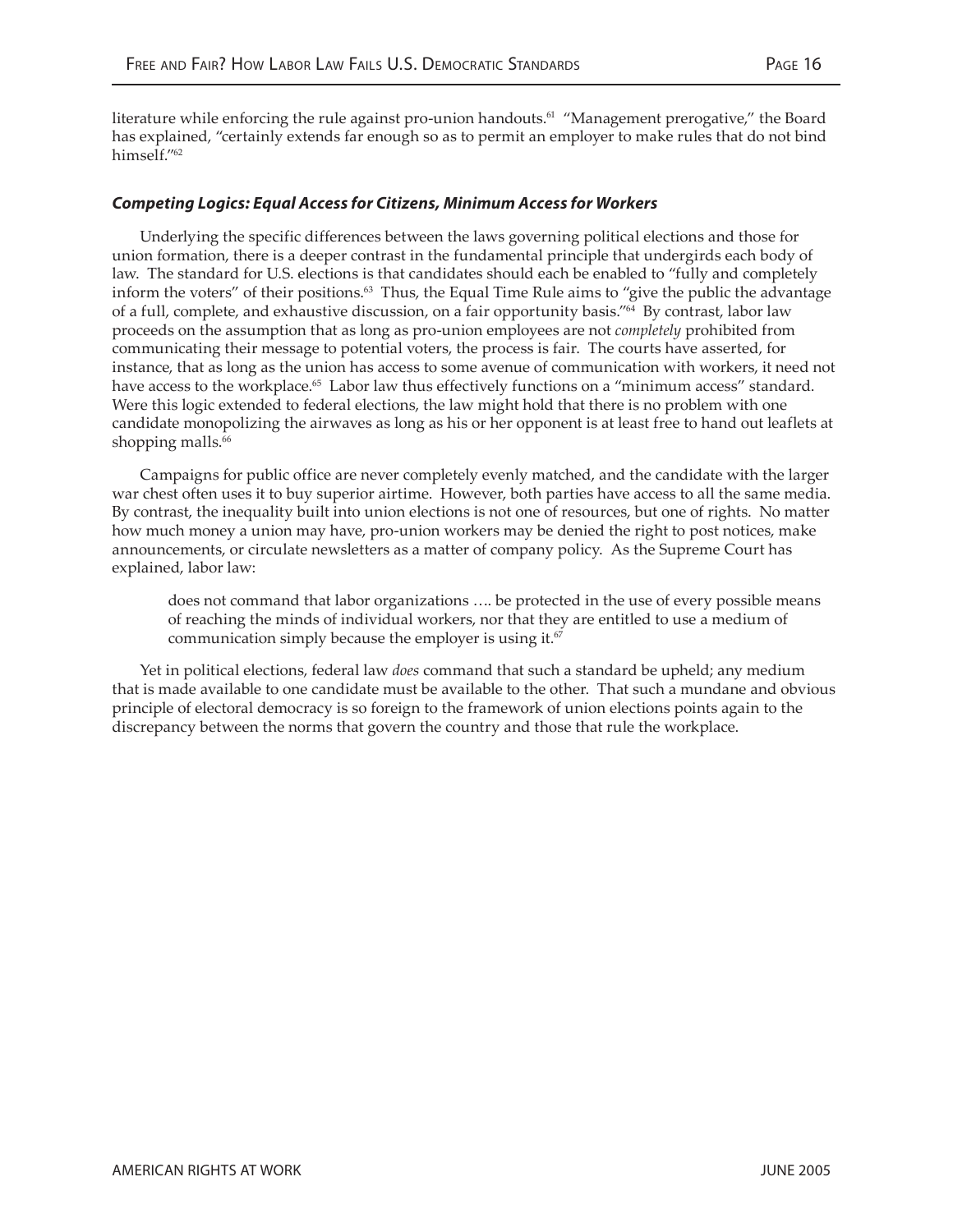# **Leveling the Playing Field by Controlling Campaign Finance**

Traditionally, one of the most important means of creating a level playing field among competing candidates is through regulation of campaign financing. While the law does not mandate that campaigns operate with the same amount of money, it does seek to establish a rough balance between them. One of the core notions of democracy is that elections are determined by the popular judgment of the merits and faults of each candidate. If the candidates' resources are so unequal that one can saturate the voters with his message while the other is barely heard, this defeats the purpose of democracy since citizens cannot make a truly informed choice. Following the introduction of television advertising in the 1960s, legislators became concerned that "expenditures have been escalating so as to threaten to make money the principal determinant of election."68 In order to "protect the integrity of the federal election process," the 1971 FECA established the first limits on campaign spending.<sup>69</sup> The previous absence of limits, House members explained, "makes the law seriously defective because [it] … tends to give a candidate with large financial resources an undue advantage over one whose resources are limited," threatening to create a political system "dominated by special interests and unresponsive to the public will."70

Thus, the fundamental goal of federal campaign law is to maintain a balanced playing field between the candidates by controlling the size of campaign budgets.<sup>71</sup> The establishment of public matching funds within the presidential election context is intended specifically to induce candidates to accept such limits.<sup>72</sup> Generally, this incentive has been sufficient to guarantee that the resources of opposing candidates, while certainly not equal, are roughly in the same ballpark. Recently, however, a number of independently wealthy candidates have chosen to eschew matching funds in order to make use of their own superior resources. To solve this problem, Congress in 2002 passed a "Millionaire's Amendment" to the FECA.73 Under this statute, candidates for federal office who face wealthy, self-funded opponents are permitted to increase both donations and expenditures beyond the normal limits.74 Thus, Congress has acted repeatedly, if imperfectly, to maintain the rough balance of resources needed to ensure competitive elections.

When measured against the norms of political elections, NLRB procedures fall far short. In contrast to the FEC, there are absolutely no limits or penalties, and very limited reporting requirements, governing the amount of money that parties may spend on union campaigns.75 Moreover, the Board has completely ignored the principle of fair competition that is so central to U.S. democracy. Aggressively anti-union employers frequently make use of outside consultants, on-the-clock meetings, legal strategies, internal communications, the use of company property and equipment to support these efforts, and, above all, the paid time of supervisors who function as anti-union campaign staff. All of these expenditures would be both reported and strictly limited under the FEC. And taken together, they add up to a level of resources that few unions can ever hope to match. The fact that none of this is reported or limited in any way allows employers to exploit their superior financial resources in order to run campaigns on a fundamentally unequal footing.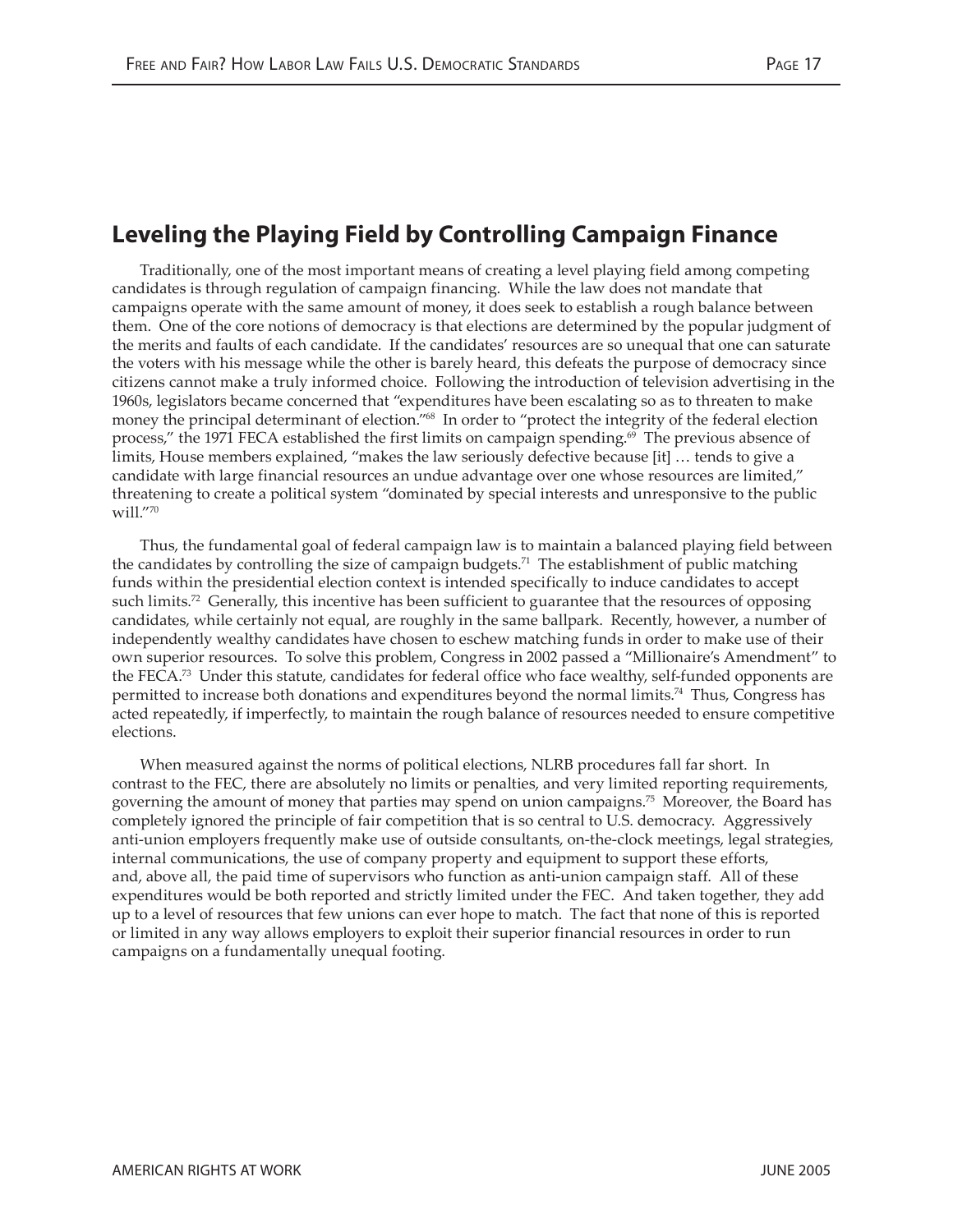## **Guaranteeing Voters Protection from Economic Coercion**

It is, of course, axiomatic that U.S. citizens cannot be threatened, coerced, intimidated, or bribed into voting for one party or another. Beyond the fact that no individual is permitted to bribe another, the law is particularly concerned to prohibit the potential economic coercion of employers over their employees.

A concern about employer-employee relations dates back to the Founding Fathers. Thomas Jefferson invoked "yeoman farmers" as the ideal democratic citizens because they were economically independent; employees, by contrast, were dependent on the will of others and, therefore, vulnerable to pressure and manipulation. While exceptional individuals may resist such pressures, as Alexander Hamilton noted, "in the main it will be found that a power over a man's support is a power over his will."<sup>76</sup> For this reason, electoral law draws a wide arc designed to protect the economically vulnerable from even vague or implicit threats designed to influence voting behavior.

Federal law makes it illegal even to indirectly promise someone a job in return for political support, or to pledge support for someone's future appointment to a government post, in exchange for political support.<sup>77</sup> The law specifically bans managers in federal agencies from exercising any form of intimidation or coercion over their employees in order to control their political behavior; those who violate this statute are subject to imprisonment for up to three years.78 So too, the Hatch Act prohibiting federal employees from participating in political campaigns is partly designed to protect such employees from the demands of elected officials who may control their salaries.79 Finally, elected officials are banned from using any federally funded economic benefit — for instance, cash welfare, food stamps, or housing assistance  $-$  to influence voters.<sup>80</sup> It is noteworthy that this law specifically focuses on benefits for the poor. These are the voters whose economic vulnerability makes them most susceptible to political intimidation. Thus, while the law is clearly aimed at preventing federal corruption, it also reflects a keen insight into how easily the economically dependent may be manipulated.<sup>81</sup>

This insight is also embodied in the regulations governing solicitation for PACs. While corporations are free to operate PACs, they are severely restricted in the extent to which they may call on employees to support these efforts. Corporate PACs may solicit contributions from shareholders and managerial employees at any time. However, if they wish to solicit non-supervisory employees, they may do so only twice a year, and then only in written letters mailed to employees' homes.<sup>82</sup> If rank and file employees are solicited for a corporate PAC, the mailing must include something akin to a political "Miranda warning," specifically stating that they need not contribute, and that there will be no consequence for not participating.<sup>83</sup> Moreover, corporate PACs are required to establish accounting systems that make it impossible for the employer to know whether any individual employee has made a contribution.<sup>84</sup> Finally, if a unionized company solicits its employees for a corporate PAC, it must make its fundraising methods (including all mailing lists) available for the union to use in its own PAC solicitations.<sup>85</sup> This law is based on the understanding that workers are often extremely sensitive to the need to make a good impression on their boss. So many rewards and punishments depend on the personal will of supervisors — hiring and firing, increased or decreased hours, convenient or inconvenient days off, flexibility to care for sick children, and myriad other terms of employment — that many employees shy away from any behavior that might be displeasing to those in charge. Thus federal law in this area provides multiple layers of protection to insulate workers from any possible pressure to mold their political behavior to suit the boss' desires.

State laws similarly recognize the particular importance of safeguarding employees from the undue influence of those who control their economic lives. States have commonly adopted statutes such as Michigan's, making it a misdemeanor (punishable by fine and imprisonment) to threaten an employee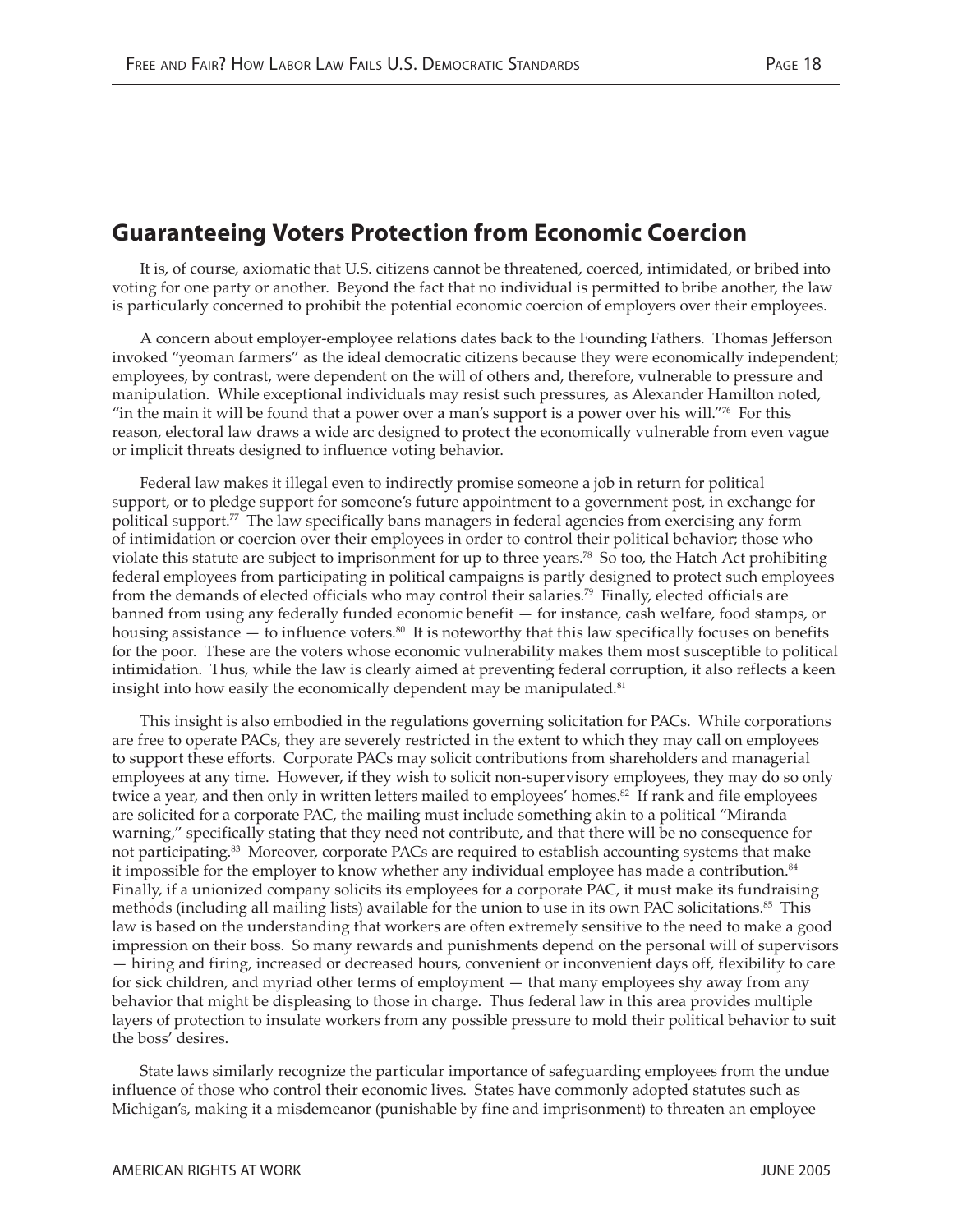with termination on the basis of supporting one candidate or another.<sup>86</sup> Moreover, state laws generally regulate indirect as well as direct threats. Many states, for instance, ban employers from including any form of political advertisement or advocacy in employees' pay envelopes.<sup>87</sup>

Under electoral law, things that are perfectly legal for unrelated individuals to say to each other become illegal when conveyed by an employer to his or her employees. For instance, a homeowner can declare that he or she doesn't want any Republicans in the house, but in most states, an employer cannot make a similar declaration about his or her workplace. This reflects legislators' recognition that the same words coming from one's employer carry an additional weight — and an implied threat of retaliation which is not present in the speech of random individuals or neighbors. So too do both federal and state statutes recognize the potentially coercive nature of employer-employee communications even when they do not include an explicit threat. The Hatch Act, for instance, does not state that federal employees can work on their bosses' campaigns unless the boss explicitly makes the work a condition of employment. Coercion does not need to be spelled out to be understood.

By contrast, the Board appears blind to the insight that animated the founders.<sup>88</sup> Under labor law, while explicit threats or bribes are illegal, anything that falls short of an explicitly articulated threat is permitted.89 For instance, employers may not tell workers that "if you wear a union button, you'll never get a promotion," but they are perfectly free to state that "a union is a declaration of disloyalty to me personally, and an affront to everything this company stands for." To any reasonable human being, there is little material difference between these two statements. Yet under labor law, the second is perfectly legal.

This same implausible distinction applies to threats aimed at the workforce as a whole. Employers may not threaten to close up shop in retaliation for a pro-union vote. But they are free to "predict" that unionization will lead to a shutdown. Specifically, an employer is permitted to tell "what he reasonably believes will be the likely economic consequences of unionization that are outside his control," but not to issue "threats of economic reprisal to be taken solely on his own volition."90 While this distinction may be theoretically intelligible, it is virtually meaningless in practice. Indeed, anti-union lawyers have become adept at counseling their clients on how to intimidate employees effectively while obeying the letter of the law. One such text, for example, advises that:

Management may … say that it could not state with 'certainty,' but would predict that if the union wins the election and the firm has to operate under a union contract that adds considerably (not minimally) to costs, then, 'as a good businessman,' the employer would have to carefully consider the necessity of moving operations out of the country, so that costs would be reduced, and the product could be sold at a profit.<sup>91</sup>

It may be unsurprising, then, that according to one survey, while only one percent of companies actually close up shop after their employees vote to unionize, 71 percent of manufacturing employers threaten to close in the course of a union election campaign.<sup>92</sup> The issue of "predicted" versus "threatened" layoffs provides one of the clearest contrasts between electoral and labor law. Neither federal nor state statutes governing election to public office recognize such a distinction. Instead, most state laws are premised on a "reasonable person" logic. Employers are prohibited from making statements that would serve to influence a reasonable person's voting behavior, even if they contain no explicit threat. In at least a dozen states, predictions of layoffs in the context of an election are specifically prohibited by law. Arizona, for instance, mandates that within 90 days of an election, an employer may not:

put up or otherwise exhibit in any place where his employees are working or are present in the course of employment a handbill, notice or placard containing a threat, notice or information that if any particular ticket or candidate is elected or defeated work in his place or establishment will cease in whole or in part, or his establishment will be closed, or the wages of his workmen will be reduced, or other threats, express or implied, intended or calculated to influence the political opinions or actions of his employees.93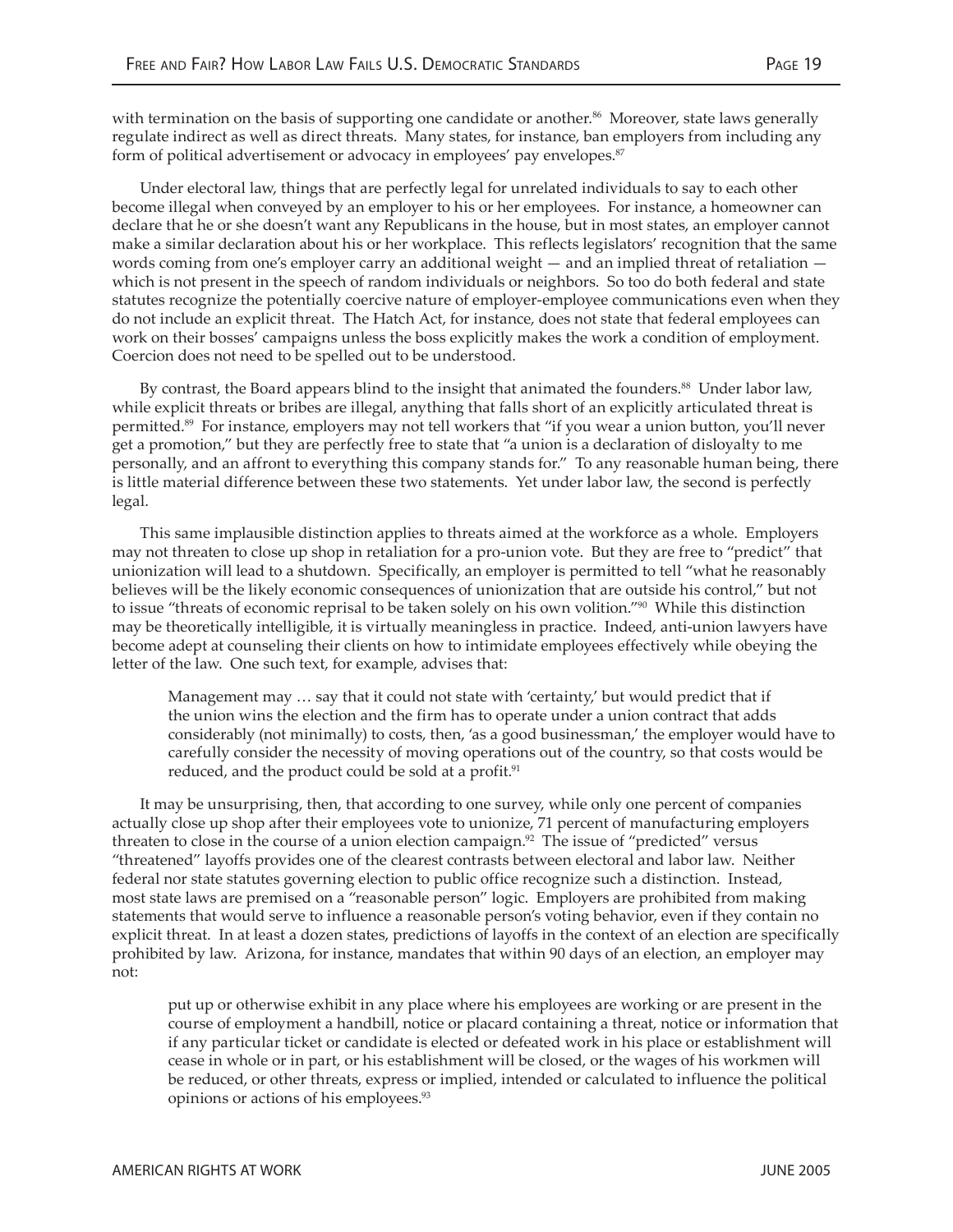Thus, what is expressly prohibited in political elections is explicitly condoned in union elections.

Indeed, under current labor law, it is hard to determine what employer behavior would *not* be permitted in the course of a union election, short of a clumsy and explicit threat. Employers are free, for instance, to report that major customers will stop buying from them in the event of unionization, $94$ or to inform employees that personal relationships in the company will suffer if a union is voted in.95 Likewise, an employer who threatened to eliminate "special personal arrangement[s]" such as "time off when your children [are] sick, weddings, for haircuts, a school prom, emergencies at home, and to catch up on studies" was deemed within his legal rights.<sup>96</sup> Even an employer who told workers that "I hope you guys are ready to pack up and move to Mexico" was found to have acted legally.<sup>97</sup> An employer who exhibited a series of posters depicting factories that were closed as a result of unionization was thought to have approached the "brink" of acceptable behavior, but was ultimately judged to have engaged merely in persuasive, not coercive, communication.<sup>98</sup>

The impact of this sort of officially "non-coercive" speech is not lost on employees. One survey found that 70 percent of U.S. workers believed that "corporations sometimes harass, intimidate, or fire employees who openly speak up for a union."99 Another poll reported that 79 percent of workers thought it was either "somewhat" or "very" likely that employees "will get fired if they try to organize a union."100 If these are the assumptions that frame employees' thinking about unionization even before a union drive begins, it is unsurprising that they would be extremely sensitive to the anti-union statements of their supervisors. As labor attorney Kate Andrias notes, "It is only logical that a worker who already believes that pro-union speech leads to termination, and who then hears carefully phrased predictions from her employer, would suppress her pro-union speech."101

The failure of labor law to protect workers from what any reasonable person would interpret as economic threats is particularly disturbing given that the need for such protection is even greater in union campaigns than in those for public office. In the context of congressional elections, for instance, the behavior of individual employees is much less consequential — and much less noticed — than in union elections. In most federal campaigns, the outcome only marginally impacts any individual employer. Further, the result is determined by several hundred thousand voters, among whom any single employee counts for little. Thus, there is little reason for an employer to police or punish the political behavior of subordinates. All of this is reversed in union campaigns. The outcome matters greatly to management, and because employees all look to see who among their coworkers has taken a stance for or against unionization, the behavior of individual employees may matter greatly. As a result, managers have much greater incentive to coerce or threaten employees into abandoning the union effort. Thus, in exactly the setting where protection against economic coercion is most needed, the law is weakest.

The range of fears that workers may experience during a union election does not necessarily prevent them from voting for a union in the privacy of the polling station. But it does inhibit them from participating in all of the pre-election-day activities that make up a political campaign. Even if threatened workers are not afraid to vote their conscience, they will be understandably wary of wearing buttons, signing petitions, going to rallies, handing out leaflets, or displaying bumper stickers. Again, if we imagine a country in which the ruling party is free to engage in all the public hoopla of campaigns, while its opponents put their livelihood at risk by doing likewise, no American could think this counted as "democracy."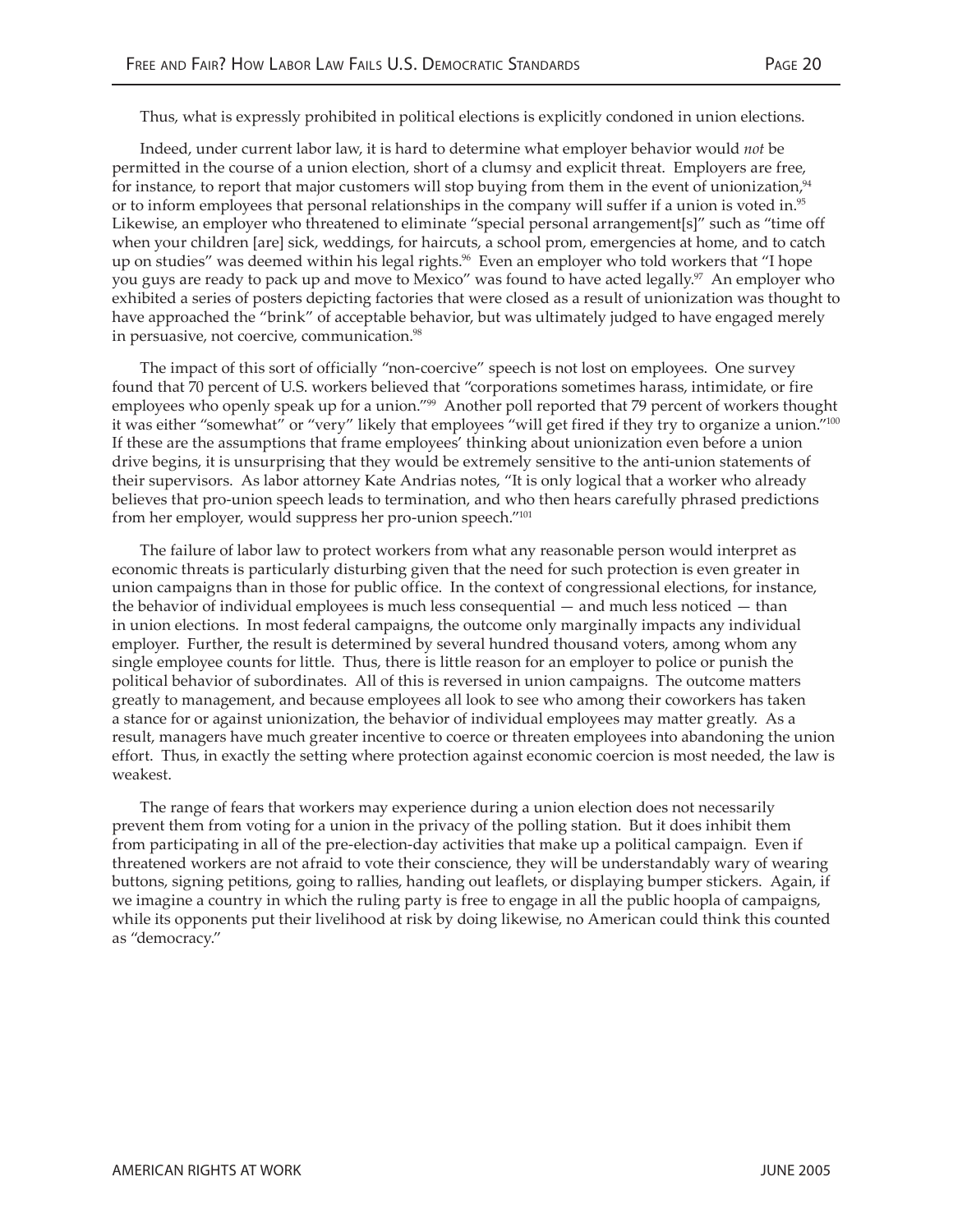# **Guaranteeing Voters Protection from Coercion at the Polls**

When workers decide to form a union, they are generally required to vote at work, where they may be easily observed by supervisors.<sup>102</sup> Placing the voting booths in a location controlled by management creates myriad opportunities for subtle coercion. While the ballot itself remains secret, management may call individual workers to the polls on a schedule of its choosing, making it easy to monitor voting activity.<sup>103</sup> Employees who show up at the polls together with known union supporters, or who are seen conversing with pro-union employees, may understandably fear that they have been marked for retribution, even though their ballot *per se* remains secret.

It is the concern to avoid situations such as this that has driven election officials to mandate that polling places for political elections be located in neutral spaces. While the siting of polling places is local rather than federal law, the FEC advises local officials that the importance of "impartiality at the voting booths" creates a "strong public policy reason" to guarantee that polling places are situated in nonpartisan locations.104 In this way, not only is the ballot itself secret, but the choice of whether or not to vote, or who to vote with, cannot be a cause for fear of retribution. In political elections, voting cannot take place at an office owned by one of the campaigns, or even by a relative of a candidate. Nor would employees be required to vote at their workplace if the employer in question had taken a very active and public role in support of a particular candidate. Thus, for example, Texas' code mandates that polling places be located in a "public building," and specifically prohibits polling places located at the residence of a candidate or party official.105 Indeed, that state is so intent on guaranteeing impartial voting locations that, in the event that no public building is available for use as a polling place, county commissioners are authorized to purchase a new building for that purpose.106

Thus, both federal and state officials embrace a higher standard for voting procedures than is available to U.S. workers seeking to create a union. The practice that is nearly universal in U.S. workplaces — requiring employees to vote in their places of work, easily monitored by their managers and supervisors even when these individuals have engaged in ardent campaigning against unionization — is prohibited in political elections as a matter of course.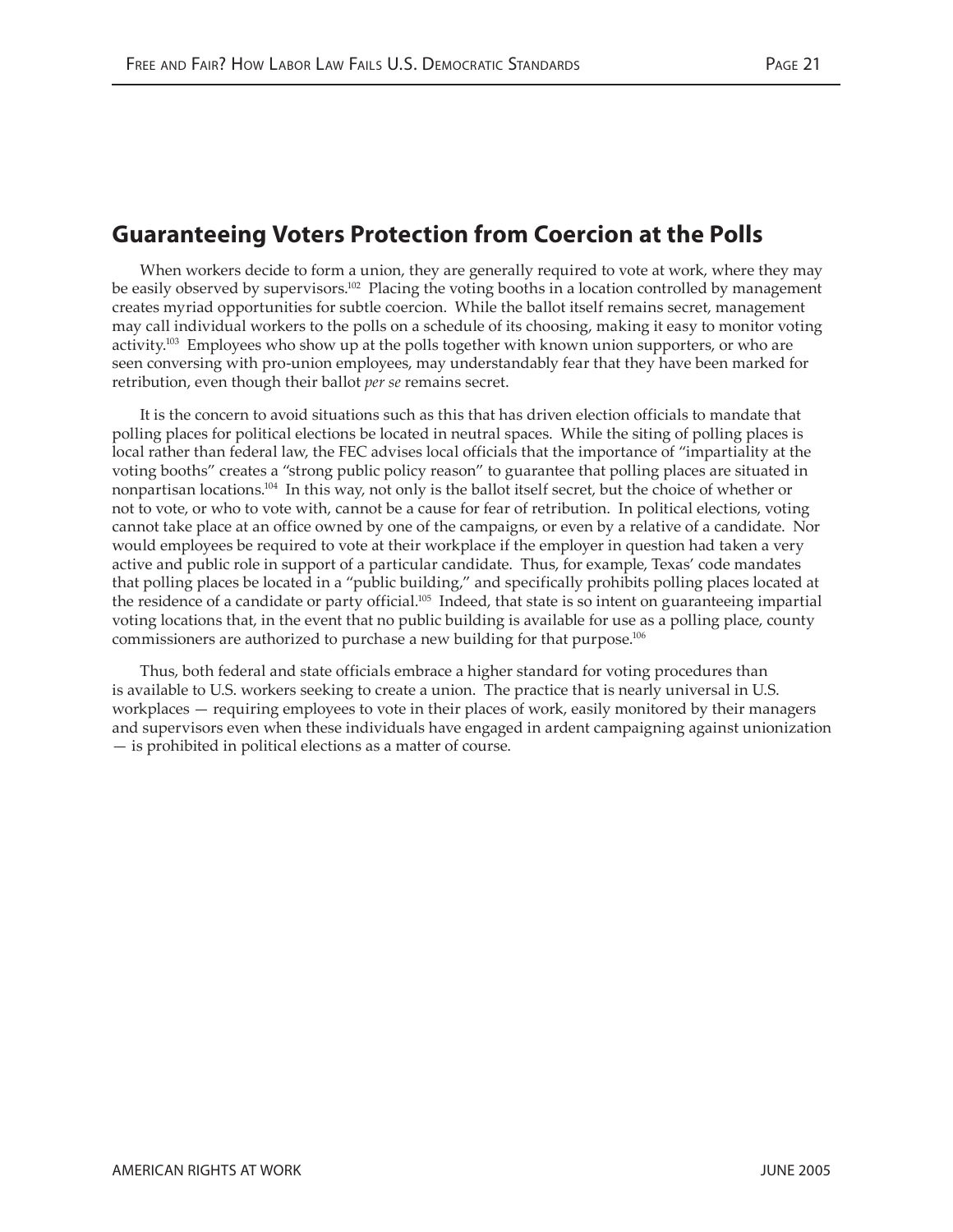### **Timely Implementation of the Voters' Will**

As described earlier, one of the cornerstones of U.S. democracy is that elections must be held on a regular and timely basis. If union elections were run in keeping with these principles, the vote would be held within a fixed period of time. This would guarantee that the process was responsive to the will of the voters, and would prevent the incumbent administration (here, the management) from manipulating the timing, and thus potentially the outcome, of the election. Instead, labor law provides none of these protections. When workers petition for a vote on unionization, the Board is required to hold a hearing determining exactly which employees should be included in the union, and the employer is a fully recognized participant in this hearing. Thus, employers are provided an opportunity to delay the election, using this time to campaign more aggressively against unionization. "As a practical matter," one anti-union consultant explains, "the union controls the initiation of the organizing drive … but the company controls the end. This is done by delaying the election."107 In many cases, employers' other advantages over pro-union workers are sufficient to deter unionization even within the normal time period. However, if employers deem it to their advantage to delay the election, the Board generally has no ability to force a timely election and no choice but to permit delays. And indeed, where employers choose this strategy, the evidence suggests a direct correlation between election delays and the proportion of employees voting against unionization.108

Even more disturbing is the incidence of delay in certifying the outcome of an election once it is held. In political elections, the law requires that procedural challenges be resolved in time for a winner to take office on a timely basis. While laws vary from state to state, a common principle is that embodied in Texas statute, which mandates that even in the case of an election whose outcome is contested, the apparent winner must take office pending the outcome of an investigation.<sup>109</sup> This principle was affirmed in litigation following a particularly unusual election for Justice of the Peace. The election in question was marred by irregularities, including eligible voters having been prevented from voting due to errors by election officials. The candidate who lost the election filed a challenge immediately following the vote, and the challenge was upheld by a state judge. Nevertheless, the candidate who won the election was sworn in on schedule and took office pending the outcome of the investigation. Ultimately, the judge ordered the election to be rerun. Nonetheless, the candidate who won the first round of voting was allowed to hold office until the new election was run, and acted with full authority in that position pending the new vote.<sup>110</sup>

If this principle were followed in union elections, workers who voted to organize would have their union immediately recognized by their employer, who would immediately commence good faith bargaining. In elections where employers file procedural objections, these challenges would be thoroughly investigated. If necessary, a new election would be ordered. While the challenge was being adjudicated, however, the employees would have a union with full legal authority to represent themselves.

Instead, when the outcome of a union election is challenged by an employer, the union is barred from taking office for as long as it takes to resolve the complaints. Since employers may pursue an appeal through five levels of adjudication — the regional NLRB office, an administrative law judge, the full NLRB in Washington, DC, federal district court, and finally the U.S. Supreme Court — appeals may take many years. During all this time, the workplace is governed as if employees voted against unionization, no matter what the polls may have shown.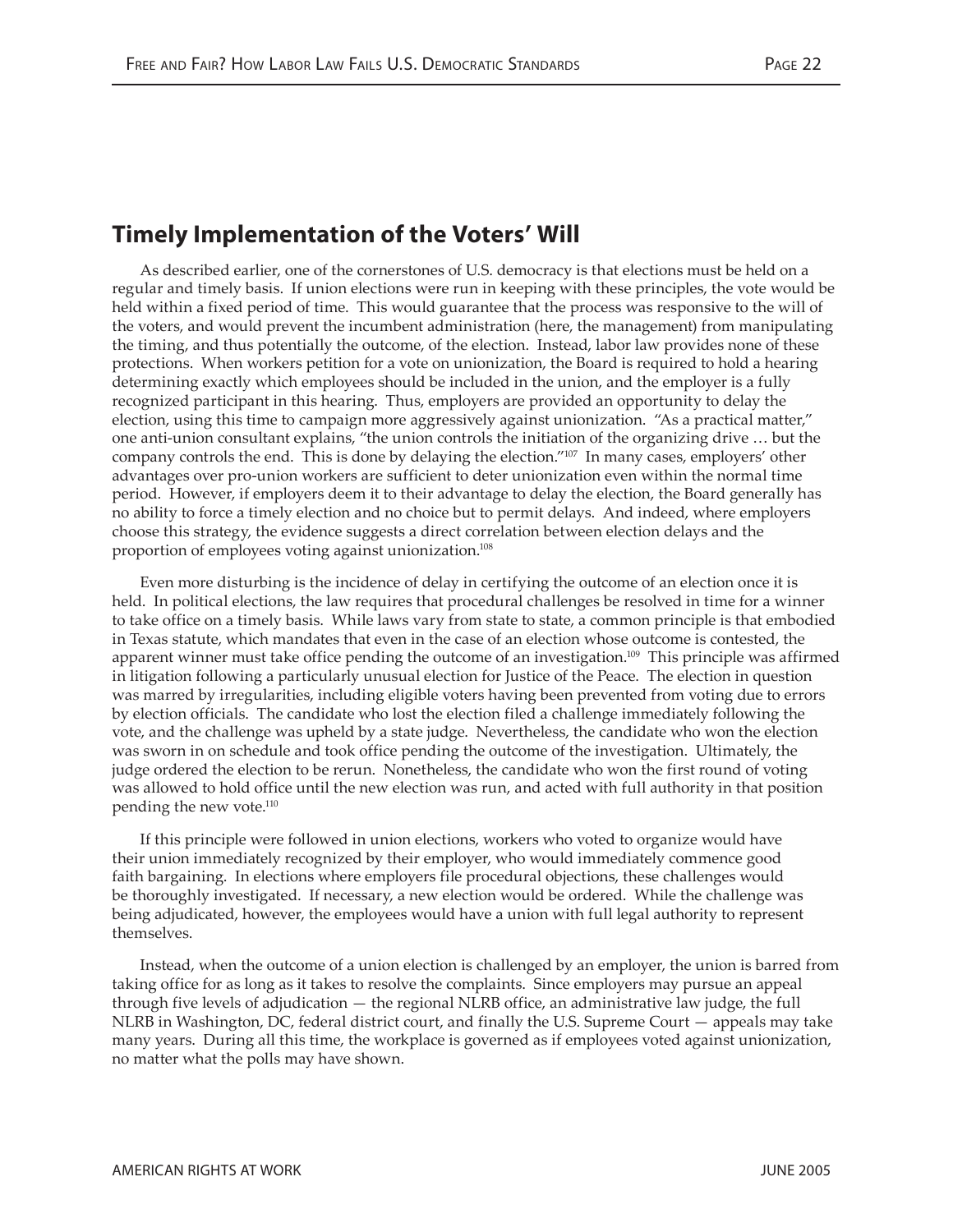Under these conditions, it is understandable that anti-union employers have an incentive to pursue prolonged appeals, since the appeal itself will forestall unionization, and in the meantime many union supporters will get despondent or move, leaving a weakened workers' organization to pick up the pieces if it is ever recognized. But this process marks a dramatic departure from the norms that define U.S. democracy. It is inconceivable that we would allow a political election — whether for President of the United States or a local Justice of the Peace — to be upheld in this fashion. Yet these are the conditions that frame workers' efforts to represent themselves in collective bargaining.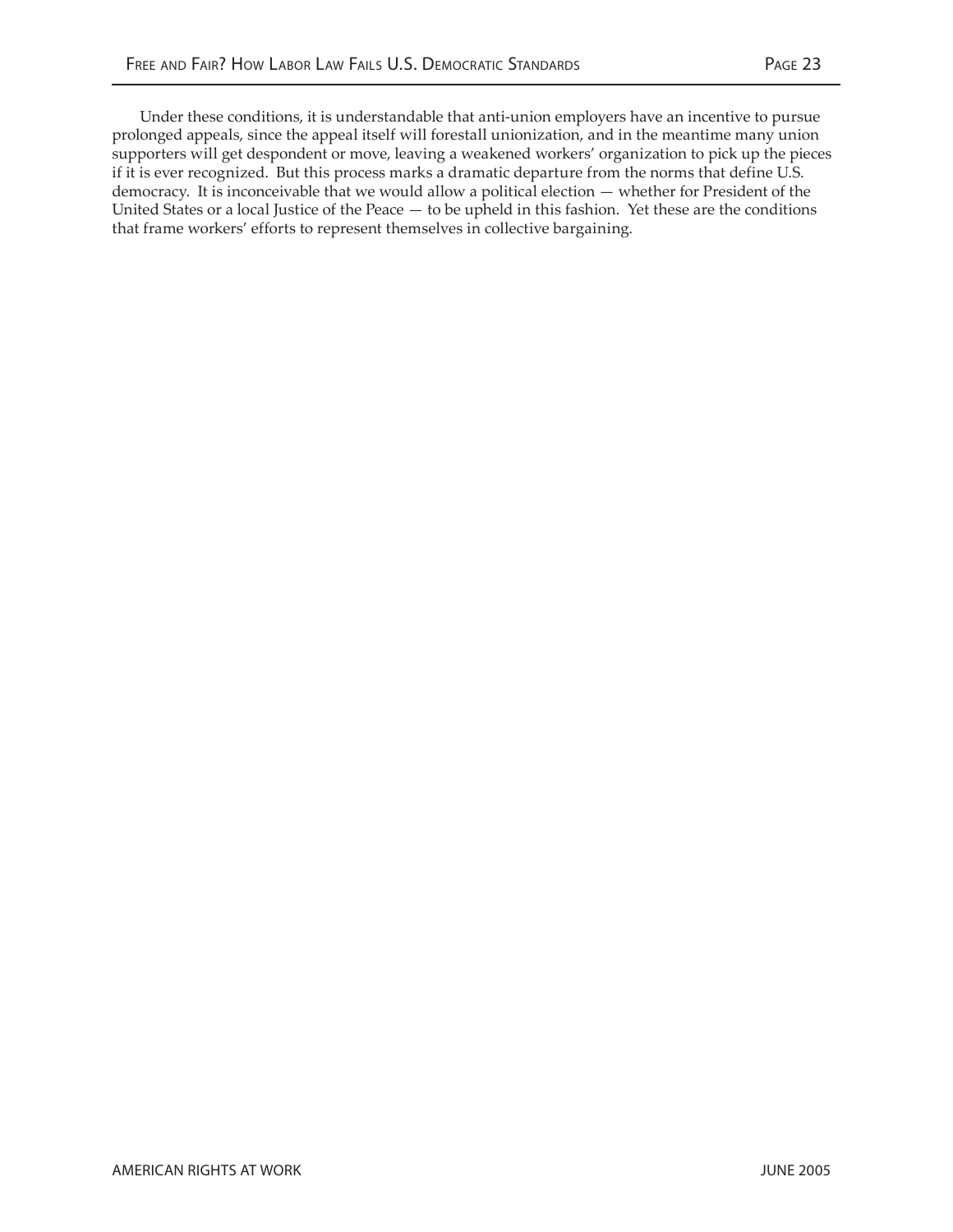# **Enforcement and Penalties**

The final point of comparison between political and union elections is the manner in which each system enforces the rights and standards it has established. In electoral politics, the law provides a combination of fines and imprisonment for those who violate the norms of democratic process. Under federal election law, for instance, a radio or television station that refuses a candidate airtime may have its broadcast license revoked.111 Similarly, violation of federal campaign laws is punished by a combination of financial penalties and imprisonment, with the penalty for illegal donations reaching up to ten times the amount contributed.112 The IRS code additionally stipulates that candidates that "knowingly and willfully" exceed allowed expenditure limits are subject to a \$5,000 fine and one year in prison. Those who "knowingly and willfully" make false or misleading statements to the FEC, with the goal of covering up illegal contributions or expenditures, are subject to a \$10,000 fine and five years in prison.113

Nor are such penalties restricted to violations of campaign finances. A federal employee who "uses his official authority for the purpose of interfering with, or affecting, the … election of any candidate for [federal] office" is subject to both fines and imprisonment.<sup>114</sup> Anyone who offers an economic incentive for someone else to vote, to avoid voting, or to support a particular candidate is subject to fines and up to two years in prison.115 Finally, any individual who lies, conceals, or covers up information regarding attempts to intimidate voters is subject to fines and up to five years imprisonment.116

All of this is in striking contrast to union elections, where even employers who knowingly, willfully, repeatedly, and explicitly threaten employees, bribe employees, fund anti-union campaigns, destroy union literature, fire union supporters and lie to federal officials in an effort to cover up these deeds — even employers who commit all these acts in a single campaign and are convicted of having done so in federal court — can never be fined a single cent, have any license or other commercial privilege revoked, or serve a day in prison.

Compared with the enforcement mechanisms for electoral law, the process of enforcing labor law is complex, delay-ridden, and largely toothless. In the event that an employer illegally coerces employees in an election campaign, the employee must file a complaint with the local office of the Board. This office investigates the charge and, if it believes it to be meritorious, may issue a formal complaint. The complaint is heard by an administrative law judge. However, the judge's ruling here is not binding. Either party may file an appeal to this ruling, which will be heard by the Board itself. Again, Board decisions themselves are not self-enforcing; if an employer refuses to obey a Board ruling, the Board must go into federal court to seek enforcement. In 2003, the median wait for an unfair labor practice case pending a Board ruling was nearly three years from the filing of the charge;<sup>117</sup> employers who choose to appeal the Board's ruling to the federal courts could add years of delay to this process.

Furthermore, throughout this process, employees have no private right of action in seeking to redress illegal employer activity. If employees believe that their employer illegally sabotaged a union election campaign, they have no standing to bring this charge in open court. Instead, they must file a complaint with the Board, which makes an unreviewable decision on whether to take the case.118 If political elections were run this way, it would mean that neither Al Gore nor George W. Bush would have had access to the courts in their battle over the results of the 2000 election. Instead, each would have had to file a complaint with the FEC; if the FEC chose not to pursue their complaint, the case would be dead, with no alternative possibility of redress or appeal. Finally, in the event that the NLRB decides to proceed with a case, the Board takes over "ownership" of the complaint. Thus, Board agents may choose to drop a case at any time, or to settle on unfavorable terms, even over the opposition of the original plaintiffs.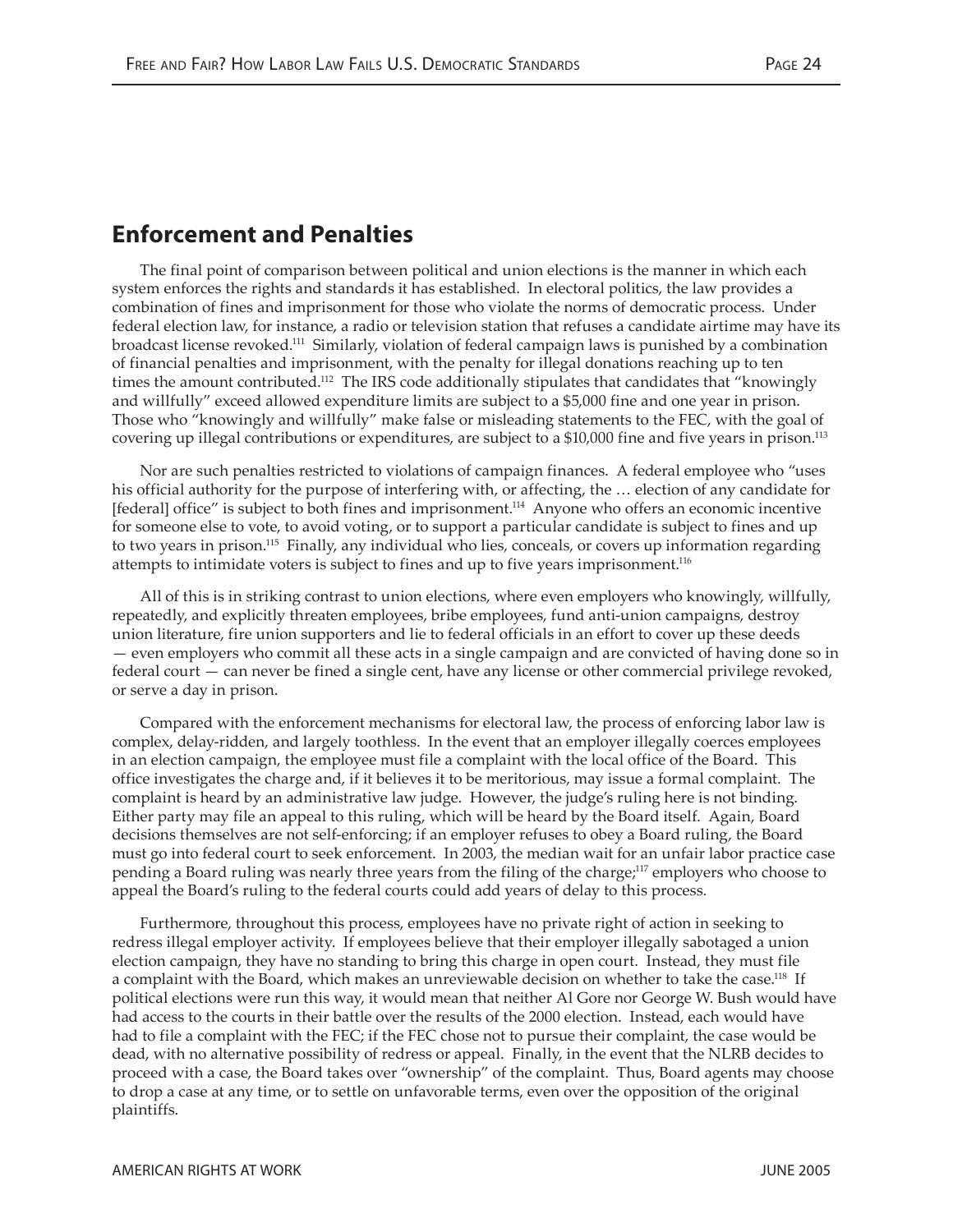Beyond the delays and frustrations built into the prosecution of labor law violators, there are virtually no penalties for those ultimately found guilty. Employees who are fired for advocating unionization, for instance, bear the burden of proving that their termination was due to this activity.<sup>119</sup> If, after years of proceedings, an employer is found guilty of having illegally terminated union supporters, the maximum possible penalty is that the employer may be required to hire the worker back, and to provide backpay for the period the person was laid off, *minus whatever money the person earned at another job in the meantime*.<sup>120</sup> Since most individuals find another job, the total back payment may be quite small. If earnings in the replacement job equaled those of the former position, the employer may not owe any backpay whatsoever. It should be noted that the Board considers illegally fired employees to have an affirmative burden to seek work proactively; a fired worker who does not look for another job after being illegally laid off may find his or her backpay cut as a result, even after winning the case.<sup>121</sup>

It is unsurprising that this type of penalty is not an effective deterrent against illegal behavior. Rational employers might well decide that the modest penalty for firing a few union supporters was worth the benefit of scaring hundreds more into abandoning the cause of unionization. Nevertheless, even repeat offenders of labor law can never be subject to punitive fines of any amount by the Board.<sup>122</sup>

It is telling that even other areas of employment law provide stiffer penalties for illegal employer activities. For instance, the Civil Rights Act, the Americans with Disabilities Act, and the Age Discrimination Employment Act all provide for attorneys' fees and punitive damages as a remedy for employer violations. Indeed, even administrative laws such as the Occupational Safety and Health Act or the Employee Retirement Income Security Act, provide punitive fines or allow for damages through private litigation. But in the most critical arena of workplace regulation, the law is virtually toothless.123

In the case of willful and egregious offenders, the Board has the power to issue an order compelling an employer to recognize a union and commence negotiations. However, the Board is extremely reluctant to use this power. Recently, the Board overturned just such an order that was issued by an administrative law judge. In the case in question, three-fourths of the engineering employees in South Florida's Hialeah Hospital signed cards indicating their support for unionization. Shortly thereafter, the hospital secretly videotaped and then fired a pro-union employee, threatened reprisals if workers voted to organize, and promised to promote an employee if he convinced others to vote against unionization. After these actions, a majority of employees ultimately voted against unionization. The Board found the employer guilty of multiple violations of the law but insisted that the only appropriate remedy was to rerun the election.124

Yet since there is no possibility of punitive damages under the NLRA, even when a bargaining order is imposed, an aggressively anti-union employer ultimately faces almost no sanction for flouting the law. When a union has been certified after winning an election, employers are legally required to negotiate a contract in good faith. However, if an employer refuses to bargain in good faith, the legal remedy is simply to order the employer, once again, to negotiate in good faith.<sup>125</sup> One of the most extreme such examples is the case of the Sparks Nugget casino. In 1977, the Board found that the Sparks Nugget had been guilty of bargaining in bad faith for the three previous years, and instructed the employer to return to the negotiating table in good faith. In 1980, the Court of Appeals enforced the Board's order, but the employer continued in its refusal to negotiate. In 1984, an administrative law judge once again found the employer was illegally bargaining in bad faith. In 1990, the Board upheld this decision, ordering the employer back to the table. Again, the employer appealed to the Ninth Circuit Court of Appeals, and in 1992, more than 17 years after the employer began disregarding the law, the court enforced another Board order requiring the company to return to the negotiating table.<sup>126</sup>

Thus, even those protections that exist on the books under labor law become illusory when one seeks to enforce them. But any electoral system that lacks effective enforcement cannot possibly safeguard the democratic rights of its participants.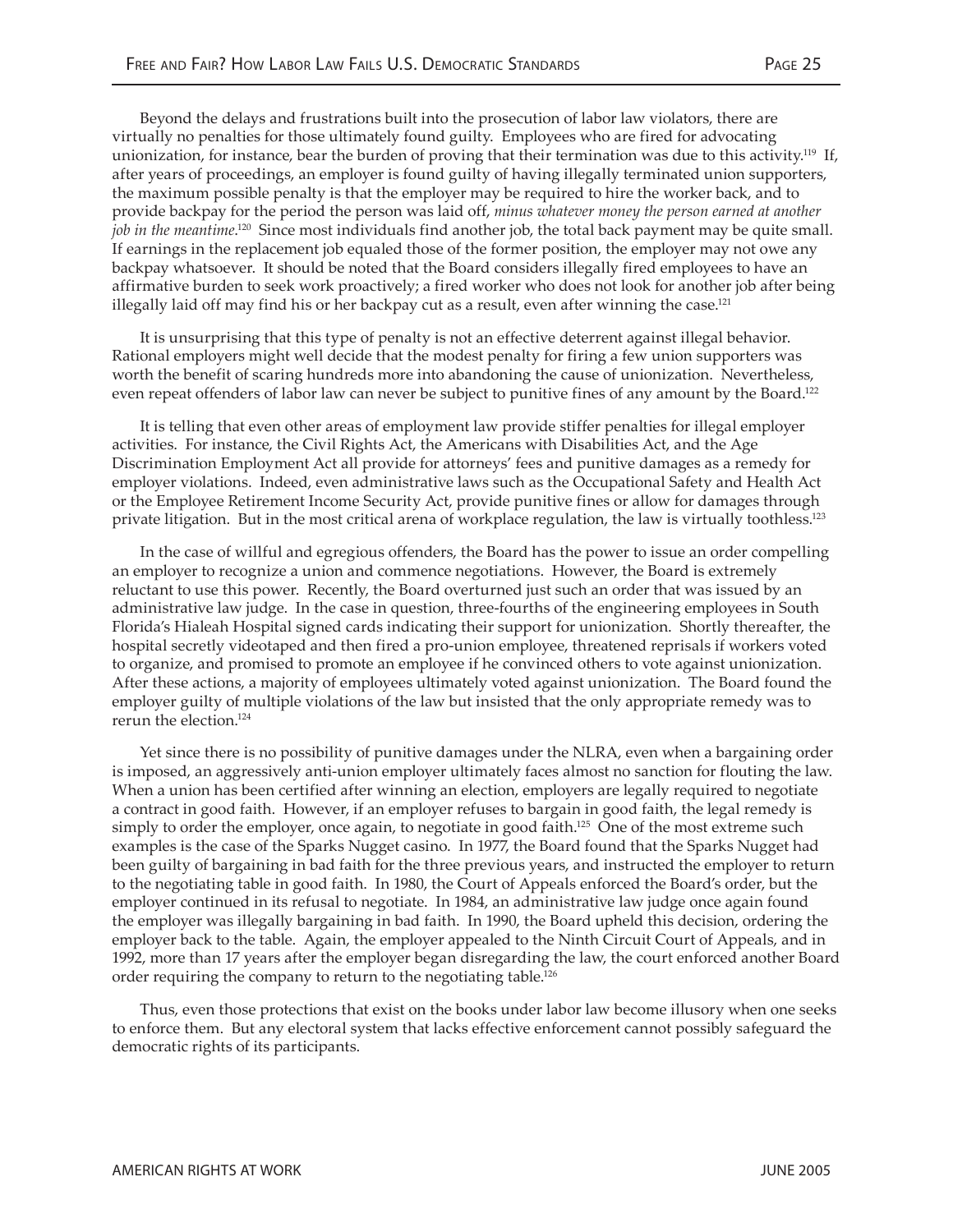### **How America Judges the World: Higher Standards Abroad than at Home?**

One way to illuminate U.S. standards of what constitutes "free and fair" elections is to examine the criteria that our government uses to evaluate the legitimacy of other countries' elections.

The National Endowment for Democracy (NED) has been charged by Congress with the mandate to "strengthen democratic electoral processes abroad."127 According to the NED, for elections to be legitimate they must be not only "free," but also "competitive."128 In 2002, the State Department invoked this principle in criticizing the government of Ukraine for failing to "ensure a level playing field for all political parties" in its national elections.129

Among the criticisms leveled at Ukraine were that employees of state-owned enterprises were pressured to support the ruling party; mineworkers were pressured to withdraw from a trade union supportive of the opposition; faculty and students were instructed by their university rector to vote for specific candidates; ruling party candidates took advantage of public offices for meeting spaces while denying suitable meeting space to the opposition; and the governing party enjoyed "uncritical coverage from regional and local media outlets" while the opposition was faced with restricted access to billboards, local media, and state-funded television.<sup>130</sup> If transposed onto the grounds of a U.S. workplace, everything that occurred in this flawed election in Ukraine would be legal. Employers are perfectly free to use workplace space for partisan meetings while denying use of that space to union supporters, to monopolize communications media within the workplace, to instruct employees on how to vot,; and to pressure employees (in every way short of an explicit threat) to vote against unionization. It is particularly telling that the State Department never raised any doubt that the Ukrainian election was conducted by secret ballot. Such an election may be "free" in the sense that it ends in a secret ballot, but it is neither "fair" nor "competitive."

Similarly, in 2003 the State Department issued a statement criticizing the Republic of Armenia for an "election process [that] fell short of international standards."131 The United States ambassador to the Organization for Security and Cooperation in Europe specifically cited "violations by state-run television of the principle of equal access for all candidates."132 In addition, election monitors reported allegations that "public sector employees, factory workers, teachers, students and others were instructed to attend the incumbent's rallies."<sup>133</sup> Again, the same things that disqualify an election abroad  $-$  including forcing employees to attend partisan meetings or rallies — are perfectly legal in every private sector workplace across the United States.

In the leadup to 2004 elections in Ukraine, the House and Senate passed concurrent resolutions calling for electoral reforms in that country. Apart from the specific criticisms of Ukraine, the resolution outlines some of the core principles defining democratic elections:

a genuinely free and fair election requires a period of political campaigning conducted in an environment in which … the candidates [may present] their views and qualifications to the citizenry, including … enjoying unimpeded access to television, radio, print, and Internet media on a non-discriminatory basis.134

In conclusion, Senator Ben Nighthorse Campbell insisted that "the Ukrainian authorities … need to ensure an election process that enables all of the candidates to compete on a level playing field."135 We can only hope that this same standard of democracy may one day be applied in the U.S. workplace.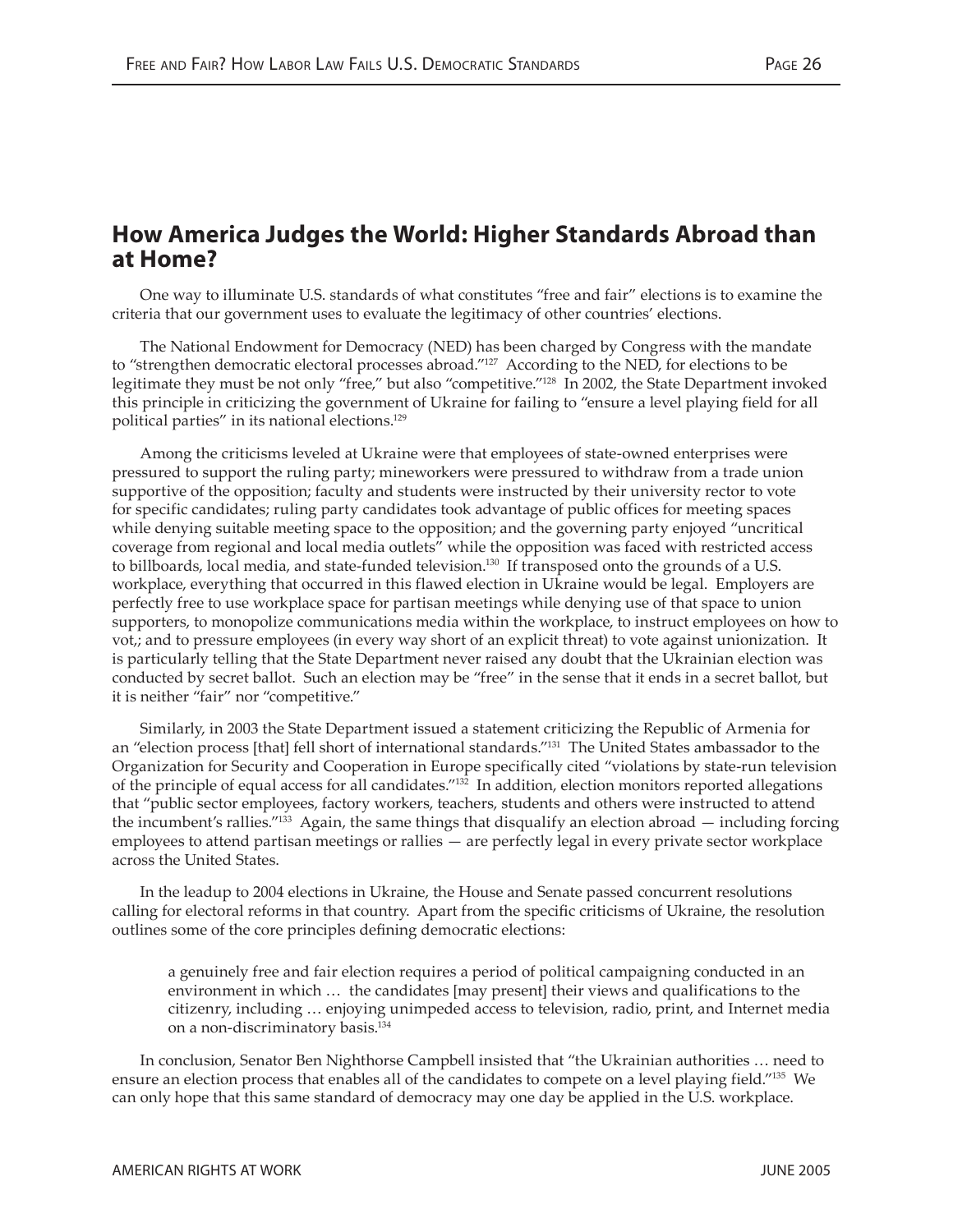### **Conclusion**

At every step of the way, from the beginning to the end of a union election, NLRB procedures fail to live up to the standards of U.S. democracy. Apart from the use of secret ballots, there is not a single aspect of the NLRB process that does not violate the norms we hold sacred for political elections. The unequal access to voter lists; the absence of financial controls; monopoly control of both media and campaigning within the workplace; the use of economic power to force participation in political meetings; the tolerance of thinly disguised threats; the location of voting booths on partisan grounds; open-ended delays in implementing the results of an election; and the absence of meaningful enforcement measures — every one of these constitutes a profound departure from the norms that have governed U.S. democracy since its inception.

While the nation's elected officials include many talented and tireless campaigners, it is hard to imagine anyone — Republican or Democrat — who could win election under the conditions that workers must use to form unions. Indeed, almost any single one of the problems listed above would be enough to sink all but a handful of campaigns. If congressional elections were run just as they are now, except that a challenger was required to show signed statements of support from 30 percent of registered voters before the district would schedule an election, this by itself would make elections impossible in most of the country. Similarly, if the only change were that one candidate had access to voter lists and the other did not, this by itself would make victory virtually unattainable for the disadvantaged candidate. It is easy to imagine a similar result for each of these failures of the NLRB system: if the only problem was that one candidate had monopoly control over the media; if it was just that one could talk to voters every day at work while the other had to visit them at night in their homes; if it was only that local businesses threatened to lay off employees if a certain candidate was elected; or only that one candidate had the power to compel all voters to attend one-sided campaign rallies — any single one of these would result in certain defeat for the vast majority of candidates.

Intuitively, one would think that if there were any difference between union and political elections, it would be that union elections provided even greater protections to participants, out of recognition of their greater vulnerability. In political elections, the actions of either employer or employee are part of a much larger electorate and, therefore, contribute in a much more indirect way to the election's outcome. In addition, since most political campaigning — as well as the final act of voting itself — takes place outside the workplace, there is much less opportunity for employer surveillance of, knowledge of, and influence over employees' political behavior. In union elections, all of this is reversed; the campaign primarily takes place in the workplace, where employers know who is talking pro-union, who is wearing what kind of button, who has signed what petition, and who shows up to vote (and in whose company) on the election day. Given the far greater opportunity for undue influence in the workplace, one might suppose that protections against voter coercion would be more stringent in union elections than in political elections. Just the opposite is true.

The analysis above points to an inescapable conclusion. The high hopes and bold words that accompanied the passage of the Wagner Act have not been realized. It is possible for scholars, lobbyists, and lawmakers to hold widely divergent beliefs regarding how unions should be formed. But it is no longer possible to believe that the current system mirrors the procedures we use to elect public officials. Indeed, from the point of view of the framers of the Constitution, of U.S. jurisprudence, and of state and federal statute, the current NLRB system is profoundly broken — and profoundly undemocratic. Whatever path labor law reform may take, it must begin with this understanding.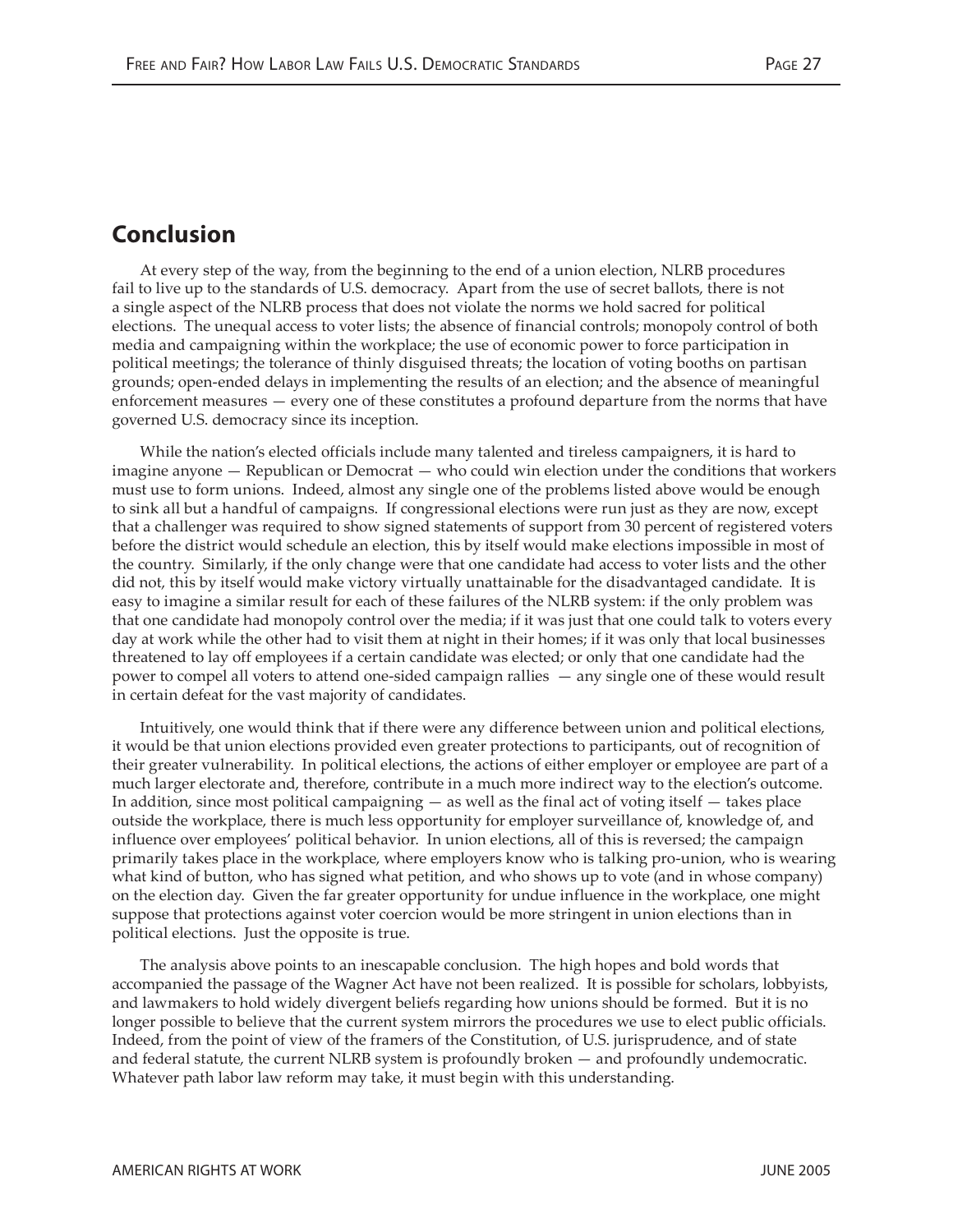# **References**

1 79 Cong. Rec. 7565 (1935), reprinted in 2 Leg. Hist. 2321 (NLRA 1935).

<sup>2</sup> Senate Report No. 1184, 73<sup>rd</sup> Cong., 2<sup>nd</sup> sess. (1934) 4, reprinted in 1 Leg. Hist. 1103 (NLRA 1935).

<sup>3</sup> Office of Congressman Charlie Norwood, "Norwood Blocks Democrat Attempt to Steal Worker Voting Rights," News Release, 17 Feb. 2005, 7 Apr. 2005 <www.house.gov/norwood>.

4 In Fiscal Year 2003, over 28,000 charges of unfair labor practices were filed with the NLRB. Of these, the Board found that over 10,000 had merit. Sixty-Eighth Annual Report of the National Labor Relations Board for the Fiscal Year Ended September 30, 2003 (Washington: 2004).

<sup>5</sup> For one such example, see Bureau of African Affairs, Department of State, <u>Zimbabwe: Initial Findings of</u> U.S. Election Observer Team, Fact Sheet, 14 Mar. 2002 <www.state.gov/p/af/rls/fs/8781.htm>.

<sup>6</sup> Alexander Meiklejohn, <u>Free Speech and Its Relation to Self-Government</u> (New York: Harper & Bros., 1948); Robert H. Bork, "Neutral Principles and Some First Amendment Problems," 47 *Indiana Law Journal* 1 (1971) 20-35.

7 Thomas Jefferson, "Madison's Report to the Virginia General Assembly" (1800), reprinted in Kenneth M. Dolbeare, ed., American Political Thought, (Chatham, NJ: Chatham House, 1989) 178, 182.

<sup>8</sup> Bork 23. Bork goes on to note that "Freedom for political speech could and should be inferred even if there were no first amendment." And indeed, even before the First Amendment was adopted, the Constitution established a standard of unlimited free speech for congressional debates, mandating that nothing said on the floor of the House or Senate could be used as the basis for slander or libel suits. (Article I, section 6 of the Constitution states that "for any speech or debate in either House, they shall not be questioned in any other place.") However, the founders repeatedly remarked that the only reason we have a representative government is that the country is too big for all citizens to participate in direct democracy. Ultimately, every citizen is charged with the same duty as representatives to debate all sides of an issue and vote wisely. Thus, while speech on the floor of Congress is provided an extra layer of protection, the principle of free, broad-ranging and uninhibited political debate applies to the population at large and is not restricted to its elected representatives (On this point, see Meiklejohn 35). The insistence that national sovereignty resides in the people rather than any elevated office led to the creation of an ambitious system of public debate that constitutional scholar Cass Sunstein has dubbed "government by discussion" (Cass Sunstein, Democracy and the Problem of Free Speech (New York: The Free Press, 1993) xvi).

<sup>9</sup> *New York Times Co. v. Sullivan,* 376 US 254, 270 (1964).

<sup>10</sup> *Brown v. Hartlage*, 456 US 45 (1982), quoting *Budkley v. Valeo*, 424 US 1, 52-53 (1976).

<sup>11</sup> *Whitney v. California,* 274 US 357, 375 (1927).

 $12$  Thus Thomas Jefferson insisted that "the diffusion of information and the arraignment of all abuses at the bar of public reason," was among the "essential principles of our government" that have "guided our steps through an age of revolution and reformation" (Thomas Jefferson, "First Inaugural Address" (1801), reprinted in Dolbeare 186).

<sup>13</sup> *New York Times Co. v. Sullivan*, quoting Judge Learned Hand in *United States v. Associated Press*, 52 F. Supp. 362, 372 (D.C.S.D.N.Y. 1943).

<sup>14</sup> Organization for Security and Cooperation in Europe, "Statement of Preliminary Findings and Conclusions," International Election Observation Mission, Kiev, Ukraine, 22 Nov. 2004.

<sup>15</sup> This view was broadly held by the political thinkers of the  $17<sup>th</sup>$  and  $18<sup>th</sup>$  centuries who inspired the revolutionary generation. See, for example: C. B. Macpherson, The Political Theory of Possessive Individualism: Hobbes to Locke (1962; New York: Oxford University Press, 1988) 222-231. Gordon S. Wood, The Creation of the American Republic, 1776-1787 (New York: W.W. Norton & Co., 1972) 169, notes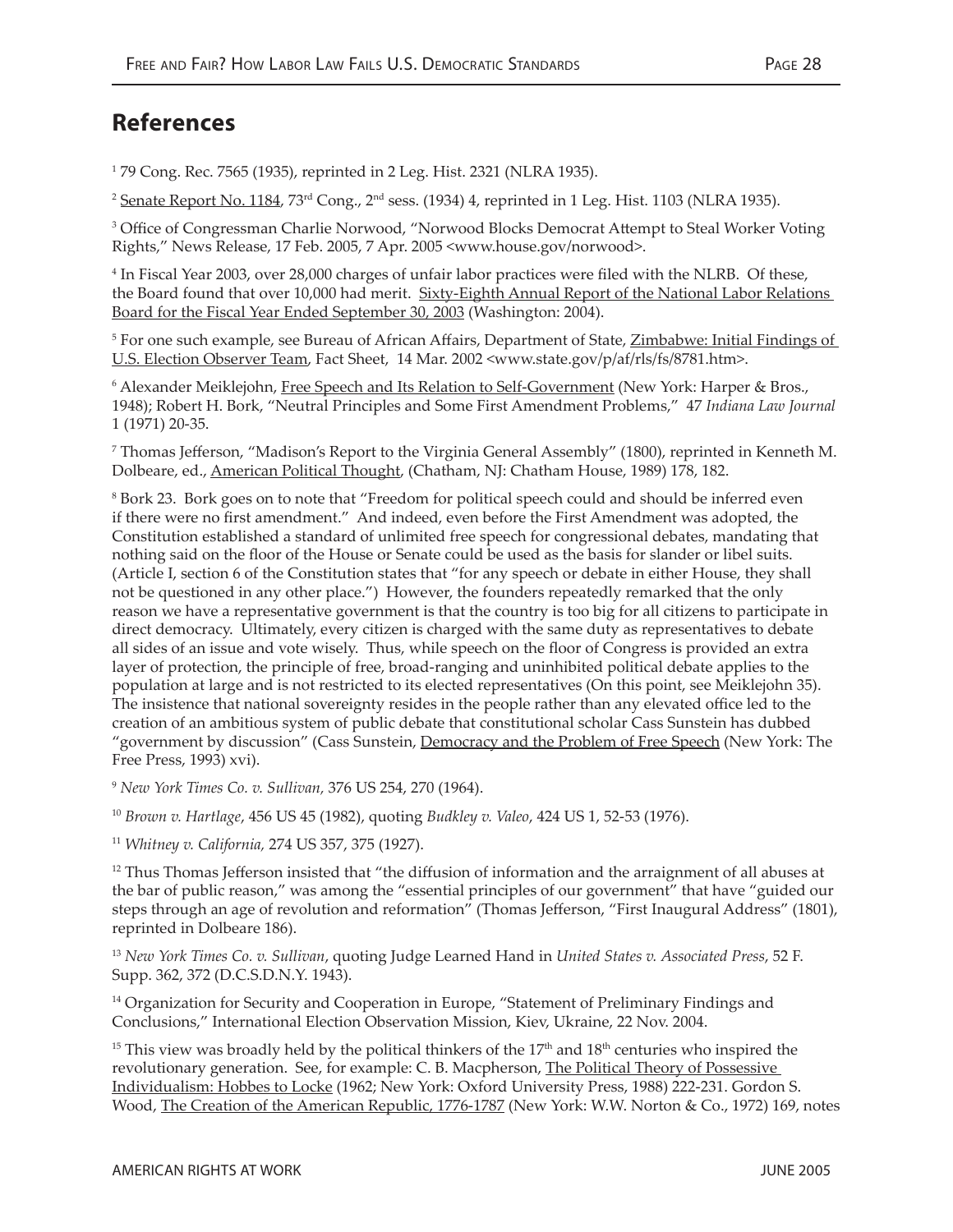that for most of the founding generation, people without property were "supposed to have no will of their own."

<sup>16</sup> Morris, a delegate to the Constitutional Convention from Pennsylvania, is quoted in James Madison, Notes of Debates in the Federal Convention of 1787 (Athens: Ohio University Press, 1984) 402. Madison himself argued that if propertyless men were given the vote, they would inevitably "become the tools of opulence and ambition" (Madison 403).

 $17$  Ibid.

<sup>18</sup> Thomas Jefferson, "Letter to James Madison" (1787), reprinted in Dolbeare 191.

19 On the Gregoire inauguration, see: Rebecca Cook, "Inauguration then litigation," *King County Journal* 12 Jan. 2005 <www.kingcountyjournal.com/sited/story/html/183039>.

 $20$  The NLRA only covers private sector employees. Public sector employee unions are certified through various state or federal procedures that are generally modeled on the NLRB election process.

21 29 USC §158(a)(2).

<sup>22</sup> John Adams, "Thoughts on Government" (1776), quote reproduced in Wood 165.

 $23$  In the same hearings, Twentieth Century Fund chairman William H. Davis explained by analogy that "we may be interested in a controversy between Belgium and England on the value of the belga today, but we are not parties to that controversy" (1935 Senate Hearings at 718, 750, reprinted in Craig Becker, "Democracy in the Workplace: Union Representation Elections and Federal Labor Law," 77 *Minnesota Law Review* 495, (1993) 530.

<sup>24</sup> 2 USC 14, §441e(a) makes it illegal for a foreign national, "directly or indirectly," to make any contribution of "money or other thing of value," or even an "implied promise to make a contribution," "in connection with a Federal, State or local election." They are also banned from making an "independent expenditure, or disbursement for an electioneering communication."

 $25$  Unions have the legal right to visit employees in their homes, but employers do not have this right. This doctrine has been developed in *Plant City Welding and Tank Co*., 119 NLRB 131, 133 (1957); and *Peoria Plastic Co.*, 117 NLRB 545, 547-48 (1957).

<sup>26</sup> Kate Bronfenbrenner and Tom Juravich, "It Takes More than House Calls: Organizing to Win with a Comprehensive Union-Building Strategy," in Kate Bronfenbrenner et al. (eds.), Organizing to Win: New Research on Union Strategies (Ithaca, NY: ILR Press, 1998) 19-36.

<sup>27</sup> *May Department Stores Co*., 136 NLRB 797, 802 (1962).

<sup>28</sup> *NLRB v. Magnavox*, 415 US 322, 323-24 (1974), quoting *Gale Products*, 142 NLRB 1246 (1963).

<sup>29</sup> The Unanimous Declaration of the Thirteen United States of America, 4 July 1776, 28 Apr. 2005 <www. earlyamerica.com/earlyamerica/freedom/doi/text.html>.

<sup>30</sup> For example, Texas law mandates that a complete voter list be provided to anyone who requests it, with no charge beyond the actual cost of reproducing the list, specifically requiring that no party be charged more than another for a copy of the list. Texas Election Code §18.008 and §18.010 (2004). The law mandates that lists must be provided "as soon as practicable" but not later than 15 days after the request, and must be provided "on magnetic tape" if available and requested.

<sup>31</sup> *Excelsior Underwear, Inc.*, 156 NLRB 1236 (1966).

 $32$  Ibid.

 $33$  Ibid.

<sup>34</sup> Sixty-Eighth Annual Report of the National Labor Relations Board.

<sup>35</sup> *Excelsior Underwear, Inc.*, 156 NLRB 1236 (1966).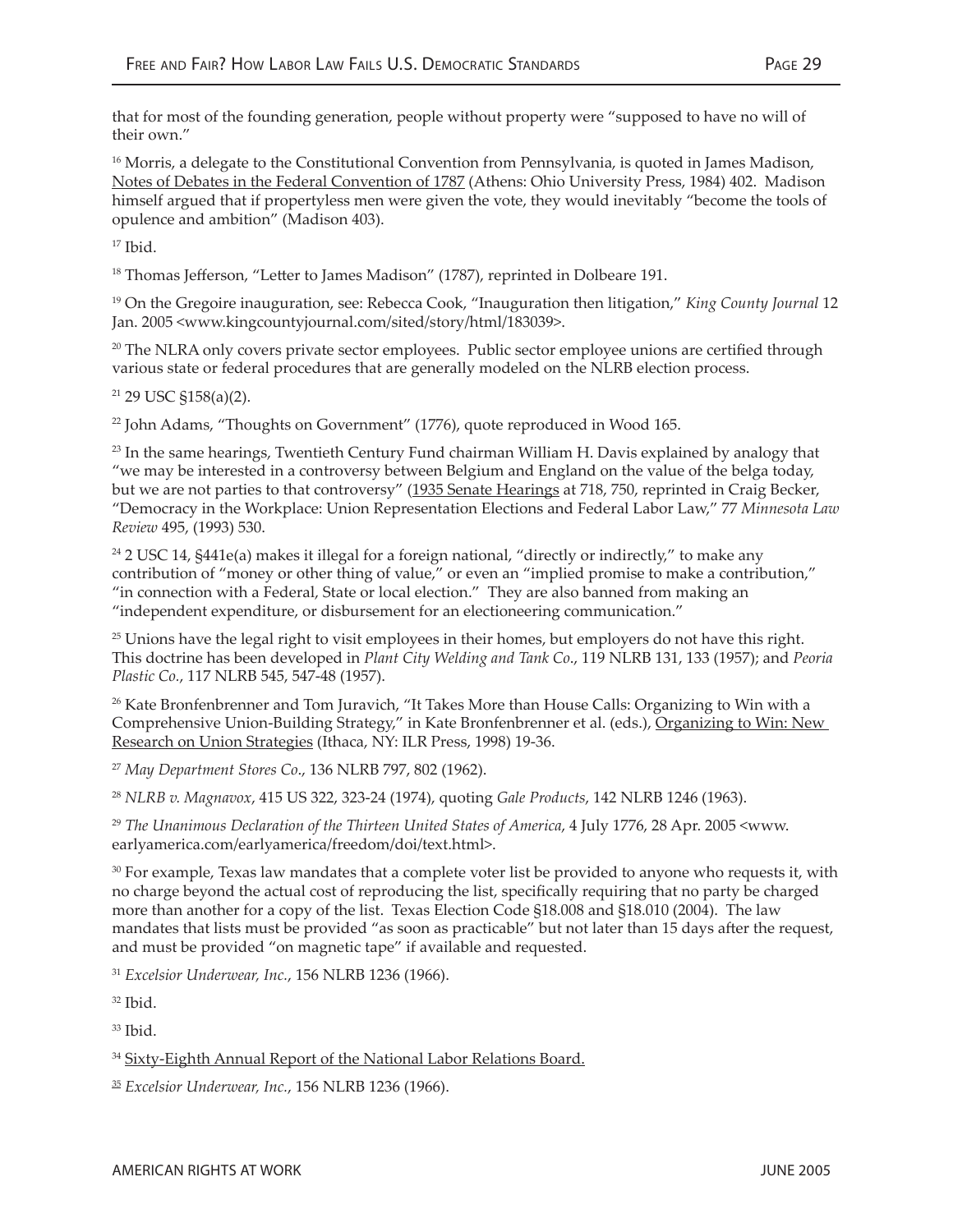36 In *Washington Fruit and Produce,* 343 NLRB 125 (2004), the Board further undermined union access to employees by allowing the results of a "no union" vote to stand, despite the fact that the employer provided an *Excelsior* list with incorrect addresses for 87 employees. This case is described further in American Rights at Work's "Workers Denied Access to Critical Information Before Election,"*Workers' Rights Watch: Eye on the NLRB,* Feb. 2005 <www.americanrightsatwork.org/workersrights/eye2\_2005.cfm>.

<sup>37</sup> For example: John G. Kilgour, Preventive Labor Relations (New York: American Management Association, 1981) 210, stresses that "the important work of preventive labor relations takes place before the active campaign begins."

#### <sup>38</sup> *Brown v. Hartlage* 60.

39 Commi�ee on the Future of Worker-Management Relations, *Fact Finding Report* (1994) 81. Cited in Kate E. Andrias, "NOTE: A Robust Public Debate: Realizing Free Speech in Workplace Representation Elections," 112 *Yale Law Journal* 2415 (2003).

<sup>40</sup> Republic Aviation v. NLRB, 324 US 793 (1945). Even then, the ability of employees to undertake such a task is impaired by their own job duties, by the ability of supervisors to transfer activist workers to more isolated workstations, and by their own fears of reprisal. If workers are allowed to talk about other nonwork topics on the job, they must also be allowed to talk about unionization. On this point, see *South Nassau Hospital*, 274 NLRB 1181 (1985). However, if employers have a general rule prohibiting employees from talking about anything but work while on work time, employees are banned from discussing the union while working. This is true even if supervisors use work time as an opportunity to campaign against unionization.

<sup>41</sup> Federal Election Commission, Campaign Guide for Corporations and Labor Organizations (Washington: June 2001) 63-64, stipulates that if corporations allow any candidate for federal office to address rank and file employees, they must provide a similar opportunity to opposing candidates.

<sup>42</sup> *NLRB v. Babcock & Wilcox Co.*, 351 US 105 (1956).

<sup>43</sup> Alfred DeMaria, How Management Wins Union Organizing Campaigns. (New York: Executive Enterprises Publications Company, Inc., 1980) xvii.

<sup>44</sup> *Livingston Shirt Corp*., 107 NLRB 400 (1953). The ban on captive audience meetings within 24 hours of the vote is established in *Peerless Plywood*, 107 NLRB 427 (1953). Employers retain the right to communicate individually with employees during the last 24 hours, even systematically speaking with every individual in the workplace, as long as they are not brought together in a group meeting. It is striking that federal courts have generally prohibited "captive audience" communications, except in the context of union elections. Thus, a Florida judge banned pornographic materials in a workplace on the grounds that offended female workers constituted "a captive audience in relation to the speech that comprises the hostile work environment" (*Robinson v. Jacksonville Shipyards, Inc*, 760 F. Supp. 1486 (N.D. Fla. 1991)). So too did a Pennsylvania court side with construction workers who had been the target of demonstrations and harassment at their worksite, because they could not escape the communication except by qui�ing their jobs and thus constituted a captive audience (*Resident Advisory Bd. v. Rizzo*, 503 F. Supp. 383 (E.D. Pa. 1980)). By comparison with worksite demonstrations, captive anti-union meetings might seem significantly more invasive; yet labor law remains the one area of the law where captive audience speeches are fully permitted.

#### <sup>45</sup> *Hicks-Ponder Co.,* 168 NLRB 806, 814 (1967).

46 In *Li�on Systems, Inc*., 173 NLRB 1024 (1968), the Board supported an employer who fired an employee for discreetly leaving a captive meeting, affirming that employees have "no statutorily protected right to leave a meeting which the employees were required by management to attend on company time and property to listen to management's noncoercive antiuion [*sic*] speech designed to influence the outcome of a union election." (reprinted in Becker 559). In one of the landmark cases concerning captive audience meetings, the Board acknowledged that an employer "did its best to inhibit the free play of discussion," but nevertheless ruled the behavior legal. *Luxuray of New York*, 185 NLRB 100 (1970).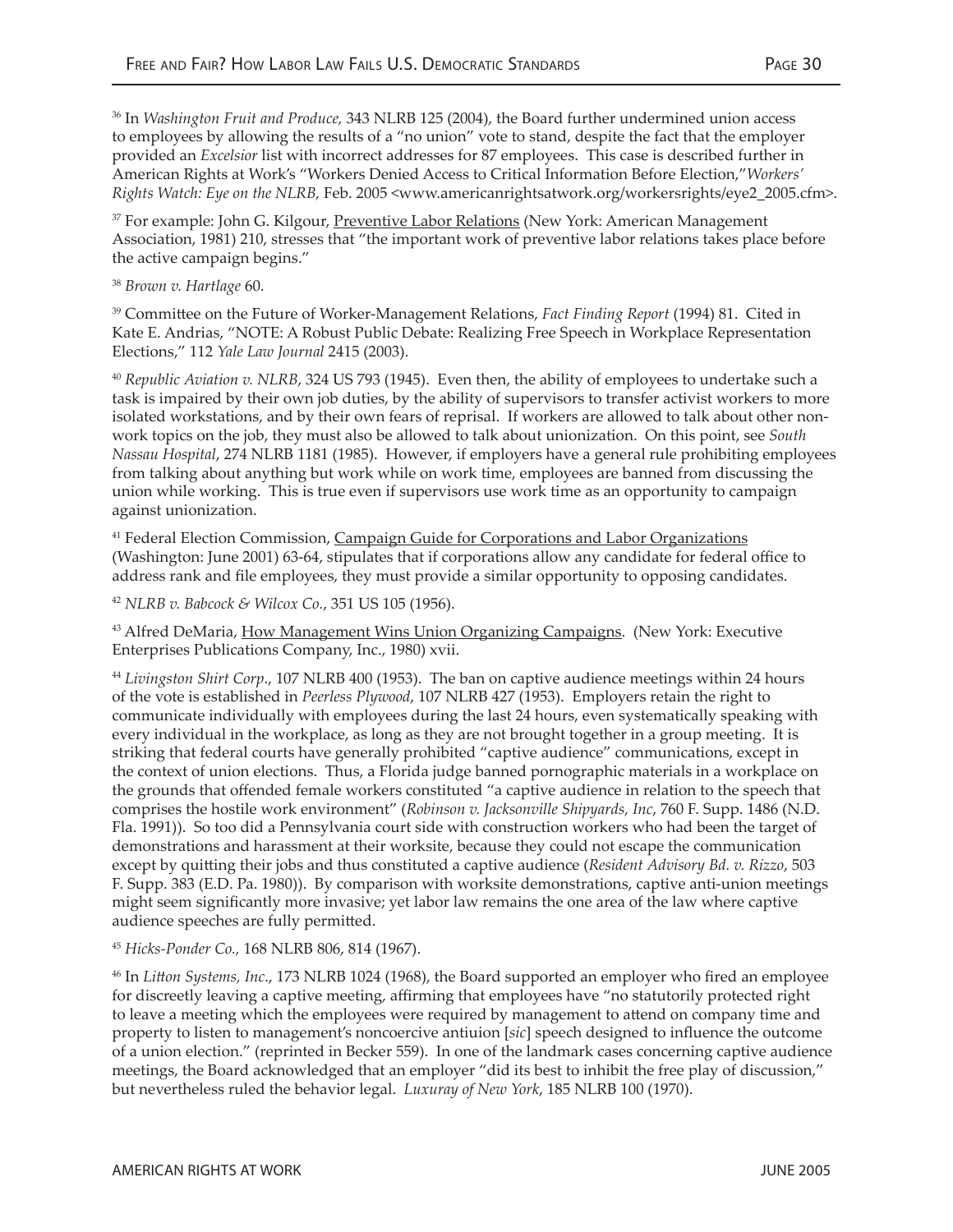#### *47 Livingston Shirt* 406.

48 John J. Lawler, Unionization and Deunionization: Strategy, Tactics and Outcomes (University of South Carolina Press, 1990) 145.

49 Kate Bronfenbrenner, "Uneasy Terrain: The Impact of Capital Mobility on Workers, Wages, and Union Organizing," U.S. Trade Deficit Review Commission (Washington: 2000). The prohibitions on employee free speech — the employer's right to ban union organizers from its property, to prohibit distribution of union literature even while actively distributing anti-union literature, and to require employees to attend anti-union meetings at which union supporters are prohibited from speaking — were codified in the Taft-Hartley amendments to federal labor law, enacted in 1947. It is telling that this law was established at the height of McCarthyist anti-communism. The bill's supporters argued that the constraints on union activity would prevent political mobilization on the left; without such a bill, they asserted, "it is inevitable that we will dri� into a socialist dictatorship" (quoted in "House Bill Likely to Curb Walkouts," *New York Times* 21 Feb. 1947: 3, reprinted in Andrias 2427). Indeed, the bill included a prohibition on certifying a union if any of its officers had Communist affiliations. The authors of the law saw it as part of a broader agenda aimed, in part, at depriving free speech rights to those deemed un-American. Representative Hartley, for instance, promoted an additional proposal that would have banned newspaper editorial writers from joining the Newspaper Guild, arguing that with this measure "people ... will be able to get honest opinions, not influenced by communistic influence" (quoted in H. Walton Cloke, "Hartley Outlines Labor Law 'Equity,'" *New York Times* 26 Feb. 1947: 19, reprinted in Andrias 2428). Many of the McCarthy-era restrictions on free speech have since been rescinded; by 1961, for instance, the Supreme Court ruled that membership in the Communist Party, in and of itself, could not be grounds for criminal punishment (*Noto v. United States*, 367 US 290 (1961)). However, since Congress has not mustered the political support to amend the law, and since labor law provides no right of private action and, therefore, has not been developed through private litigation, the nation's labor laws remain uniquely fixed by the views of this particular historical moment. For a broader discussion of the Cold War context of the Ta�- Hartley Act, see Andrias. In addition to making partisan speeches, the Board has supported the right of employers to show virulently anti-union movies in "captive audience" meetings. When one union objected to employees being required to watch a film depicting a union member shooting to death a nonstriking employee and maiming a young child, the Board concurred that the film represented "antiunion propaganda at its effective best in creating feelings of revulsion and fear of unions and of the tactics of union sympathizers" — but permitted its screening. By analogy, if the 2004 presidential election were conducted under Board rules, every voter in the United States might have been required to watch only the Swi�boat Veterans for Truth's documentary *Stolen Honor* — or, if the Democrats controlled things, perhaps only *Fahrenheit 9/11* — with no airtime for alternative viewpoints. What would clearly be a travesty of federal electoral law is a perfectly legal and quite common feature of union elections.

<sup>50</sup> *Midland National Life Insurance Co*., 263 NLRB 127, 129-30 (1982).

51 Thomas Jefferson, "Notes on Virginia" (1785), reprinted in Dolbeare 182.

<sup>52</sup> For further discussion of these dynamics, see Becker.

<sup>53</sup> Committee on Commerce, Senate Report No. 92-96, 92<sup>nd</sup> Cong., 1<sup>st</sup> sess. (Washington: GPO, 1971) 20.

<sup>54</sup> 47 USC 5, §315(b). The same restriction applies to the 45 days leading up to a primary campaign.

55 47 USC 5, §315(a). Exceptions are for bona fide newscasts, interviews, documentaries, or on-the-spot coverage. In the 2004 presidential race, the Equal Time Rule gained national attention after the Sinclair Broadcasting Group announced plans to air a program critical of Democratic candidate John Kerry on its television stations. The legal arguments that ensued revolved around whether or not the program constituted legitimate documentary news coverage or whether it amounted to privileged airtime for the Bush campaign.

<sup>56</sup> The rule was first articulated as part of the Federal Radio Act of 1927. It was later incorporated into the 1934 Communications Act, and finally into the FECA in 1971. For a brief history of the legislation, see Thomas Blaisdell Smith, "NOTE: Reexamining the Reasonable Access and Equal Time Provisions of the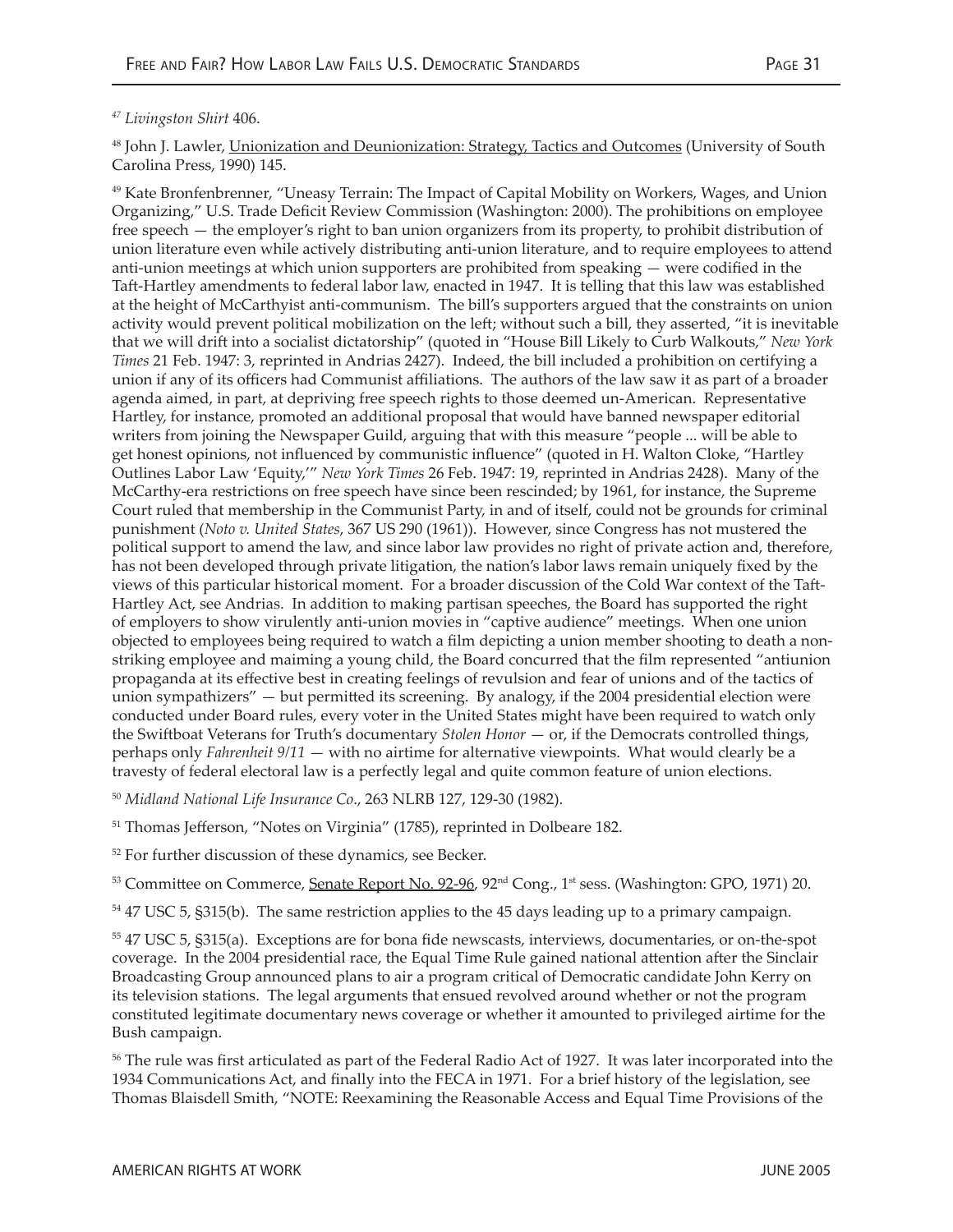Federal Communications Act: Can These Provisions Stand if the Fairness Doctrine Fails?" 74 *Georgetown Law Journal* 1491 (1986).

57 Justice Frankfurter explained that "unlike other modes of expression, radio inherently is not available to all. That is its unique characteristic, and that is why, unlike other modes of expression, it is subject to government regulation." *National Broadcasting Company v. United States*, 319 U.S. 190, 226-27 (1943).

58 Statement of Representative Johnson, 67 Cong. Rec. 5558 (1926), reprinted in Smith 1520.

59 Statement of Senator Holland, 105 Cong. Rec. 14, 1451 (1959), reprinted in Smith 1498.

 $60$  The only "media" right guaranteed to pro-union employees in the workplace is the right to hand out literature in a break room, and then only when both the distributor and recipient are on break time.

61 On this point see *NLRB v. United Steelworkers, CIO (NuTone, Inc.),* 357 US 357 (1958); *NLRB v. Babcock & Wilcox Co*. Management communication to employees — including anti-union campaigning — is treated as privileged. A company may not ban distribution of union literature if it allows distribution of other non-work-related literature; that would constitute discrimination. However, management communication is treated as a class of its own, whose one-sided distribution does not constitute discrimination as long as all other types of literature apart from management communication are treated the same.

<sup>62</sup> *NLRB v. United Steelworkers, CIO (NuTone, Inc.)*, reprinted in Becker 564.

 $63$  Senate Report No. 96, 92<sup>nd</sup> Cong., 2<sup>nd</sup> sess. (Washington: GPO, 1971) 1.

64 40 FCC 398, quoted in *Chisholm v. FCC*, 176 US App. D.C. 1; 538 F.2d 349, 355 (DC Cir. 1976).

65 In *NLRB v. Babcock & Wilcox Co.* 112, the Court ruled that union organizers may be banned from company property "if reasonable efforts by the union through other available channels of communication will enable it to reach the employees with its message."

66 Similarly, the Board's logic in defending forced anti-union meetings in the workplace is that "The equality of opportunity which the parties have a right to enjoy is that which comes from the lawful use of both the union and the employer of the customary fora and media available to each of them. It is not to be realistically achieved by attempting ... to make the facilities of the one available to the other" (*Livingston Shirt Company* 407).

<sup>67</sup> *NLRB v. United Steelworkers, CIO (NuTone, Inc.)*.

<sup>68</sup> Committee on Interstate and Foreign Commerce<u>, House Report No. 92-565</u> (accompanying HR 8628), 92<sup>nd</sup> Cong., 1<sup>st</sup> sess. (Washington: GPO) 4.

69 Ibid.

<sup>70</sup> Committee on House Administration, House Report No. 92-564 (accompanying HR 11060), 92<sup>nd</sup> Cong., 1<sup>st</sup> sess. (Washington: GPO) 4.

 $71$  "The whole theory behind our law," explains the FEC, "is to prevent dominance in the economic sector from spilling over to dominance in the political sector." Interview with FEC Office of Election Administration Deputy Director William C. Kimberling, in Paul Malamud, "Keeping Track of Campaign Contributions," *Issues of Democracy: Free & Fair Elections* 1, No. 13 (Washington: U.S. Information Agency; Sept. 1996) 6.

72 2 USC Ch. 14, §441a(b). In presidential elections, any candidate who accepts federal matching funds must comply with specific limits on the amount of money that can be either raised or spent on the election.

73 Bipartisan Campaign Reform Act of 2002 (McCain-Feingold), Pub. L. No. 107-155, §304 (27 Mar. 2002), amending FECA (2 USC Ch. 14, §441a(i)). An outline of the amendment is available at <www.fec.gov/ pages/brochures/millionaire.shtml>.

 $74$  2 USC Ch. 14, §441a(i). These candidates still receive federal matching funds, but their fundraising and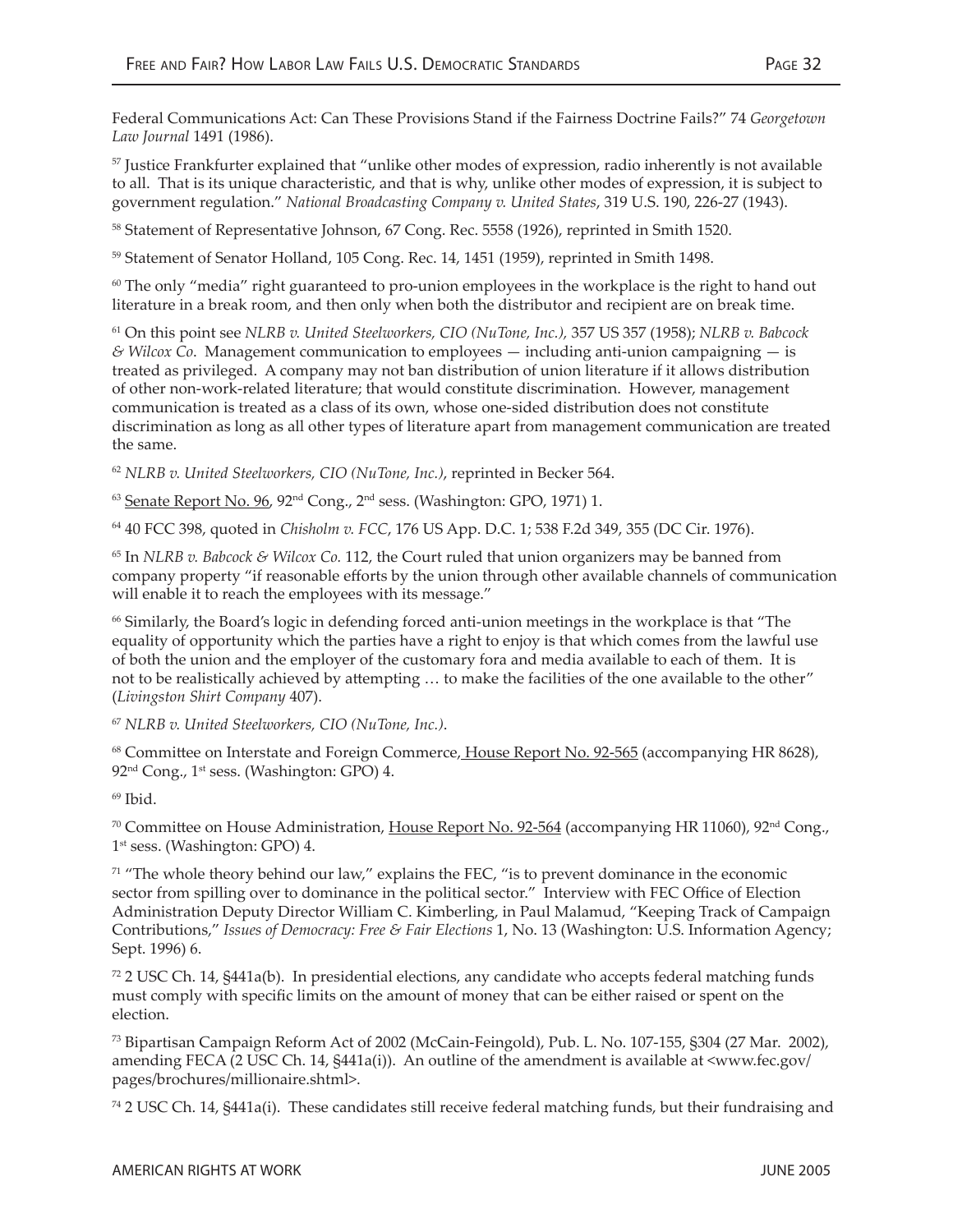spending limits are increased proportional to the size of the war chest of their wealthy opponents.

 $75$  Employers are required to file reports with the Department of Labor regarding the amount of money spent on anti-union consultants. However, the definition of "consultant" is sufficiently narrow that much anti-union advice and support work goes unreported. Apart from hiring such consultants, no other expenditure on anti-union efforts is reported. For more on this subject, see John Logan, "Consultants, Lawyers, and the 'Union Free' Movement in the USA Since the 1970s," *Industrial Relations Journal* 33 (2002) 197-214.

76 Alexander Hamilton, "Federalist 73," The Federalist Papers, ed. Clinton Rossiter (New York: Penguin Books, 1961) 441.

77 18 USC, Ch. 29, §599.

78 18 USC, Ch. 29, §610: "It shall be unlawful for any person to intimidate, threaten, command, or coerce, or attempt to intimidate, threaten, command, or coerce, any employee of the Federal Government as defined in section 7322(1) of Title 5, US Code, to engage in, or not to engage in, any political activity, including, but not limited to, voting or refusing to vote for any candidate or measure in any election, making or refusing to make any political contribution, or working or refusing to work on behalf of any candidate. Any person who violates this section shall be fined under this title or imprisoned not more than three years, or both."

79 In *United States Civil Service Commission et al. v. National Association of Le�er Carriers, AFL-CIO, et al.*, 413 US 548; 93 S. Ct. 2880, 2885 (1973) , the Supreme Court explained the purpose of the Hatch Act as protecting, in part, against "the danger to the [civil] service in that political rather than official effort may earn advancement."

80 18 USC, Ch. 29, §600: "Whoever, directly or indirectly, promises any employment, position, contract, appointment, or other benefit, provided for or made possible in whole or in part by any Act of Congress, or any special consideration in obtaining any such benefit, to any person as consideration, favor, or reward for any political activity or for the support of or opposition to any candidate or any political party in connection with any general or special election to any political office, or in connection with any primary election or political convention or caucus held to select candidates for any political office, shall be fined under this title or imprisoned not more than one year, or both."

<sup>81</sup> On this point, see Pamela S. Karlan, "Not by Money But by Virtue Won? Vote Trafficking and the Voting Rights System," 80 *Virginia Law Review* 1455, Oct. 1994.

 $82$  2 USC Ch. 14, §441b(b)(2)(A). The same restrictions apply in reverse to unions: a union PAC may solicit nonsupervisory employees at any time, but may only solicit managerial employees or shareholders twice a year, and under similar conditions to those applied to corporate PACs.

#### 83 2 USC Ch. 14, §441b(b)(3)(C).

<sup>84</sup> 2 USC Ch. 14, §441b(b)(4)(B). The one exception to this rule is for employees making donations of \$50 or more. The identity of all such donors must be reported under federal law.

85 2 USC Ch. 14, §441b(b)(6). The company may charge the union only for its actual costs in providing this service.

<sup>86</sup> Michigan Election Law, Act 116 of 1954, §168.931 (1)(d). Among other states with similar laws is Louisiana Revised Statute 23 §961, mandating that "no employer having regularly in his employ twenty or more employees shall … adopt or enforce any rule, regulation, or policy which will control, direct, or tend to control or direct the political activities or affiliations of his employees, nor coerce or influence, or a�empt to coerce or influence any of his employees by means of threats of discharge or loss of employment in case such employees should support or become affiliated with any particular political faction or organization, or participate in political activities of any nature or character."

87 See, for example: Rhode Island Code, Title 17, §17-23-6 (violators permanently forfeit the right to vote or hold public office, and corporations forfeit their charters); Maryland Code §13-602 (a)(7) (violators face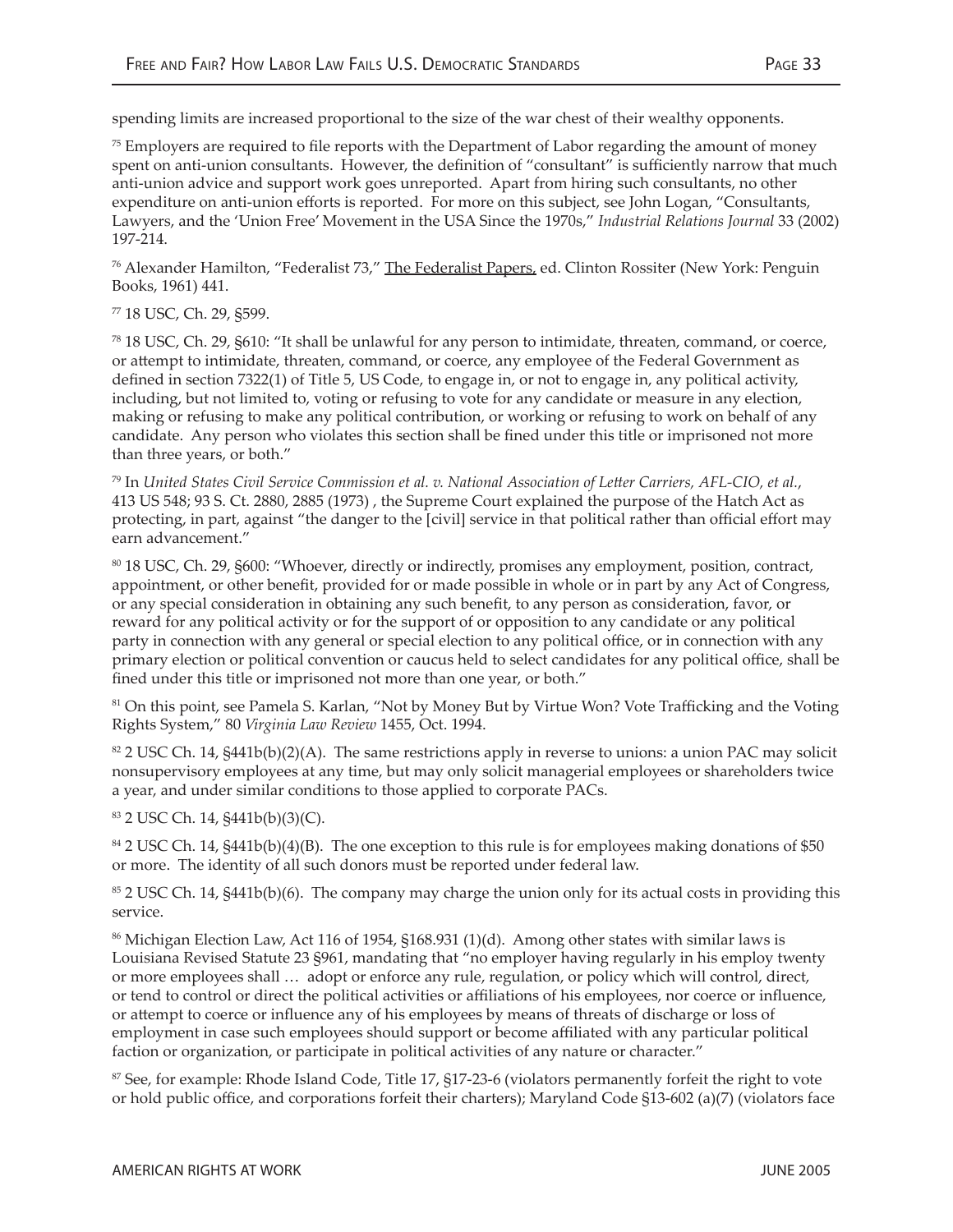a fine of up to \$1,000 and up to one year in prison, and are banned from holding office for four years); Arizona Code §16-1012. Ten other states have similar statutes.

88 Legal scholar Cynthia Estlund notes that other areas of employment law, such as anti-discrimination statutes, recognize much more subtle forms of coercion than does labor law. Indeed, the entire framework of anti-discrimination law bans expressions in the workplace that are legal outside the workplace. These laws implicitly acknowledge that the workplace as a whole is a place of coercion, where one cannot simply walk away from hostile statements without unacceptable repercussions to one's livelihood (Cynthia Estlund, "Freedom of Expression in the Workplace and the Problem of Discriminatory Harassment," 75 *Texas Law Review* 687, 692, Mar. 1997).

<sup>89</sup> The Taft-Hartley Act specifies that "The expressing of any views, argument, or opinion, or the dissemination thereof, whether in wri�en, printed, graphic or visual form, shall not constitute or be evidence of an unfair labor practice under any provisions of this act, if such expression contains no threat of reprisal or force or promise of benefit. 29 USC §158(c) (2000). This view was affirmed by the Supreme Court in *NLRB v. Gissel Packing Co.*, 395 US 575, 618 (1969), where the Court found that "an employer is free to communicate to his employees any of his general views about unionism or any of his specific views about a particular union, so long as the communications do not contain a threat of reprisal or force or promise of benefit."

<sup>90</sup> *NLRB v. Gissel Packing Co.* 618-619.

<sup>91</sup> DeMaria 68.

92 Bronfenbrenner (2000).

93 Arizona Code 16-1012. Violators of this statute are guilty of a class 1 misdemeanor. Maryland §13-602 (a)(8) includes identical language (violators are subject to \$1,000 fine and/or one year in prison, and are banned from holding office for four years). Similar language is found in the state codes of Colorado, Indiana, Montana, New Jersey, Ohio, Rhode Island, South Dakota, Tennessee, Utah, West Virginia, and Wisconsin.

<sup>94</sup> *NLRB v. Champion Labs, Inc., 99 F 3d 223 (7<sup>th</sup> Cir. 1996).* 

<sup>96</sup> *NLRB v. Golub Corp*, 388 F.2d 921, 920 (2d Cir. 1967).

<sup>97</sup> *NLRB v. Champion Labs, Inc*.

<sup>98</sup> *Kellwood Co*., 299 NLRB 1026 (1990).

<sup>99</sup> Paul C. Wiler, "Governing the Workplace: Employee Representation in the Eyes of the Law," Employee Representation: Alternatives and Future Directions, eds. Bruce E. Kaufman and Morris Kleiner (Madison, WI: Industrial Relations Research Association, 1993) 85.

<sup>100</sup> Richard Freeman and Joel Rogers, "Who Speaks for Us? Employee Representation in a Nonunion Labor Market," Employee Representation: Alternatives and Future Directions, eds. Bruce E. Kaufman and Morris Kleiner (Madison, WI: Industrial Relations Research Association, 1993) 29.

101 Andrias.

<sup>102</sup> The NLRB Casehandling Manual of 1989, pt. 2, § 11302.2, instructs Board agents that the "best place to hold an election" is the worksite and that absent "good cause to the contrary," it must be held there, reprinted in Becker 566.

<sup>103</sup> *Red Lion*, 301 NLRB 7 (1991).

<sup>104</sup> FEC staff, interview, by Elizabeth Conklin Dority (research assistant to the author), 6 Oct. 2004. United States Election Assistance Commission, Best Practices Tool Kit (Washington: 30 July 2004) 2, similarly describes the "most likely polling place[s]" as being in "public schools, churches, and community centers."

<sup>95</sup> *Tri-Cast, Inc*., 274 NLRB 377 (1985).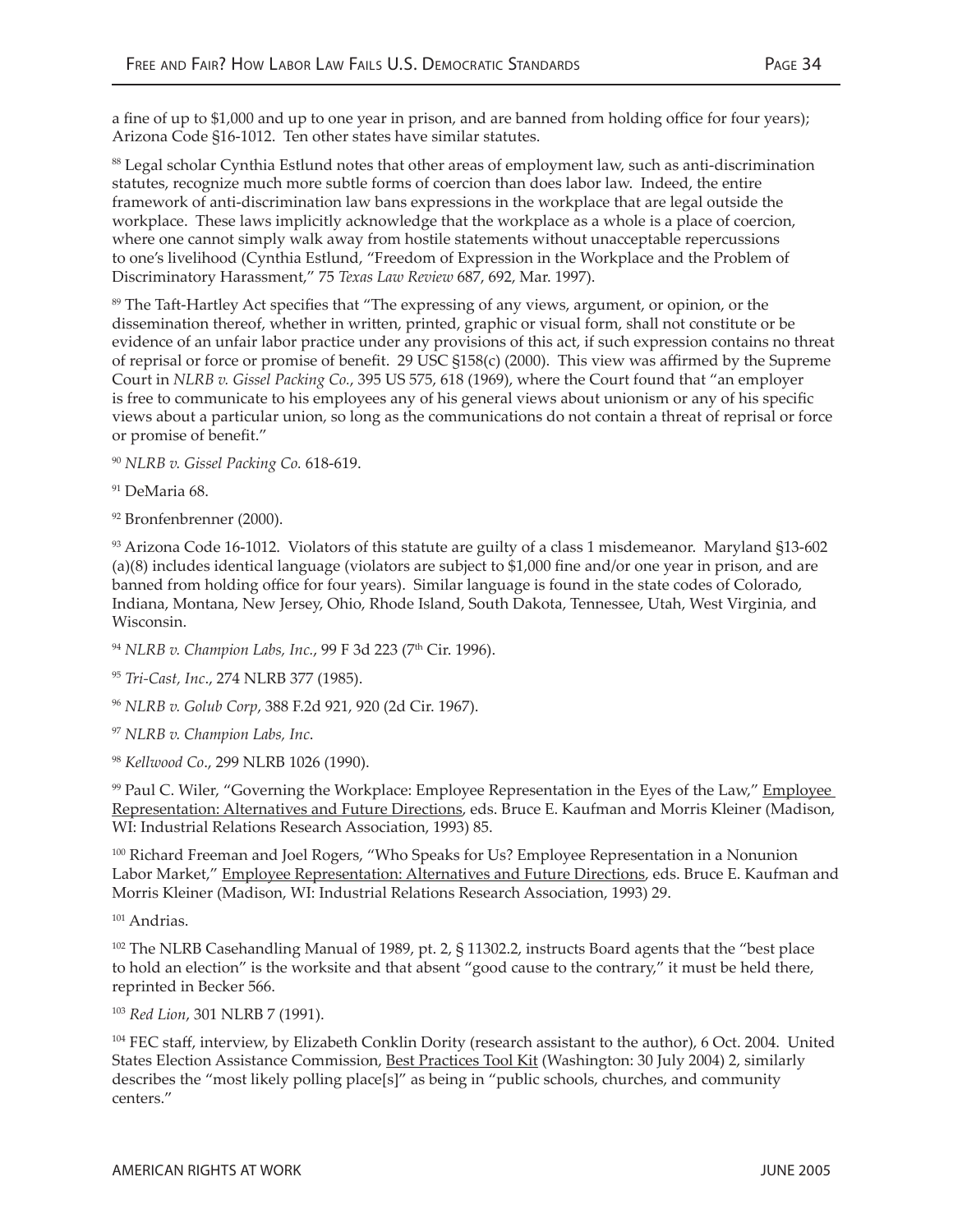<sup>105</sup> Texas Election Code §43.031 (2004). Polling places are prohibited at the residence of anyone "related within the third degree by consanguinity or the second degree by affinity" to a candidate.

106 Texas Election Code §43.032(a) (2004).

107 John G. Kilgour, Preventive Labor Relations (New York: AMACOM, 1981) 260.

<sup>108</sup> Michael Goldfield, The Decline of Organized Labor in the United States (Chicago: University of Chicago Press, 1987) 201-202.

109 Texas Election Code Ann. §221.051 states that "If the official result of a contested election shows that the contestee won, on qualifying as provided by law the contestee is entitled to occupy the office a�er the beginning of the term for which the election was held, pending determination of the rightful holder of the office."

<sup>110</sup> *John D. Stevens, Relator v. Honorable Don E. Cain, Judge, Respondent,* 735 S.W.2d 694 (Tex. App. – Amarillo, 1987).

111 47 USC 5 §312 states that the FCC may revoke any station license or construction permit "for willful or repeated failure to allow reasonable access to or to permit purchase of reasonable amounts of time for the use of a broadcasting station by a legally qualified candidate for Federal elective office."

112 2 USC 14 §437. To date, the Commission has issued fines of up to \$850,000 for campaign funding violations. FEC fines of \$50,000 or more are available at <www.fec.gov/press/bkgnd/history.sthml>.

113 26 USC 95, §9012.

114 18 USC 29, §595.

115 18 USC 29, §597.

116 18 USC 29, §1001.

<sup>117</sup> Sixty-Eighth Annual Report of the National Labor Relations Board.

118 The decision of a Board agent not to take a case is not appealable to any authority. *Detroit Edison Co. v. NLRB*, 440 US 301, 316 (1979).

119 29 USC 169 (c) (2000).

<sup>120</sup> *Phelps Dodge Corp. v. NLRB*, 313 US 177, 198-200 (1941); *Retailer Delivery Systems, Inc*., 292 NLRB 121, 125 (1988).

<sup>121</sup> *Tubari Ltd., Inc. v. NLRB*, 959 F.2d 451, 454 (3d Cir. 1992).

122 The ban on punitive damages for repeat offenders was established in *Ex-Cell-O Corp.,* 185 NLRB 107, 108 (1970). Board remedies are limited to backpay, requiring employers to stop illegal activities, and requiring them to post notices acknowledging that certain practices are illegal. If employers continue to violate such orders, the Board can go into federal court to seek a contempt order. However, the Board never has the option of imposing punitive fines.

<sup>123</sup> Labor law is unique even among employment regulations in prohibiting any form of punitive damages, providing no right of private action, and precluding states from enacting parallel statutes with stricter enforcement mechanisms. On this point, see: Cynthia Estlund, "The Ossification of American Labor Law," 102 *Columbia Law Review* 1527, 1553-54, 1612, Oct. 2002.

<sup>124</sup> *Hialeah Hospital*, 343 NLRB 52 (2004). This case is described further in American Rights at Work's "Is Another NLRB Election Really A Solution For These Workers?" *Workers' Rights Watch: Eye on the NLRB,* Dec. 2004 <www.americanrightsatwork.org/workersrights/eye12\_2004.cfm>.

125 In *H.K. Porter Co. v. NLRB*, 397 US 99, 102 (1970), the Supreme Court found that even when a company refuses to bargain in good faith, the NLRB is powerless to "compel a company … to agree to any substantive contractual provision of a collective bargaining agreement."